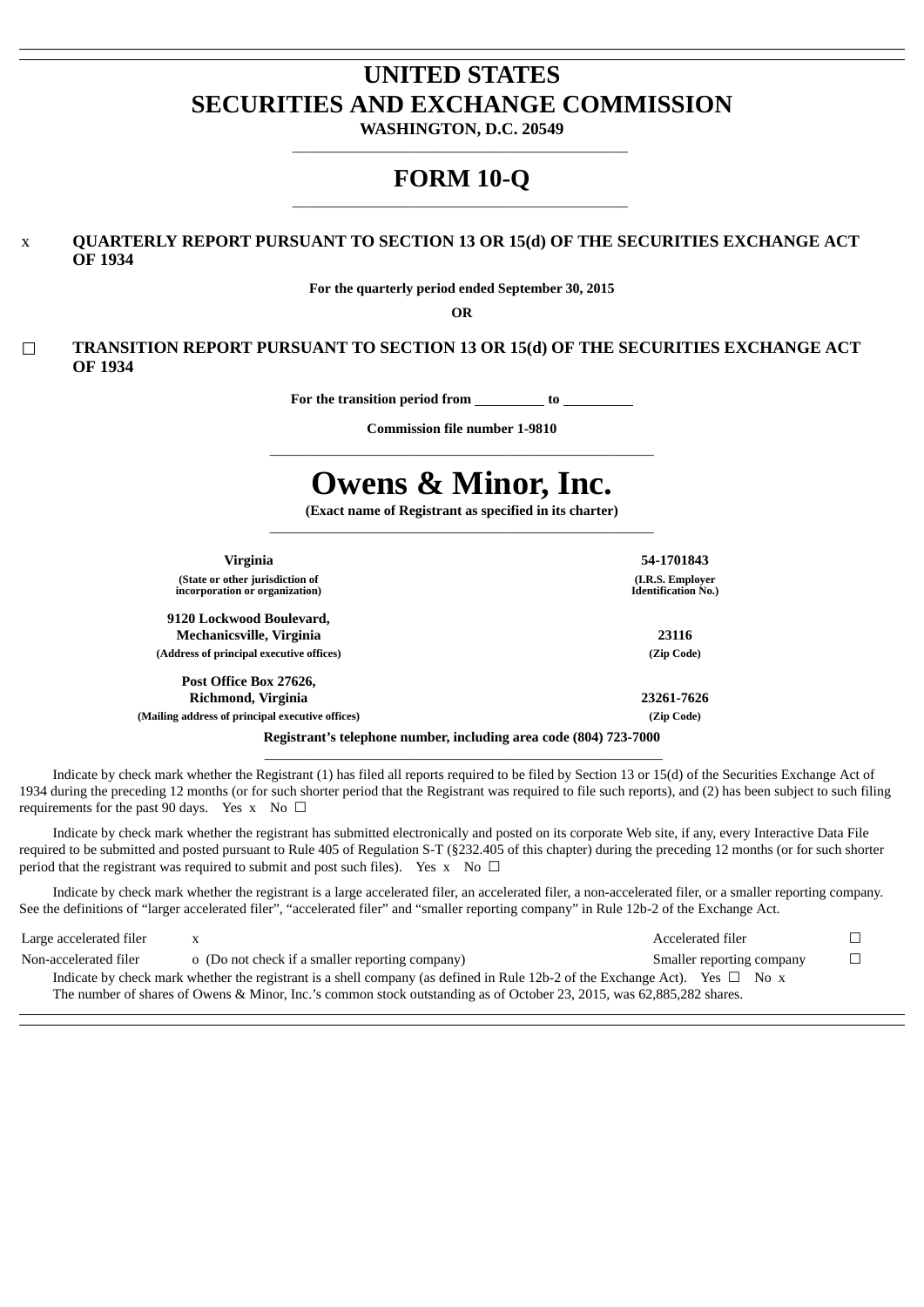## **Owens & Minor, Inc. and Subsidiaries Index**

## **Part I. Financial [Information](#page-1-0) Page**

<span id="page-1-0"></span>

| Item 1.  | <b>Financial Statements</b>                                                                             | 3               |
|----------|---------------------------------------------------------------------------------------------------------|-----------------|
|          | Consolidated Statements of Income—Three and Nine Months Ended September 30, 2015 and 2014               |                 |
|          | Consolidated Statements of Comprehensive Income—Three and Nine Months Ended September 30, 2015 and 2014 | $\overline{4}$  |
|          | Consolidated Balance Sheets-September 30, 2015 and December 31, 2014                                    |                 |
|          | <b>Consolidated Statements of Cash Flows—Nine Months Ended September 30, 2015 and 2014</b>              | $6\phantom{1}6$ |
|          | Consolidated Statements of Changes in Equity—Nine Months Ended September 30, 2015 and 2014              |                 |
|          | <b>Notes to Consolidated Financial Statements</b>                                                       | <u>8</u>        |
| Item 2.  | Management's Discussion and Analysis of Financial Condition and Results of Operations                   | 24              |
| Item 3.  | <b>Quantitative and Qualitative Disclosures About Market Risk</b>                                       | 31              |
| Item 4.  | <b>Controls and Procedures</b>                                                                          | 31              |
|          | <b>Part II. Other Information</b>                                                                       |                 |
| Item 1.  | <b>Legal Proceedings</b>                                                                                | <u>31</u>       |
| Item 1A. | <b>Risk Factors</b>                                                                                     | 32              |
| Item 2.  | Unregistered Sales of Equity Securities, Use of Proceeds and Issuer Purchases of Equity Securities      | 32              |
| Item 6.  | <b>Exhibits</b>                                                                                         | 34              |
|          |                                                                                                         |                 |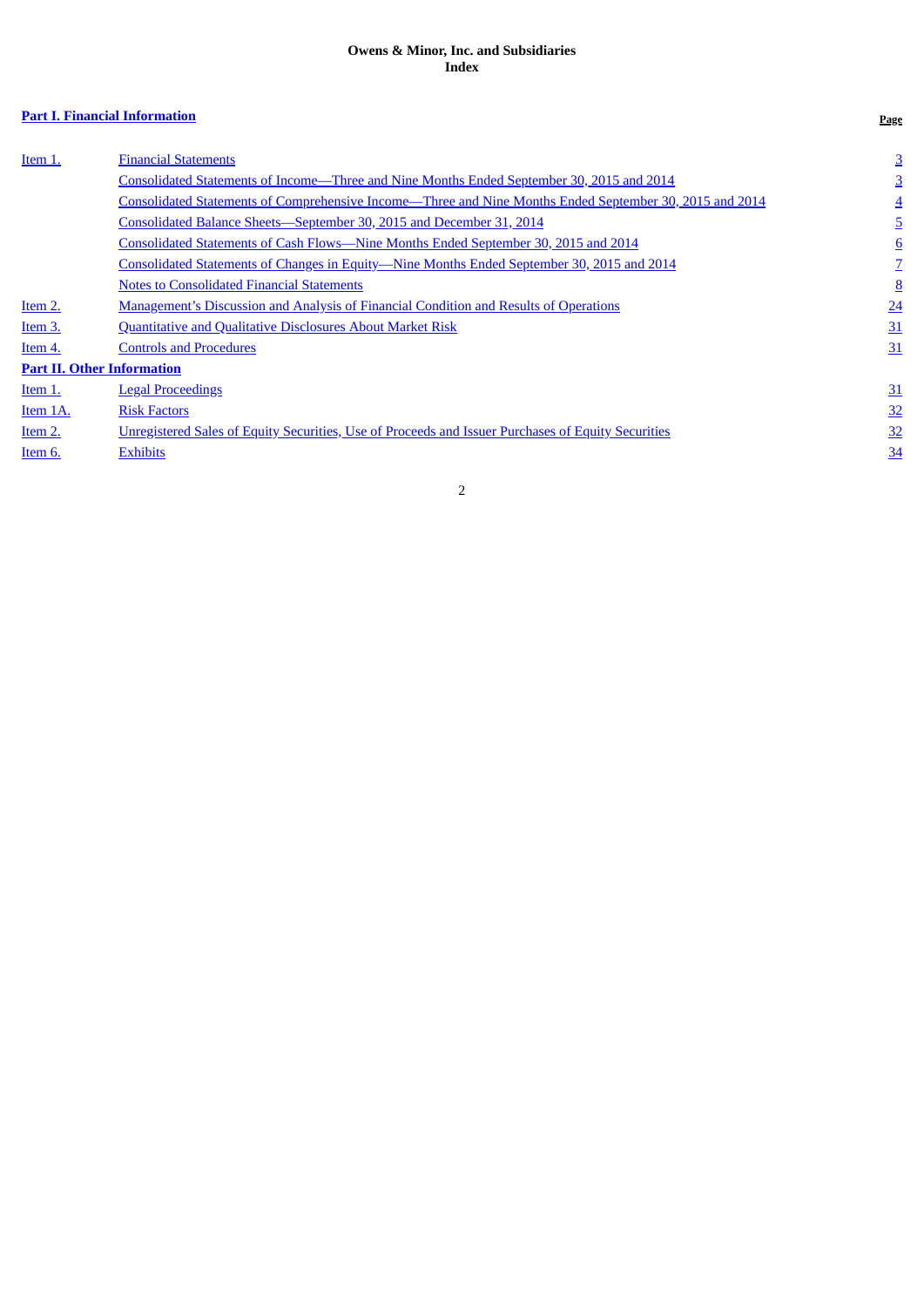<span id="page-2-1"></span><span id="page-2-0"></span>**Item 1. Financial Statements**

## **Owens & Minor, Inc. and Subsidiaries Consolidated Statements of Income** *(unaudited)*

|                                                      | <b>Three Months Ended</b><br>September 30, |              | <b>Nine Months Ended</b><br>September 30, |              |           |                |           |  |
|------------------------------------------------------|--------------------------------------------|--------------|-------------------------------------------|--------------|-----------|----------------|-----------|--|
| (in thousands, except per share data)                | 2015                                       |              | 2014                                      |              | 2015      |                | 2014      |  |
| Net revenue                                          | \$<br>2,471,669                            | $\mathbb{S}$ | 2,386,126                                 | \$           | 7,285,032 | $\mathfrak{S}$ | 6,948,365 |  |
| Cost of goods sold                                   | 2,165,315                                  |              | 2,093,643                                 |              | 6,382,740 |                | 6,092,413 |  |
| Gross margin                                         | 306,354                                    |              | 292,483                                   |              | 902,292   |                | 855,952   |  |
| Selling, general and administrative expenses         | 231,847                                    |              | 231,377                                   |              | 697,170   |                | 682,825   |  |
| Acquisition-related and exit and realignment charges | 6,134                                      |              | 13,957                                    |              | 21,757    |                | 24,813    |  |
| Depreciation and amortization                        | 15,112                                     |              | 13,841                                    |              | 46,441    |                | 41,597    |  |
| Other operating income, net                          | (311)                                      |              | (2,069)                                   |              | (5, 484)  |                | (12,046)  |  |
| <b>Operating earnings</b>                            | 53,572                                     |              | 35,377                                    |              | 142,408   |                | 118,763   |  |
| Interest expense, net                                | 6,744                                      |              | 4,304                                     |              | 20,305    |                | 10,893    |  |
| Loss on early retirement of debt                     |                                            |              | 14,890                                    |              |           |                | 14,890    |  |
| Income before income taxes                           | 46,828                                     |              | 16,183                                    |              | 122,103   |                | 92,980    |  |
| Income tax provision                                 | 18,652                                     |              | 9,028                                     |              | 50,761    |                | 40,464    |  |
| Net income                                           | \$<br>28,176                               | \$.          | 7,155                                     | \$           | 71,342    | \$             | 52,516    |  |
| Net income per common share:                         |                                            |              |                                           |              |           |                |           |  |
| <b>Basic</b>                                         | \$<br>0.45                                 | \$           | 0.11                                      | $\mathbf{s}$ | 1.14      | \$             | 0.84      |  |
| Diluted                                              | \$<br>0.45                                 | \$.          | 0.11                                      | \$           | 1.14      | \$             | 0.84      |  |
| Cash dividends per common share                      | \$<br>0.2525                               | \$           | 0.25                                      | \$           | 0.7575    | \$             | 0.75      |  |

<span id="page-2-2"></span>See accompanying notes to consolidated financial statements.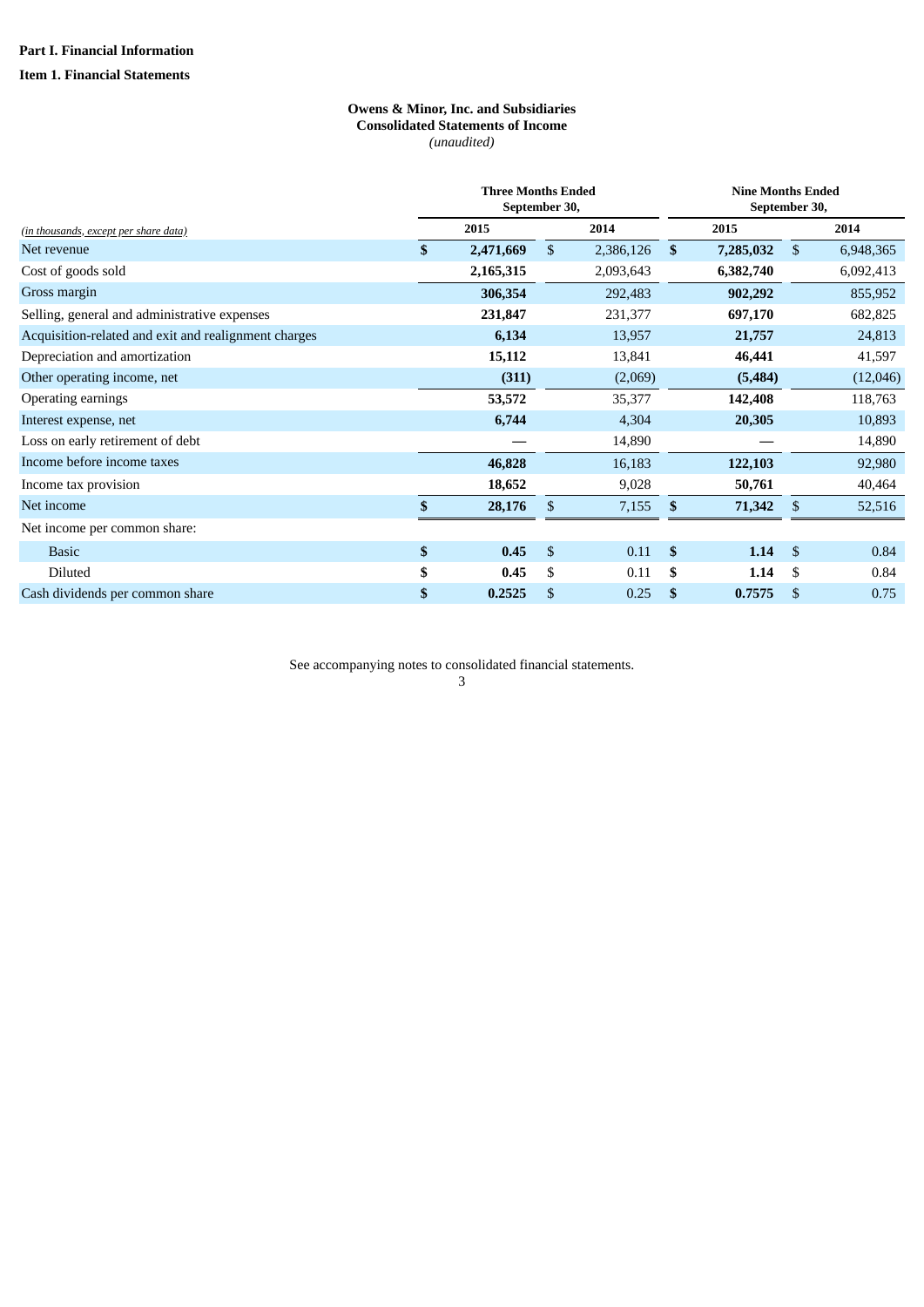## **Owens & Minor, Inc. and Subsidiaries Consolidated Statements of Comprehensive Income** *(unaudited)*

|                                                                                                                                | <b>Three Months Ended</b><br>September 30, |        |  |            |  | <b>Nine Months Ended</b> |               | September 30, |  |  |
|--------------------------------------------------------------------------------------------------------------------------------|--------------------------------------------|--------|--|------------|--|--------------------------|---------------|---------------|--|--|
| (in thousands)                                                                                                                 |                                            | 2015   |  | 2014       |  | 2015                     |               | 2014          |  |  |
| Net income                                                                                                                     | D                                          | 28,176 |  | $7,155$ \$ |  | 71,342                   | <sup>\$</sup> | 52,516        |  |  |
| Other comprehensive income (loss), net of tax:                                                                                 |                                            |        |  |            |  |                          |               |               |  |  |
| Currency translation adjustments (net of income tax of \$0 in<br>2015 and 2014)                                                |                                            | 2,054  |  | (16,796)   |  | (19,281)                 |               | (16,899)      |  |  |
| Change in unrecognized net periodic pension costs (net of<br>income tax of \$117 and \$402 in 2015 and \$57 and \$245 in 2014) |                                            | 284    |  | 132        |  | 802                      |               | 351           |  |  |
| Other (net of income tax of \$0 in 2015 and \$56 and \$72 in 2014)                                                             |                                            | (105)  |  | (133)      |  | (75)                     |               | (127)         |  |  |
| Total other comprehensive income (loss), net of tax                                                                            |                                            | 2,233  |  | (16,797)   |  | (18, 554)                |               | (16, 675)     |  |  |
| Comprehensive income (loss)                                                                                                    |                                            | 30,409 |  | (9,642)    |  | 52,788                   | .S            | 35,841        |  |  |

<span id="page-3-0"></span>See accompanying notes to consolidated financial statements.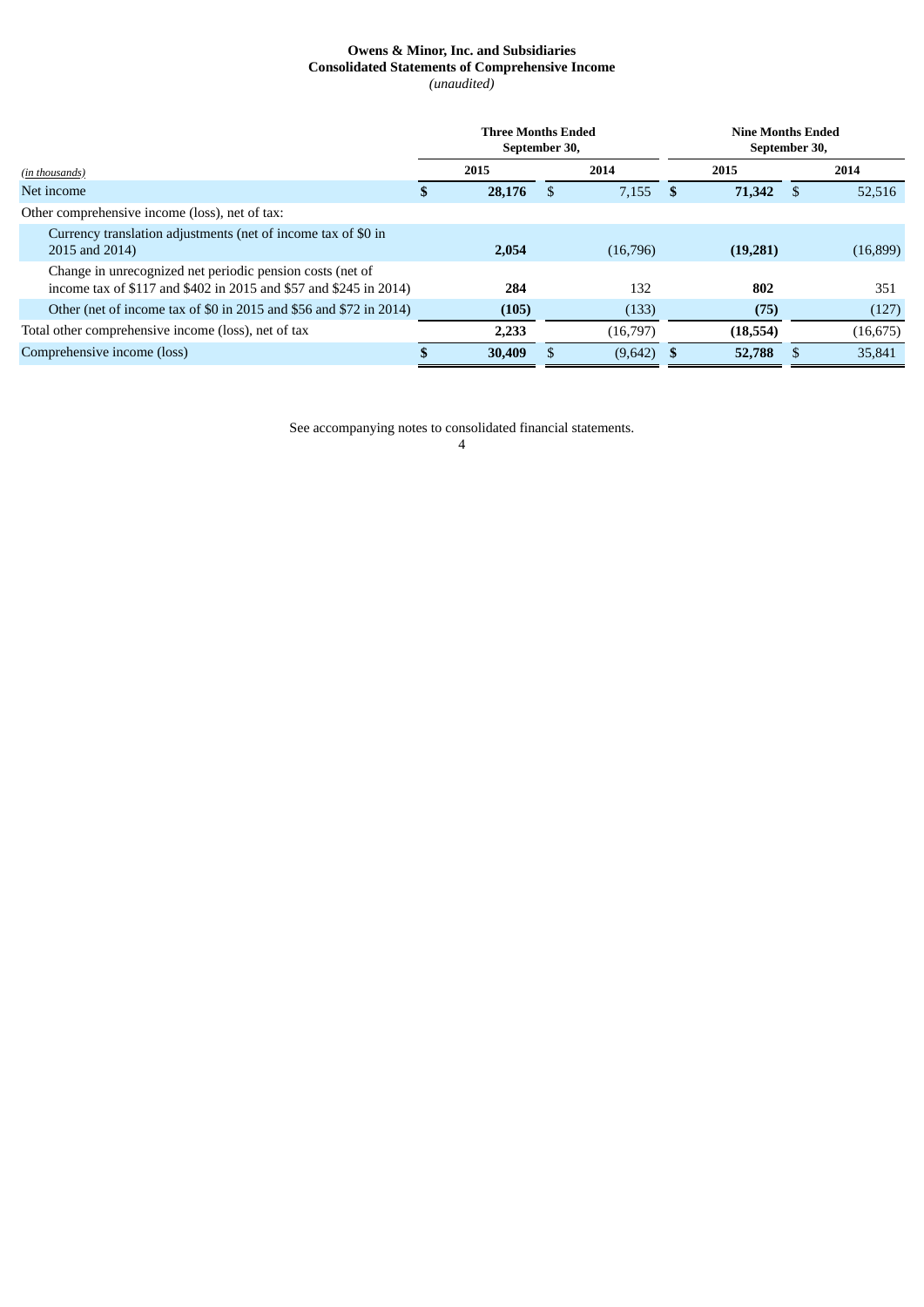## **Owens & Minor, Inc. and Subsidiaries Consolidated Balance Sheets** *(unaudited)*

| 2014<br>2015<br>(in thousands, except per share data)<br><b>Assets</b><br><b>Current assets</b><br>\$<br>Cash and cash equivalents<br>125,245<br>\$<br>Accounts and notes receivable, net of allowances of \$12,719 and \$13,306<br>640,653<br>Merchandise inventories<br>896,722<br>265,758<br>Other current assets<br><b>Total current assets</b><br>1,928,378<br>Property and equipment, net of accumulated depreciation of \$186,580 and \$163,377<br>214,561<br>Goodwill<br>420,772<br>Intangible assets, net<br>98,084<br>89,865<br>Other assets, net<br><b>Total assets</b><br>\$<br>\$<br>2,751,660<br><b>Liabilities and equity</b><br><b>Current liabilities</b><br>\$<br>690,134<br>\$<br>Accounts payable<br>38,834<br>Accrued payroll and related liabilities<br>Deferred income taxes<br>41,763<br>Other accrued liabilities<br>296,898<br><b>Total current liabilities</b><br>1,067,629<br>Long-term debt, excluding current portion<br>574,033<br>Deferred income taxes<br>61,037<br>Other liabilities<br>62,860<br><b>Total liabilities</b><br>1,765,559<br><b>Commitments and contingencies</b><br><b>Equity</b><br>Owens & Minor, Inc. shareholders' equity:<br>Common stock, par value \$2 per share; authorized - 200,000 shares; issued and outstanding - 62,932<br>shares and 63,070 shares<br>125,863<br>Paid-in capital<br>208,216<br>694,577<br>Retained earnings<br>Accumulated other comprehensive income (loss)<br>(42, 555)<br><b>Total equity</b><br>986,101 |                                     | September 30, |           |    | December 31, |
|---------------------------------------------------------------------------------------------------------------------------------------------------------------------------------------------------------------------------------------------------------------------------------------------------------------------------------------------------------------------------------------------------------------------------------------------------------------------------------------------------------------------------------------------------------------------------------------------------------------------------------------------------------------------------------------------------------------------------------------------------------------------------------------------------------------------------------------------------------------------------------------------------------------------------------------------------------------------------------------------------------------------------------------------------------------------------------------------------------------------------------------------------------------------------------------------------------------------------------------------------------------------------------------------------------------------------------------------------------------------------------------------------------------------------------------------------------------------------------------------|-------------------------------------|---------------|-----------|----|--------------|
|                                                                                                                                                                                                                                                                                                                                                                                                                                                                                                                                                                                                                                                                                                                                                                                                                                                                                                                                                                                                                                                                                                                                                                                                                                                                                                                                                                                                                                                                                             |                                     |               |           |    |              |
|                                                                                                                                                                                                                                                                                                                                                                                                                                                                                                                                                                                                                                                                                                                                                                                                                                                                                                                                                                                                                                                                                                                                                                                                                                                                                                                                                                                                                                                                                             |                                     |               |           |    |              |
|                                                                                                                                                                                                                                                                                                                                                                                                                                                                                                                                                                                                                                                                                                                                                                                                                                                                                                                                                                                                                                                                                                                                                                                                                                                                                                                                                                                                                                                                                             |                                     |               |           |    |              |
|                                                                                                                                                                                                                                                                                                                                                                                                                                                                                                                                                                                                                                                                                                                                                                                                                                                                                                                                                                                                                                                                                                                                                                                                                                                                                                                                                                                                                                                                                             |                                     |               |           |    | 56,772       |
|                                                                                                                                                                                                                                                                                                                                                                                                                                                                                                                                                                                                                                                                                                                                                                                                                                                                                                                                                                                                                                                                                                                                                                                                                                                                                                                                                                                                                                                                                             |                                     |               |           |    | 626,192      |
|                                                                                                                                                                                                                                                                                                                                                                                                                                                                                                                                                                                                                                                                                                                                                                                                                                                                                                                                                                                                                                                                                                                                                                                                                                                                                                                                                                                                                                                                                             |                                     |               |           |    | 872,457      |
|                                                                                                                                                                                                                                                                                                                                                                                                                                                                                                                                                                                                                                                                                                                                                                                                                                                                                                                                                                                                                                                                                                                                                                                                                                                                                                                                                                                                                                                                                             |                                     |               |           |    | 315,285      |
|                                                                                                                                                                                                                                                                                                                                                                                                                                                                                                                                                                                                                                                                                                                                                                                                                                                                                                                                                                                                                                                                                                                                                                                                                                                                                                                                                                                                                                                                                             |                                     |               |           |    | 1,870,706    |
|                                                                                                                                                                                                                                                                                                                                                                                                                                                                                                                                                                                                                                                                                                                                                                                                                                                                                                                                                                                                                                                                                                                                                                                                                                                                                                                                                                                                                                                                                             |                                     |               |           |    | 232,979      |
|                                                                                                                                                                                                                                                                                                                                                                                                                                                                                                                                                                                                                                                                                                                                                                                                                                                                                                                                                                                                                                                                                                                                                                                                                                                                                                                                                                                                                                                                                             |                                     |               |           |    | 423,276      |
|                                                                                                                                                                                                                                                                                                                                                                                                                                                                                                                                                                                                                                                                                                                                                                                                                                                                                                                                                                                                                                                                                                                                                                                                                                                                                                                                                                                                                                                                                             |                                     |               |           |    | 108,593      |
|                                                                                                                                                                                                                                                                                                                                                                                                                                                                                                                                                                                                                                                                                                                                                                                                                                                                                                                                                                                                                                                                                                                                                                                                                                                                                                                                                                                                                                                                                             |                                     |               |           |    | 99,852       |
|                                                                                                                                                                                                                                                                                                                                                                                                                                                                                                                                                                                                                                                                                                                                                                                                                                                                                                                                                                                                                                                                                                                                                                                                                                                                                                                                                                                                                                                                                             |                                     |               |           |    | 2,735,406    |
|                                                                                                                                                                                                                                                                                                                                                                                                                                                                                                                                                                                                                                                                                                                                                                                                                                                                                                                                                                                                                                                                                                                                                                                                                                                                                                                                                                                                                                                                                             |                                     |               |           |    |              |
|                                                                                                                                                                                                                                                                                                                                                                                                                                                                                                                                                                                                                                                                                                                                                                                                                                                                                                                                                                                                                                                                                                                                                                                                                                                                                                                                                                                                                                                                                             |                                     |               |           |    |              |
|                                                                                                                                                                                                                                                                                                                                                                                                                                                                                                                                                                                                                                                                                                                                                                                                                                                                                                                                                                                                                                                                                                                                                                                                                                                                                                                                                                                                                                                                                             |                                     |               |           |    | 608,846      |
|                                                                                                                                                                                                                                                                                                                                                                                                                                                                                                                                                                                                                                                                                                                                                                                                                                                                                                                                                                                                                                                                                                                                                                                                                                                                                                                                                                                                                                                                                             |                                     |               |           |    | 31,507       |
|                                                                                                                                                                                                                                                                                                                                                                                                                                                                                                                                                                                                                                                                                                                                                                                                                                                                                                                                                                                                                                                                                                                                                                                                                                                                                                                                                                                                                                                                                             |                                     |               |           |    | 37,979       |
|                                                                                                                                                                                                                                                                                                                                                                                                                                                                                                                                                                                                                                                                                                                                                                                                                                                                                                                                                                                                                                                                                                                                                                                                                                                                                                                                                                                                                                                                                             |                                     |               |           |    | 326,223      |
|                                                                                                                                                                                                                                                                                                                                                                                                                                                                                                                                                                                                                                                                                                                                                                                                                                                                                                                                                                                                                                                                                                                                                                                                                                                                                                                                                                                                                                                                                             |                                     |               |           |    | 1,004,555    |
|                                                                                                                                                                                                                                                                                                                                                                                                                                                                                                                                                                                                                                                                                                                                                                                                                                                                                                                                                                                                                                                                                                                                                                                                                                                                                                                                                                                                                                                                                             |                                     |               |           |    | 608,551      |
|                                                                                                                                                                                                                                                                                                                                                                                                                                                                                                                                                                                                                                                                                                                                                                                                                                                                                                                                                                                                                                                                                                                                                                                                                                                                                                                                                                                                                                                                                             |                                     |               |           |    | 63,901       |
|                                                                                                                                                                                                                                                                                                                                                                                                                                                                                                                                                                                                                                                                                                                                                                                                                                                                                                                                                                                                                                                                                                                                                                                                                                                                                                                                                                                                                                                                                             |                                     |               |           |    | 67,561       |
|                                                                                                                                                                                                                                                                                                                                                                                                                                                                                                                                                                                                                                                                                                                                                                                                                                                                                                                                                                                                                                                                                                                                                                                                                                                                                                                                                                                                                                                                                             |                                     |               |           |    | 1,744,568    |
|                                                                                                                                                                                                                                                                                                                                                                                                                                                                                                                                                                                                                                                                                                                                                                                                                                                                                                                                                                                                                                                                                                                                                                                                                                                                                                                                                                                                                                                                                             |                                     |               |           |    |              |
|                                                                                                                                                                                                                                                                                                                                                                                                                                                                                                                                                                                                                                                                                                                                                                                                                                                                                                                                                                                                                                                                                                                                                                                                                                                                                                                                                                                                                                                                                             |                                     |               |           |    |              |
|                                                                                                                                                                                                                                                                                                                                                                                                                                                                                                                                                                                                                                                                                                                                                                                                                                                                                                                                                                                                                                                                                                                                                                                                                                                                                                                                                                                                                                                                                             |                                     |               |           |    |              |
|                                                                                                                                                                                                                                                                                                                                                                                                                                                                                                                                                                                                                                                                                                                                                                                                                                                                                                                                                                                                                                                                                                                                                                                                                                                                                                                                                                                                                                                                                             |                                     |               |           |    | 126,140      |
|                                                                                                                                                                                                                                                                                                                                                                                                                                                                                                                                                                                                                                                                                                                                                                                                                                                                                                                                                                                                                                                                                                                                                                                                                                                                                                                                                                                                                                                                                             |                                     |               |           |    | 202,934      |
|                                                                                                                                                                                                                                                                                                                                                                                                                                                                                                                                                                                                                                                                                                                                                                                                                                                                                                                                                                                                                                                                                                                                                                                                                                                                                                                                                                                                                                                                                             |                                     |               |           |    | 685,765      |
|                                                                                                                                                                                                                                                                                                                                                                                                                                                                                                                                                                                                                                                                                                                                                                                                                                                                                                                                                                                                                                                                                                                                                                                                                                                                                                                                                                                                                                                                                             |                                     |               |           |    | (24,001)     |
|                                                                                                                                                                                                                                                                                                                                                                                                                                                                                                                                                                                                                                                                                                                                                                                                                                                                                                                                                                                                                                                                                                                                                                                                                                                                                                                                                                                                                                                                                             |                                     |               |           |    | 990,838      |
|                                                                                                                                                                                                                                                                                                                                                                                                                                                                                                                                                                                                                                                                                                                                                                                                                                                                                                                                                                                                                                                                                                                                                                                                                                                                                                                                                                                                                                                                                             | <b>Total liabilities and equity</b> | \$            | 2,751,660 | \$ | 2,735,406    |

<span id="page-4-0"></span>See accompanying notes to consolidated financial statements.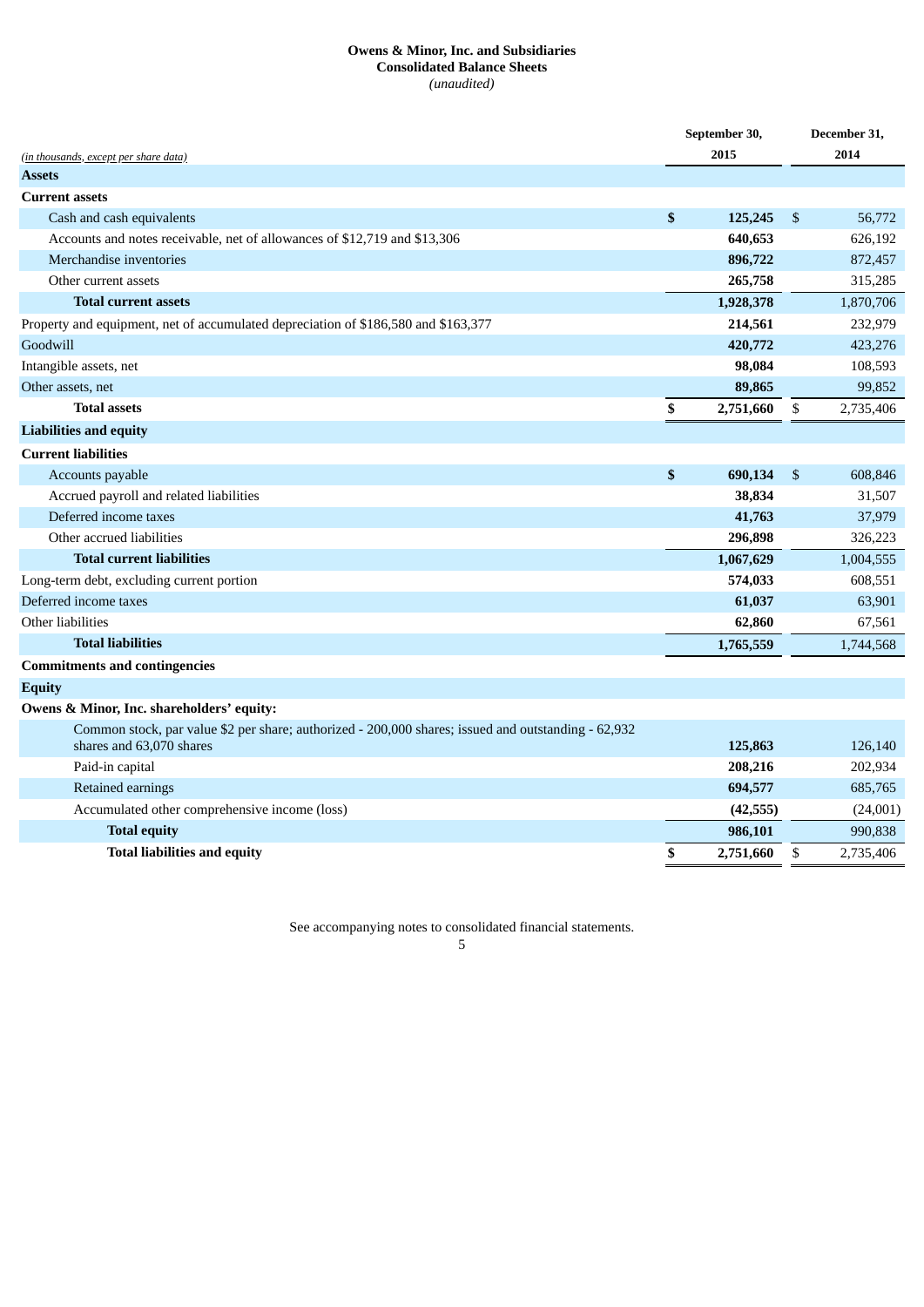## **Owens & Minor, Inc. and Subsidiaries Consolidated Statements of Cash Flows** *(unaudited)*

|                                                                               | <b>Nine Months Ended</b><br>September 30, |    |           |  |  |  |  |
|-------------------------------------------------------------------------------|-------------------------------------------|----|-----------|--|--|--|--|
| (in thousands)                                                                | 2015                                      |    | 2014      |  |  |  |  |
| <b>Operating activities:</b>                                                  |                                           |    |           |  |  |  |  |
| Net income                                                                    | \$<br>71,342                              | \$ | 52,516    |  |  |  |  |
| Adjustments to reconcile net income to cash provided by operating activities: |                                           |    |           |  |  |  |  |
| Depreciation and amortization                                                 | 51,871                                    |    | 41,597    |  |  |  |  |
| Loss on early retirement of debt                                              |                                           |    | 14,890    |  |  |  |  |
| Share-based compensation expense                                              | 7,611                                     |    | 6,136     |  |  |  |  |
| Provision for losses on accounts and notes receivable                         | (182)                                     |    | (356)     |  |  |  |  |
| Deferred income tax (benefit) expense                                         | 3,643                                     |    | (7, 387)  |  |  |  |  |
| Changes in operating assets and liabilities:                                  |                                           |    |           |  |  |  |  |
| Accounts and notes receivable                                                 | (13,758)                                  |    | (21, 456) |  |  |  |  |
| Merchandise inventories                                                       | (25, 339)                                 |    | (63, 883) |  |  |  |  |
| Accounts payable                                                              | 83,434                                    |    | 54,634    |  |  |  |  |
| Net change in other assets and liabilities                                    | 25,890                                    |    | 3,131     |  |  |  |  |
| Other, net                                                                    | 1,526                                     |    | 1,322     |  |  |  |  |
| <b>Cash provided by operating activities</b>                                  | 206,038                                   |    | 81,144    |  |  |  |  |
| <b>Investing activities:</b>                                                  |                                           |    |           |  |  |  |  |
| Additions to property and equipment                                           | (15, 321)                                 |    | (36, 169) |  |  |  |  |
| Additions to computer software and intangible assets                          | (16, 876)                                 |    | (17,988)  |  |  |  |  |
| Proceeds from sale of investment                                              |                                           |    | 1,937     |  |  |  |  |
| Proceeds from sale of property and equipment                                  | 119                                       |    | 151       |  |  |  |  |
| <b>Cash used for investing activities</b>                                     | (32,078)                                  |    | (52,069)  |  |  |  |  |
| <b>Financing activities:</b>                                                  |                                           |    |           |  |  |  |  |
| Long-term debt borrowings                                                     |                                           |    | 547,693   |  |  |  |  |
| Repayment of revolving credit facility                                        | (33,700)                                  |    |           |  |  |  |  |
| Cash dividends paid                                                           | (47,780)                                  |    | (47, 335) |  |  |  |  |
| Repurchases of common stock                                                   | (15, 821)                                 |    | (9, 934)  |  |  |  |  |
| Excess tax benefits related to share-based compensation                       | 521                                       |    | 514       |  |  |  |  |
| Proceeds from exercise of stock options                                       |                                           |    | 1,180     |  |  |  |  |
| Purchase of noncontrolling interest                                           |                                           |    | (1,500)   |  |  |  |  |
| Debt issuance costs                                                           |                                           |    | (4, 178)  |  |  |  |  |
| Other, net                                                                    | (6,296)                                   |    | (5,671)   |  |  |  |  |
| Cash provided by (used for) financing activities                              | (103, 076)                                |    | 480,769   |  |  |  |  |
| Effect of exchange rate changes on cash and cash equivalents                  | (2, 411)                                  |    | (1,602)   |  |  |  |  |
| Net increase in cash and cash equivalents                                     | 68,473                                    |    | 508,242   |  |  |  |  |
| Cash and cash equivalents at beginning of period                              | 56,772                                    |    | 101,905   |  |  |  |  |
| Cash and cash equivalents at end of period                                    | \$<br>125,245                             | \$ | 610,147   |  |  |  |  |
| Supplemental disclosure of cash flow information:                             |                                           |    |           |  |  |  |  |
| Income taxes paid, net                                                        | \$<br>38,709                              | \$ | 65,140    |  |  |  |  |
| Interest paid                                                                 | \$<br>20,195                              | \$ | 8,417     |  |  |  |  |

<span id="page-5-0"></span>See accompanying notes to consolidated financial statements.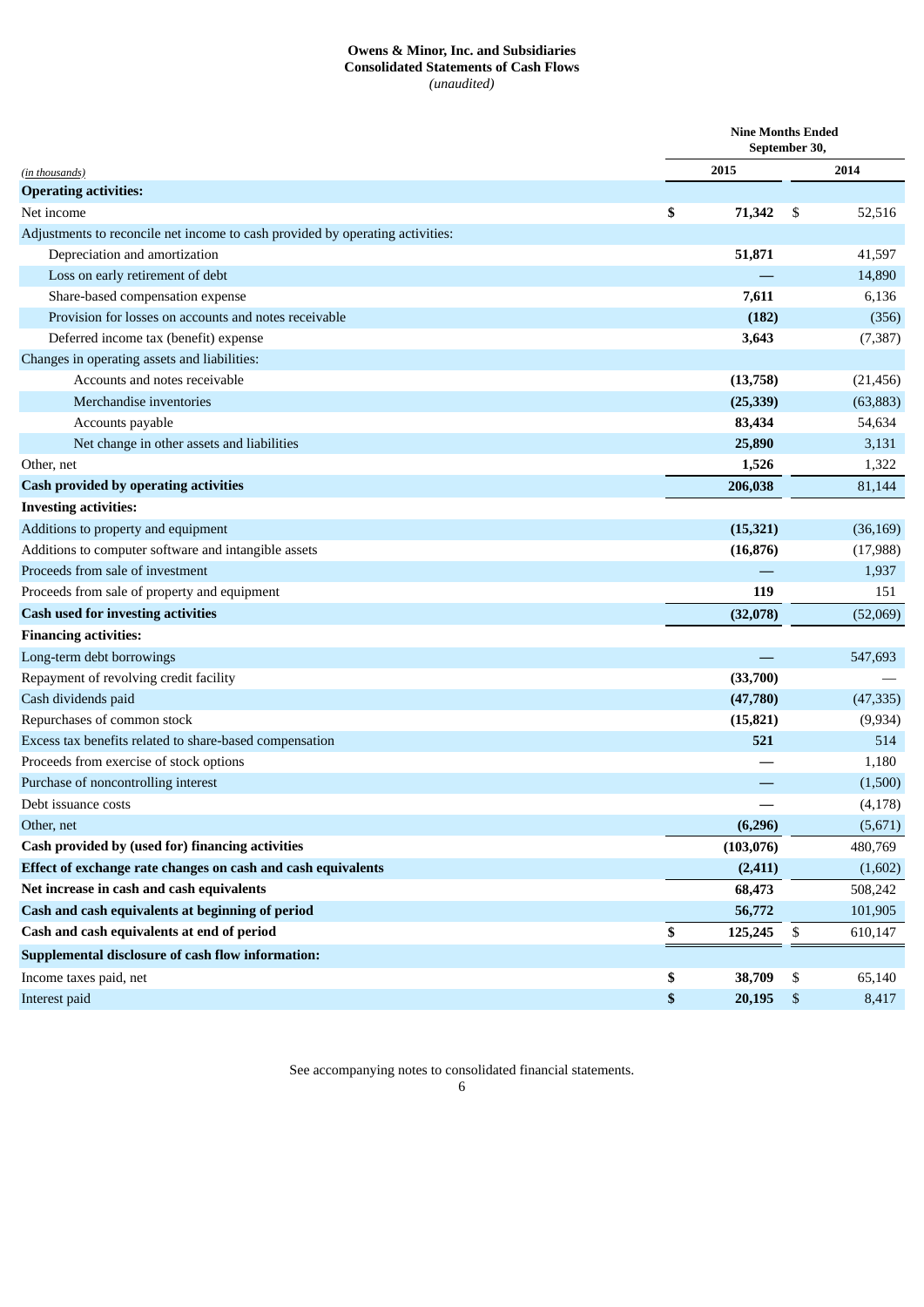## **Owens & Minor, Inc. and Subsidiaries Consolidated Statements of Changes in Equity** *(unaudited)*

| Owens & Minor, Inc. Shareholders' Equity                 |                                        |              |                                           |    |                    |                                    |           |    |           |                                |                |           |  |  |  |  |  |  |  |  |  |  |  |  |  |                                                                      |  |                                   |  |                        |
|----------------------------------------------------------|----------------------------------------|--------------|-------------------------------------------|----|--------------------|------------------------------------|-----------|----|-----------|--------------------------------|----------------|-----------|--|--|--|--|--|--|--|--|--|--|--|--|--|----------------------------------------------------------------------|--|-----------------------------------|--|------------------------|
| (in thousands, except per share data)                    | Common<br><b>Shares</b><br>Outstanding |              | Common<br><b>Stock</b><br>$$2$ par value) |    | Paid-In<br>Capital | <b>Retained</b><br><b>Earnings</b> |           |    |           |                                |                |           |  |  |  |  |  |  |  |  |  |  |  |  |  | <b>Accumulated</b><br>Other<br><b>Comprehensive Income</b><br>(Loss) |  | Noncontrolling<br><b>Interest</b> |  | <b>Total</b><br>Equity |
| Balance December 31, 2013                                | 63,096                                 | $\mathbb{S}$ | 126,193                                   | \$ | 196,605            | \$                                 | 691,547   | \$ | 9,568     | \$<br>1,130                    | $\mathfrak{S}$ | 1,025,043 |  |  |  |  |  |  |  |  |  |  |  |  |  |                                                                      |  |                                   |  |                        |
| Net income                                               |                                        |              |                                           |    |                    |                                    | 52,516    |    |           |                                |                | 52,516    |  |  |  |  |  |  |  |  |  |  |  |  |  |                                                                      |  |                                   |  |                        |
| Other comprehensive loss                                 |                                        |              |                                           |    |                    |                                    |           |    | (16, 675) |                                |                | (16, 675) |  |  |  |  |  |  |  |  |  |  |  |  |  |                                                                      |  |                                   |  |                        |
| Dividends declared (\$0.75 per share)                    |                                        |              |                                           |    |                    |                                    | (47,201)  |    |           |                                |                | (47, 201) |  |  |  |  |  |  |  |  |  |  |  |  |  |                                                                      |  |                                   |  |                        |
| Shares repurchased and retired                           | (291)                                  |              | (583)                                     |    |                    |                                    | (9,351)   |    |           |                                |                | (9, 934)  |  |  |  |  |  |  |  |  |  |  |  |  |  |                                                                      |  |                                   |  |                        |
| Share-based compensation expense, exercises<br>and other | 275                                    |              | 549                                       |    | 5,051              |                                    |           |    |           |                                |                | 5,600     |  |  |  |  |  |  |  |  |  |  |  |  |  |                                                                      |  |                                   |  |                        |
| Purchase of noncontrolling interest                      |                                        |              |                                           |    | (695)              |                                    |           |    |           | (1, 130)                       |                | (1,825)   |  |  |  |  |  |  |  |  |  |  |  |  |  |                                                                      |  |                                   |  |                        |
| Balance September 30, 2014                               | 63,080                                 | S            | 126,159                                   | \$ | 200,961            | S                                  | 687,511   | \$ | (7, 107)  | \$                             | \$             | 1,007,524 |  |  |  |  |  |  |  |  |  |  |  |  |  |                                                                      |  |                                   |  |                        |
|                                                          |                                        |              |                                           |    |                    |                                    |           |    |           |                                |                |           |  |  |  |  |  |  |  |  |  |  |  |  |  |                                                                      |  |                                   |  |                        |
| Balance December 31, 2014                                | 63,070                                 | \$           | 126,140                                   | \$ | 202,934            | \$                                 | 685,765   | \$ | (24,001)  | \$<br>$\overline{\phantom{0}}$ | \$             | 990,838   |  |  |  |  |  |  |  |  |  |  |  |  |  |                                                                      |  |                                   |  |                        |
| Net income                                               |                                        |              |                                           |    |                    |                                    | 71,342    |    |           |                                |                | 71,342    |  |  |  |  |  |  |  |  |  |  |  |  |  |                                                                      |  |                                   |  |                        |
| Other comprehensive loss                                 |                                        |              |                                           |    |                    |                                    |           |    | (18, 554) |                                |                | (18, 554) |  |  |  |  |  |  |  |  |  |  |  |  |  |                                                                      |  |                                   |  |                        |
| Dividends declared (\$0.7575 per share)                  |                                        |              |                                           |    |                    |                                    | (47, 648) |    |           |                                |                | (47, 648) |  |  |  |  |  |  |  |  |  |  |  |  |  |                                                                      |  |                                   |  |                        |
| Shares repurchased and retired                           | (469)                                  |              | (938)                                     |    |                    |                                    | (14, 882) |    |           |                                |                | (15, 820) |  |  |  |  |  |  |  |  |  |  |  |  |  |                                                                      |  |                                   |  |                        |
| Share-based compensation expense, exercises<br>and other | 331                                    |              | 661                                       |    | 5,282              |                                    |           |    |           |                                |                | 5,943     |  |  |  |  |  |  |  |  |  |  |  |  |  |                                                                      |  |                                   |  |                        |
| <b>Balance September 30, 2015</b>                        | 62,932                                 | \$           | 125,863                                   | \$ | 208,216            | S                                  | 694,577   | S  | (42, 555) | \$                             | \$             | 986,101   |  |  |  |  |  |  |  |  |  |  |  |  |  |                                                                      |  |                                   |  |                        |

<span id="page-6-0"></span>See accompanying notes to consolidated financial statements.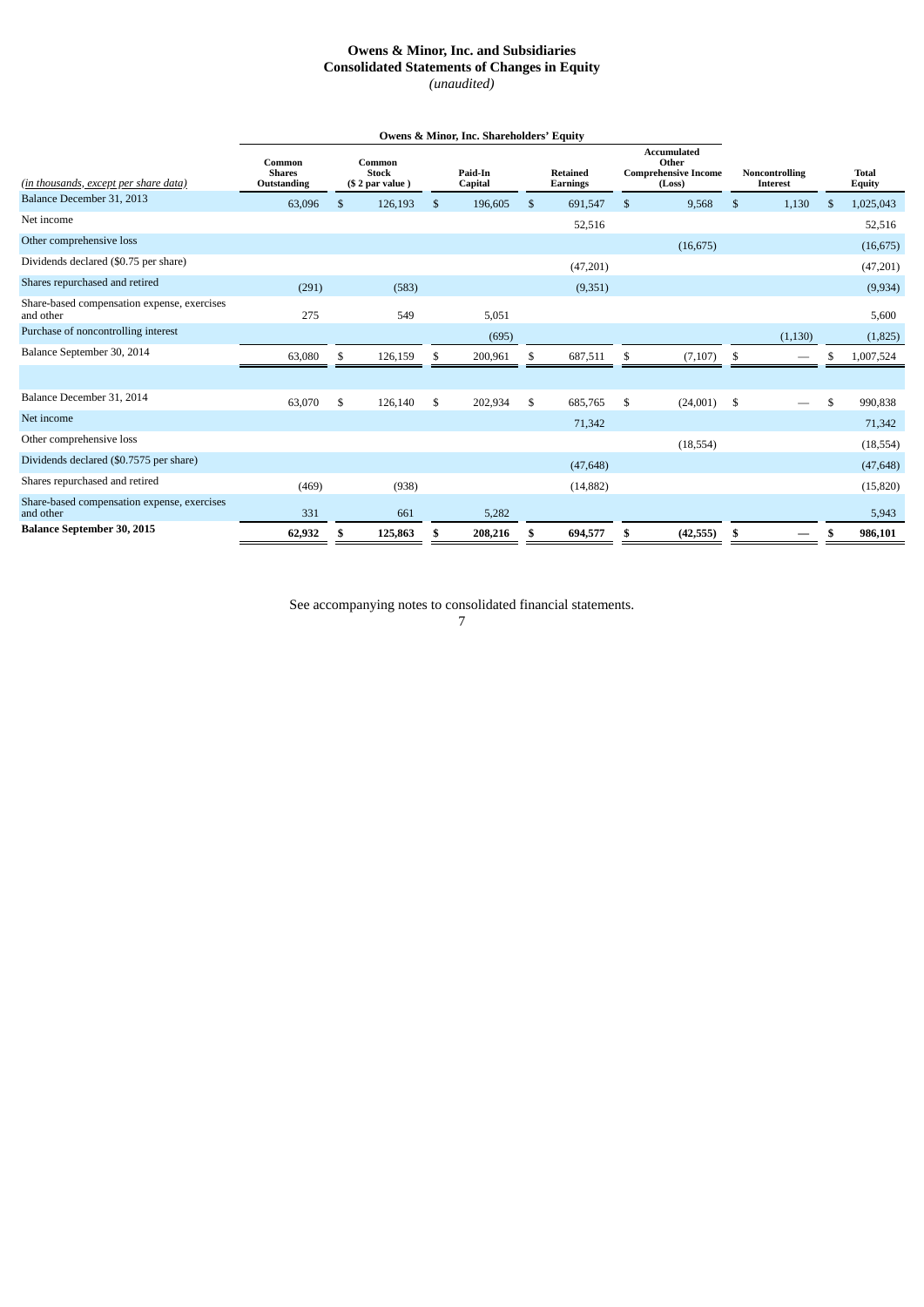## **Owens & Minor, Inc. and Subsidiaries Notes to Consolidated Financial Statements** *(unaudited)*

*(in thousands, unless otherwise indicated)*

#### **Note 1—Basis of Presentation and Use of Estimates**

#### *Basis of Presentation*

The accompanying unaudited consolidated financial statements include the accounts of Owens & Minor, Inc. and the subsidiaries it controls (we, us, or our) and contain all adjustments (which are comprised only of normal recurring accruals and use of estimates) necessary to conform with U.S. generally accepted accounting principles (GAAP). All significant intercompany accounts and transactions have been eliminated. The results of operations for interim periods are not necessarily indicative of the results expected for the full year.

#### *Reclassification*

Certain prior year amounts have been reclassified to conform to current year presentation.

#### *Use of Estimates*

The preparation of consolidated financial statements in conformity with GAAP requires us to make assumptions and estimates that affect reported amounts and related disclosures. Actual results may differ from these estimates.

#### **Note 2—Fair Value**

The carrying amounts of cash and cash equivalents, accounts receivable, financing receivables, accounts payable and financing payables included in the consolidated balance sheets approximate fair value due to the short-term nature of these instruments. The fair value of long-term debt is estimated based on quoted market prices or dealer quotes for the identical liability when traded as an asset in an active market (Level 1) or, if quoted market prices or dealer quotes are not available, on the borrowing rates currently available for loans with similar terms, credit ratings and average remaining maturities (Level 2). We determine the fair value of our derivatives based on quoted market prices. See Note 8 for the fair value of long-term debt and Note 9 for the fair value of derivatives.

#### **Note 3—Acquisitions**

On October 1, 2014, we completed the acquisition of Medical Action Industries Inc. (Medical Action), a leading producer of surgical kits and procedure trays, which enabled an expansion of our capabilities in the assembly of kits, packs and trays for the healthcare market.

On November 1, 2014, we acquired ArcRoyal, a privately held surgical kitting company based in Ireland (ArcRoyal). The transaction expanded our capabilities in the assembly of kits, packs and trays in the European healthcare market.

The combined consideration for these two acquisitions was \$261.6 million, net of cash acquired, and including debt assumed of \$13.4 million (capitalized lease obligations).

The purchase price was allocated to the underlying assets acquired and liabilities assumed based upon our estimate of their fair values at the date of acquisition, with certain exceptions permitted under GAAP. The combined purchase price exceeded the estimated fair value of the net tangible and identifiable intangible assets by \$150.6 million, which was allocated to goodwill. The following table presents, in the aggregate, the estimated fair value of the assets acquired and liabilities assumed recognized as of the acquisition date.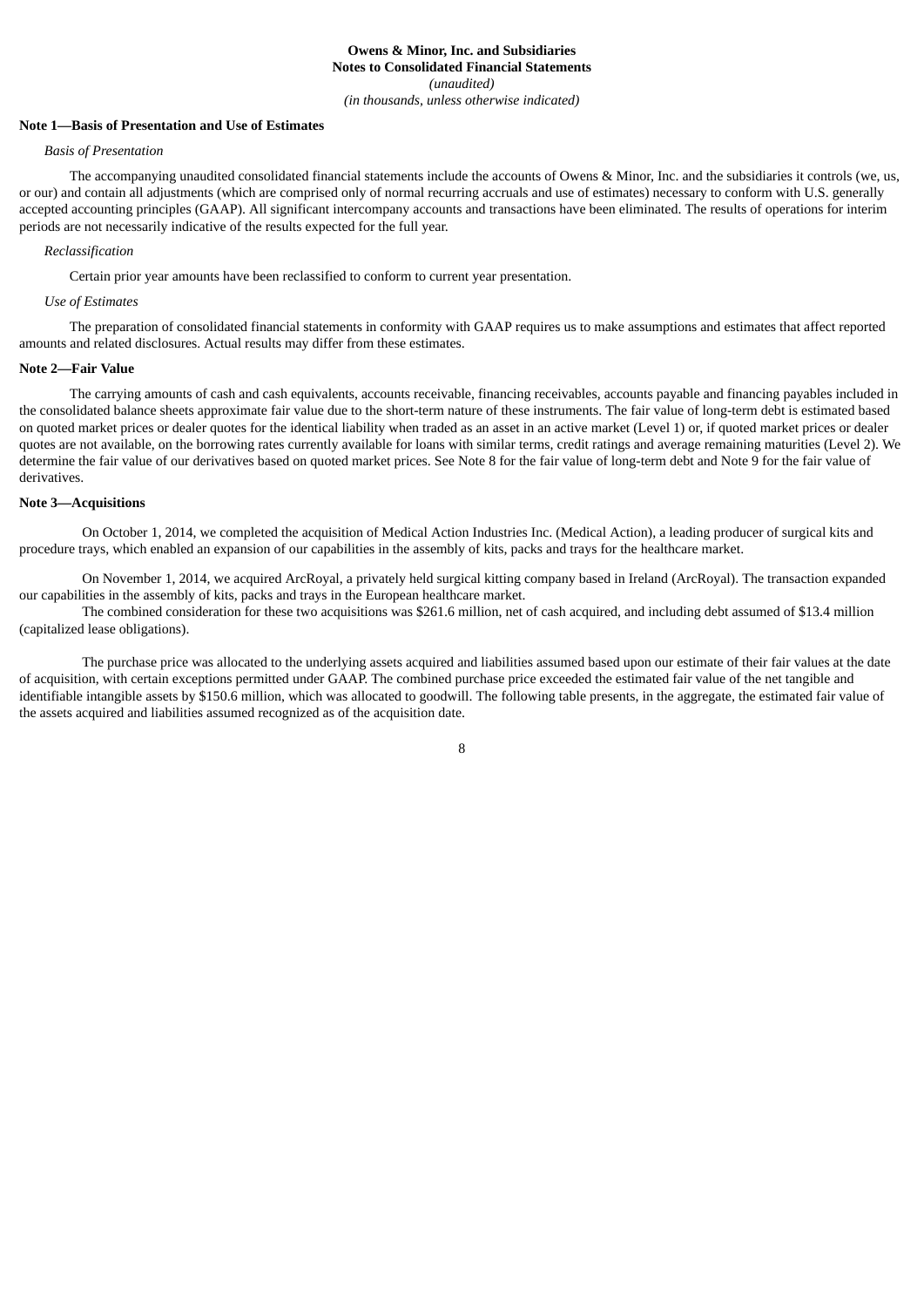|                                                | <b>Preliminary Fair</b><br>Value Estimated as of<br><b>Acquisition Date</b> |         |    | <b>Measurement Period</b><br><b>Adjustments Recorded in</b><br>2015 | Fair<br>Value as of<br><b>Acquisition Date</b> |
|------------------------------------------------|-----------------------------------------------------------------------------|---------|----|---------------------------------------------------------------------|------------------------------------------------|
| Assets acquired:                               |                                                                             |         |    |                                                                     |                                                |
| Current assets                                 | \$                                                                          | 90,608  | \$ | $(229)$ \$                                                          | 90,379                                         |
| Property and equipment                         |                                                                             | 34,048  |    | (2,502)                                                             | 31,546                                         |
| Goodwill                                       |                                                                             | 150,492 |    | 121                                                                 | 150,613                                        |
| Intangible assets                              |                                                                             | 77,623  |    |                                                                     | 77,623                                         |
| Total assets                                   |                                                                             | 352,771 |    | (2,610)                                                             | 350,161                                        |
| Liabilities assumed:                           |                                                                             |         |    |                                                                     |                                                |
| Current liabilities                            |                                                                             | 64,736  |    | (1, 187)                                                            | 63,549                                         |
| Noncurrent liabilities                         |                                                                             | 26,426  |    | (1,423)                                                             | 25,003                                         |
| <b>Total liabilities</b>                       |                                                                             | 91,162  |    | (2,610)                                                             | 88,552                                         |
| Fair value of net assets acquired, net of cash |                                                                             | 261,609 | \$ |                                                                     | 261,609                                        |

We are amortizing the fair value of acquired intangible assets, primarily customer relationships, over their remaining weighted average useful lives of 14 years.

Goodwill of \$150.6 million consists largely of expected opportunities to expand our kitting capabilities. We assigned goodwill of \$20.9 million to our International segment and \$129.7 million to our Domestic segment. None of the goodwill recognized is expected to be deductible for income tax purposes.

Pro forma results of operations for these acquisitions have not been presented because the effects on revenue and net income were not material to our historic consolidated financial statements.

Acquisition-related expenses in 2015 consisted primarily of transition costs incurred to integrate the acquired operations (including certain severance and contractual payments to former management). We recognized pre-tax acquisition-related expenses of \$1.3 million in the third quarter and \$5.5 million year-to-date in 2015 related to these activities.

Acquisition-related expenses of \$4.6 million and \$8.7 million in the three and nine months ended September 30, 2014 consisted of costs to perform due diligence and analysis related to the Medical Action and ArcRoyal acquisitions, as well as certain costs in Movianto to resolve issues and claims with the former owner and the transition of certain information technology functions.

## **Note 4—Financing Receivables and Payables**

At September 30, 2015 and December 31, 2014, we had financing receivables of \$156.1 million and \$196.2 million and related payables of \$101.9 million and \$168.8 million outstanding under our order-to-cash program and product financing arrangements, which were included in other current assets and other current liabilities, respectively, in the consolidated balance sheets.

## **Note 5—Goodwill and Intangible Assets**

The following table summarizes the changes in the carrying amount of goodwill through September 30, 2015:

|                                                 | <b>Domestic</b><br>Segment | <b>International</b><br>Segment | Consolidated |
|-------------------------------------------------|----------------------------|---------------------------------|--------------|
| Carrying amount of goodwill, December 31, 2014  | 377,089                    | 46.187                          | 423,276      |
| Currency translation adjustments                |                            | (2,625)                         | (2,625)      |
| Acquisitions (see Note 3)                       | 1,109                      | (988)                           | 121          |
| Carrying amount of goodwill, September 30, 2015 | 378,198                    | 42,574                          | 420,772      |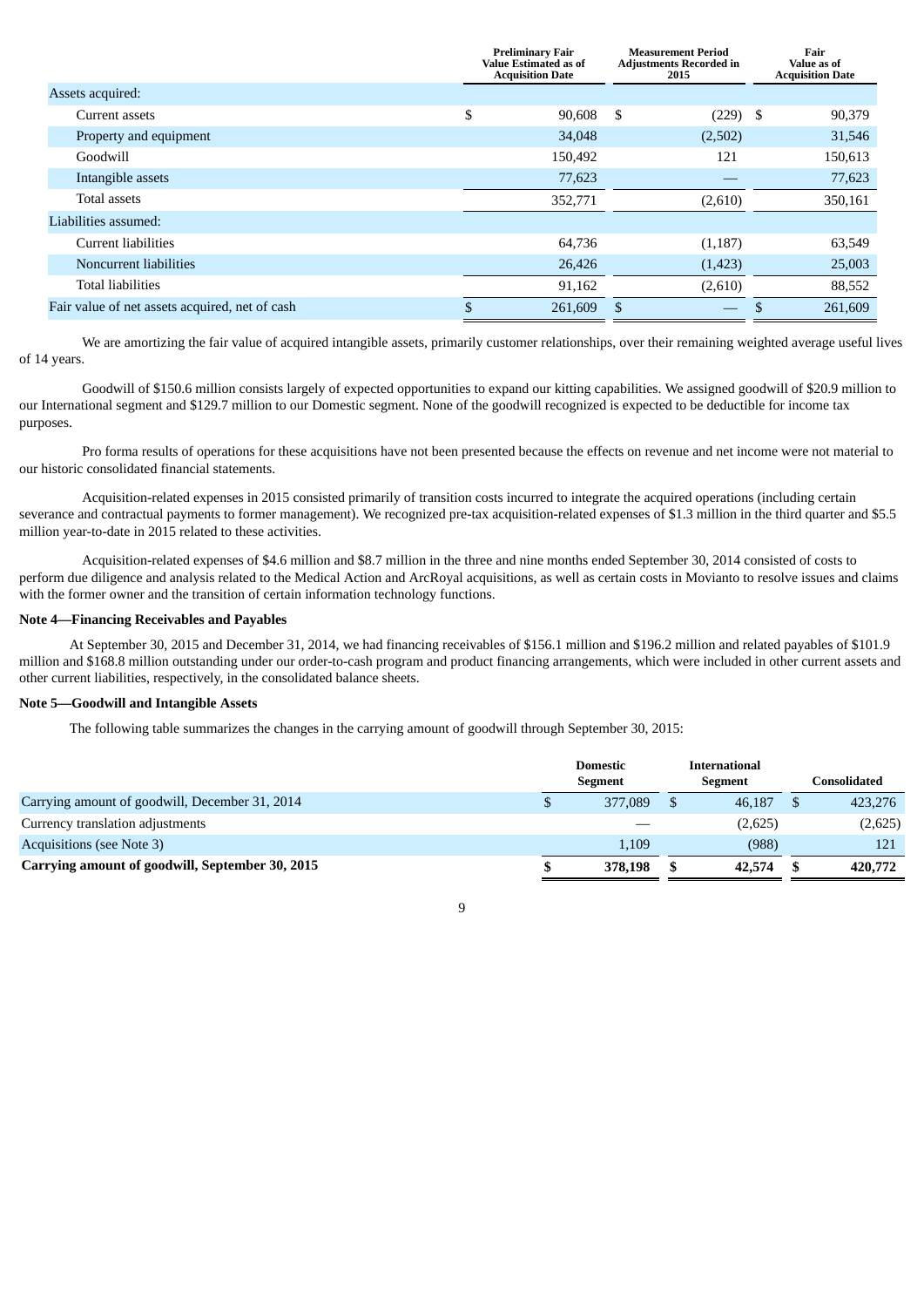Intangible assets at September 30, 2015, and December 31, 2014, were as follows:

|                          | September 30, 2015 |                                         |  |                             | <b>December 31, 2014</b> |                                  |    |                             |  |
|--------------------------|--------------------|-----------------------------------------|--|-----------------------------|--------------------------|----------------------------------|----|-----------------------------|--|
|                          |                    | <b>Customer</b><br><b>Relationships</b> |  | Other<br><b>Intangibles</b> |                          | Customer<br><b>Relationships</b> |    | Other<br><b>Intangibles</b> |  |
|                          |                    |                                         |  |                             |                          |                                  |    |                             |  |
| Gross intangible assets  | \$                 | 123,013                                 |  | 2,574                       |                          | 125,448                          | \$ | 3,405                       |  |
| Accumulated amortization |                    | (27, 513)                               |  | 10                          |                          | (19,773)                         |    | (487)                       |  |
| Net intangible assets    |                    | 95,500                                  |  | 2,584                       |                          | 105,675                          | S  | 2,918                       |  |

At September 30, 2015, \$61.6 million in net intangible assets were held in the Domestic segment and \$36.5 million were held in the International segment. Amortization expense for intangible assets was \$2.4 million and \$1.1 million for the three months ended September 30, 2015 and 2014 and \$7.2 million and \$3.4 million for the nine months ended September 30, 2015 and 2014.

Based on the current carrying value of intangible assets subject to amortization, estimated amortization expense is \$2.6 million for the remainder of 2015, \$10.1 million for 2016, \$10.0 million for 2017, \$9.4 million for 2018, \$9.2 million for 2019 and \$9.2 million for 2020.

#### **Note 6—Exit and Realignment Costs**

We periodically incur exit and realignment and other charges associated with optimizing our operations which include the closure and consolidation of certain distribution and logistics centers, administrative offices and warehouses in the United States and Europe. These charges also include other costs associated with our strategic organizational realignment which include management changes, certain professional fees, and costs to streamline administrative functions and processes.

Exit and realignment charges by segment for the three and nine month periods ended September 30, 2015 and 2014 were as follows:

|                                           | <b>Three Months Ended</b><br>September 30, |       | <b>Nine Months Ended</b><br>September 30, |      |        |
|-------------------------------------------|--------------------------------------------|-------|-------------------------------------------|------|--------|
|                                           | 2015                                       | 2014  | 2015                                      | 2014 |        |
| Domestic segment                          | \$<br>1,582                                | 4.654 | \$<br>4,096                               | \$   | 8,250  |
| International segment                     | 3.217                                      | 4,738 | 12,135                                    |      | 7,869  |
| Consolidated exit and realignment charges | 4,799                                      | 9,392 | \$<br>16,231                              | \$   | 16,119 |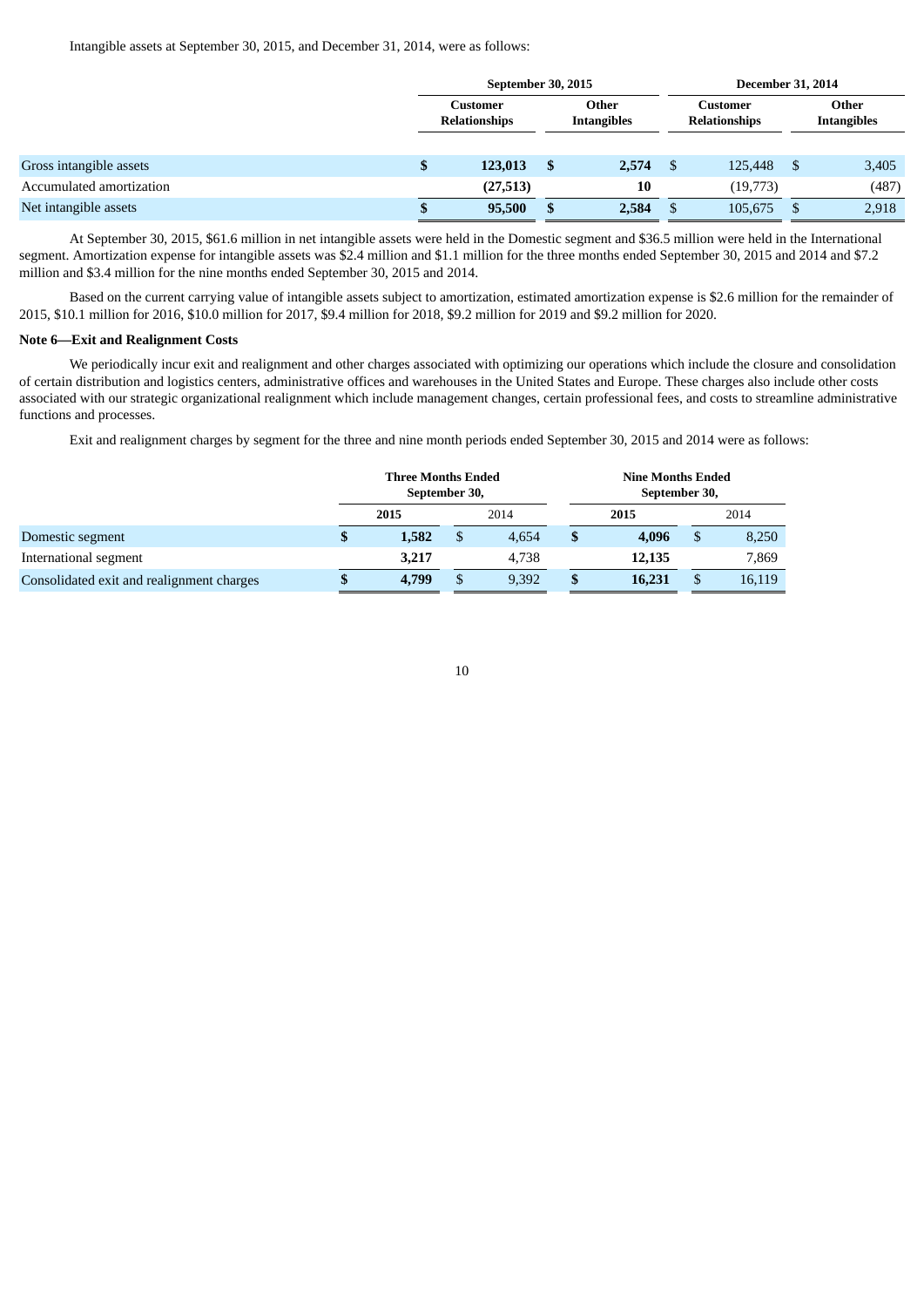The following table summarizes the activity related to exit and realignment cost accruals through September 30, 2015 and 2014:

| 3,575<br>256<br>(385)<br>3,446<br>572<br>(349)<br>3,669<br>(446)<br>3,223 | $\mathfrak{S}$<br>2,887<br>142<br>(873)<br>2,156<br>392<br>(1,171)<br>1,377<br>1,033<br>(285) | $\mathbb{S}$ | 6,462<br>398<br>(1,258)<br>5,602<br>964<br>(1,520)<br>5,046<br>1,033<br>(731) |
|---------------------------------------------------------------------------|-----------------------------------------------------------------------------------------------|--------------|-------------------------------------------------------------------------------|
|                                                                           |                                                                                               |              |                                                                               |
|                                                                           |                                                                                               |              |                                                                               |
|                                                                           |                                                                                               |              |                                                                               |
|                                                                           |                                                                                               |              |                                                                               |
|                                                                           |                                                                                               |              |                                                                               |
|                                                                           |                                                                                               |              |                                                                               |
|                                                                           |                                                                                               |              |                                                                               |
|                                                                           |                                                                                               |              |                                                                               |
|                                                                           |                                                                                               |              |                                                                               |
|                                                                           | \$<br>2,125                                                                                   | \$           | 5,348                                                                         |
|                                                                           |                                                                                               |              |                                                                               |
| 2,434                                                                     | \$<br>475                                                                                     | \$           | 2,909                                                                         |
| 532                                                                       | 807                                                                                           |              | 1,339                                                                         |
| (411)                                                                     | (327)                                                                                         |              | (738)                                                                         |
| 2,555                                                                     | 955                                                                                           |              | 3,510                                                                         |
| 6                                                                         | 2,236                                                                                         |              | 2,242                                                                         |
| (383)                                                                     | (1,095)                                                                                       |              | (1, 478)                                                                      |
| 2,178                                                                     | 2,096                                                                                         |              | 4,274                                                                         |
| 912                                                                       | 2,215                                                                                         |              | 3,127                                                                         |
|                                                                           | (460)                                                                                         |              | (1, 327)                                                                      |
| (867)                                                                     |                                                                                               |              | 6,074                                                                         |
|                                                                           |                                                                                               |              | \$<br>3,851<br>\$<br>2,223                                                    |

In addition to the exit and realignment accruals in the preceding table, we also incurred \$3.8 million and \$13.8 million of costs that were expensed as incurred for the three and nine months ended September 30, 2015, including \$0.3 million and \$4.5 million in accelerated amortization on an information system that has been replaced, \$0.4 million and \$3.0 million in other facility costs and asset write-downs, \$1.0 million and \$2.5 million in labor costs, \$0.5 million and \$0.5 million in professional fees, \$1.2 million and \$2.2 million in information systems costs and \$0.4 million and \$1.1 million in other costs.

In addition to the exit and realignment accruals in the preceding table, we also incurred \$6.3 million and \$9.4 million of costs that were expensed as incurred for the three and nine months ended September 30, 2014, including \$3.1 million and \$4.3 million in other facility costs and asset write-downs, \$0.6 million and \$1.4 million in labor costs, \$1.2 million and \$1.3 million in professional fees, \$0.7 million and \$0.9 million in information systems costs and \$0.7 million and \$1.5 million in other costs.

We expect additional charges of approximately \$3.5 million over the remainder of 2015 for activities initiated in the Domestic and International segments through September 30, 2015.

#### **Note 7—Retirement Plan**

We have a noncontributory, unfunded retirement plan for certain officers and other key employees in the United States. Certain of our foreign subsidiaries also have defined benefit pension plans covering substantially all of their respective employees.

The components of net periodic benefit cost, which are included in selling, general and administrative expenses, for the three and nine months ended September 30, 2015 and 2014, were as follows: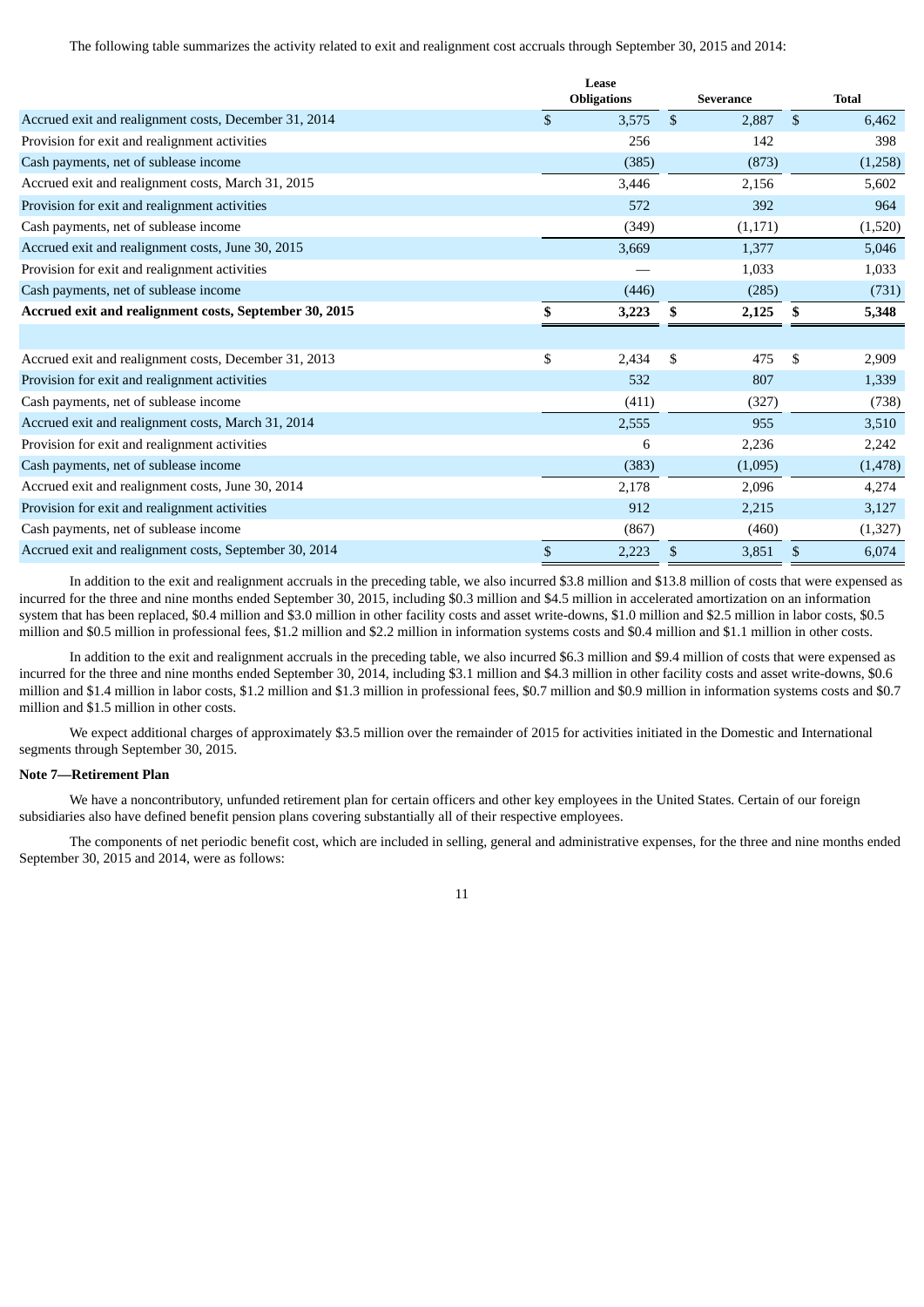|                               | <b>Three Months Ended</b><br>September 30, |     |  |      |      | <b>Nine Months Ended</b><br>September 30, |    |       |  |  |
|-------------------------------|--------------------------------------------|-----|--|------|------|-------------------------------------------|----|-------|--|--|
|                               | 2015                                       |     |  | 2014 | 2015 |                                           |    |       |  |  |
| Service cost                  |                                            | 32  |  | 60   |      | 97                                        | P. | 136   |  |  |
| Interest cost                 |                                            | 464 |  | 482  |      | 1,393                                     |    | 1,446 |  |  |
| Recognized net actuarial loss |                                            | 401 |  | 204  |      | 1,203                                     |    | 612   |  |  |
| Net periodic benefit cost     |                                            | 897 |  | 746  |      | 2,693                                     |    | 2,194 |  |  |

Certain of our foreign subsidiaries have health and welfare plans covering substantially all of their respective employees. Our expense for these plans totaled \$0.4 million and \$0.5 million for the three months ended September 30, 2015 and 2014 and \$1.4 million and \$1.4 million for the nine months ended September 30, 2015 and 2014.

#### **Note 8—Debt**

We have \$275 million of 3.875% senior notes due 2021 (the "2021 Notes") and \$275 million of 4.375% senior notes due 2024 (the "2024 Notes"), with interest payable semi-annually. The 2021 Notes were sold at 99.5% of the principal amount with an effective yield of 3.951%. The 2024 Notes were sold at 99.6% of the principal with an effective yield of 4.422%. We have the option to redeem the 2021 Notes and 2024 Notes in part or in whole prior to maturity at a redemption price equal to the greater of 100% of the principal amount or the present value of the remaining scheduled payments discounted at the Treasury Rate plus 30 basis points. As of September 30, 2015 and December 31, 2014, the estimated fair value of the 2021 Notes was \$279.4 million and \$275.1 million and the estimated fair value of the 2024 Notes was \$276.2 million and \$283.9 million, respectively.

We have a Credit Agreement with a \$450 million borrowing capacity which extends through September 2019. Under the Amended Credit Agreement, we have the ability to request two one-year extensions and to request an increase in aggregate commitments by up to \$200 million. The interest rate on the Amended Credit Agreement, which is subject to adjustment quarterly, is based on the London Interbank Offered Rate (LIBOR), the Federal Funds Rate or the Prime Rate, plus an adjustment based on the better of our debt ratings or leverage ratio (Credit Spread) as defined by the Amended Credit Agreement. We are charged a commitment fee of between 12.5 and 25.0 basis points on the unused portion of the facility. The terms of the Amended Credit Agreement limit the amount of indebtedness that we may incur and require us to maintain ratios for leverage and interest coverage, including on a pro forma basis in the event of an acquisition. Based on our leverage ratio at September 30, 2015, the interest rate under the credit facility is LIBOR plus 1.375%.

At September 30, 2015, we had no borrowings and letters of credit of approximately \$5.0 million outstanding under the Amended Credit Agreement, leaving \$445 million available for borrowing. We also have a \$1.2 million and \$1.5 million letter of credit outstanding as of September 30, 2015 and December 31, 2014, respectively, which supports our facilities leased in Europe.

The Amended Credit Agreement and senior notes contain cross-default provisions which could result in the acceleration of payments due in the event of default of either agreement. We believe we were in compliance with our debt covenants at September 30, 2015.

### **Note 9—Derivatives**

When deemed appropriate, we use derivatives, primarily forward contracts, as a risk management tool to mitigate the potential impact of foreign currency exchange risk. The total notional values of our foreign currency derivatives was \$3.9 million at September 30, 2015 and \$10.0 million as of December 31, 2014. We do not currently have any derivatives designated as hedging instruments and all gains and losses resulting from changes in the fair value of derivative instruments are immediately recognized into earnings. At September 30, 2015 and December 31, 2014 the fair value of our foreign currency contracts included in other assets on the consolidated balance sheet was \$0.7 million. The impact from changes in the fair value of these foreign currency derivatives included in other operating expense was \$0.3 million and \$0.1 million for the three and nine months ended September 30, 2015. We did not hold foreign currency contracts in the first nine months of 2014. We consider the risk of counterparty default to be minimal.

#### **Note 10—Income Taxes**

The effective tax rate was 39.8% and 41.6% for the three and nine months ended September 30, 2015, compared to 55.8% and 43.5% in the same periods of 2014. The change in rate is mainly due to the impact of foreign taxes and the effect of certain acquisition-related costs which are not deductible for tax purposes. The liability for unrecognized tax benefits was \$6.2 million at September 30, 2015, and \$6.7 million at December 31, 2014. Included in the liability at September 30, 2015 were \$3.8 million of tax positions for which ultimate deductibility is highly certain but for which there is uncertainty about the timing of such deductibility.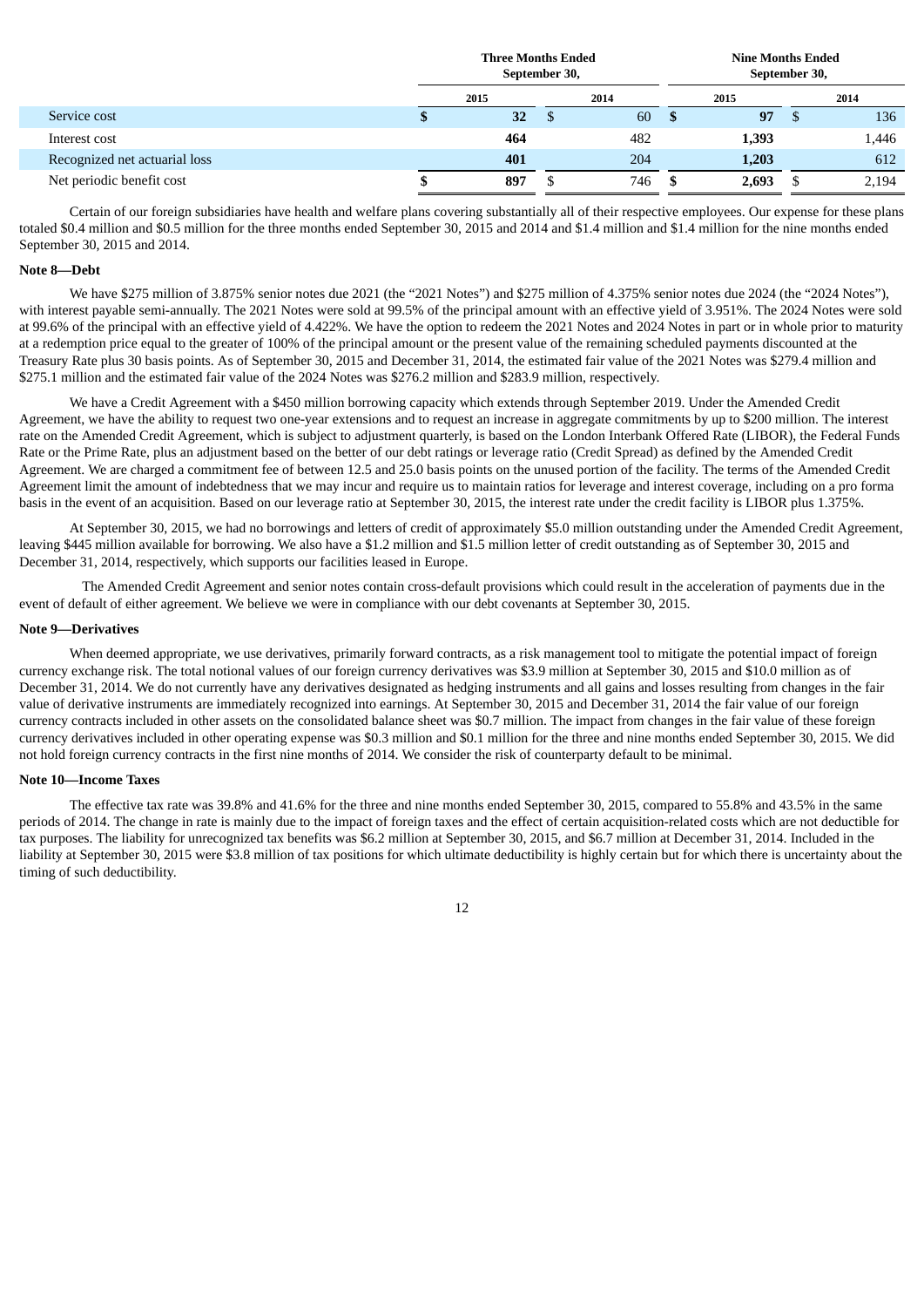#### **Note 11—Net Income per Common Share**

The following summarizes the calculation of net income per common share attributable to common shareholders for the three and nine months ended September 30, 2015 and 2014.

|                                                                                    | <b>Three Months Ended</b> | September 30,  |        |      |            | <b>Nine Months Ended</b><br>September 30, |        |  |  |  |
|------------------------------------------------------------------------------------|---------------------------|----------------|--------|------|------------|-------------------------------------------|--------|--|--|--|
| (in thousands, except per share data)                                              | 2015                      | 2014           |        | 2015 |            |                                           | 2014   |  |  |  |
| Numerator:                                                                         |                           |                |        |      |            |                                           |        |  |  |  |
| Net income                                                                         | \$<br>28,176              | \$             | 7,155  | \$   | 71,342     | S                                         | 52,516 |  |  |  |
| Less: income allocated to unvested restricted shares                               | (262)                     |                | (150)  |      | (620)      |                                           | (453)  |  |  |  |
| Net income attributable to common shareholders - basic                             | 27,914                    |                | 7,005  |      | 70,722     |                                           | 52,063 |  |  |  |
| Add: undistributed income attributable to unvested restricted shares -<br>basic    | 67                        |                |        |      | <b>129</b> |                                           | 26     |  |  |  |
| Less: undistributed income attributable to unvested restricted shares<br>- diluted | (67)                      |                |        |      | (129)      |                                           | (26)   |  |  |  |
| Net income attributable to common shareholders - diluted                           | 27,914                    | \$             | 7,005  | \$   | 70,722     | \$                                        | 52,063 |  |  |  |
| Denominator:                                                                       |                           |                |        |      |            |                                           |        |  |  |  |
| Weighted average shares outstanding - basic                                        | 61,998                    |                | 62,175 |      | 62,204     |                                           | 62,238 |  |  |  |
| Dilutive shares - stock options                                                    |                           |                | 4      |      |            |                                           |        |  |  |  |
| Weighted average shares outstanding - diluted                                      | 61,998                    |                | 62,179 |      | 62,205     |                                           | 62,245 |  |  |  |
| Net income per share attributable to common shareholders:                          |                           |                |        |      |            |                                           |        |  |  |  |
| <b>Basic</b>                                                                       | \$<br>0.45                | $\mathfrak{S}$ | 0.11   | \$   | 1.14       | <sup>\$</sup>                             | 0.84   |  |  |  |
| Diluted                                                                            | \$<br>0.45                | \$             | 0.11   | \$   | 1.14       | \$                                        | 0.84   |  |  |  |

## **Note 12—Shareholders' Equity**

Our Board of Directors authorized a share repurchase program of up to \$100 million of our outstanding common stock to be executed at the discretion of management over a three-year period, expiring in February 2017. The program is intended, in part, to offset shares issued in conjunction with our stock incentive plans and return capital to shareholders. The program may be suspended or discontinued at any time. During the nine months ended September 30, 2015, we repurchased in open-market transactions and retired approximately 0.5 million shares of our common stock for an aggregate of \$15.8 million, or an average price per share of \$33.72. As of September 30, 2015, we have approximately \$74.2 million remaining under the repurchase program. We have elected to allocate any excess of share repurchase price over par value to retained earnings.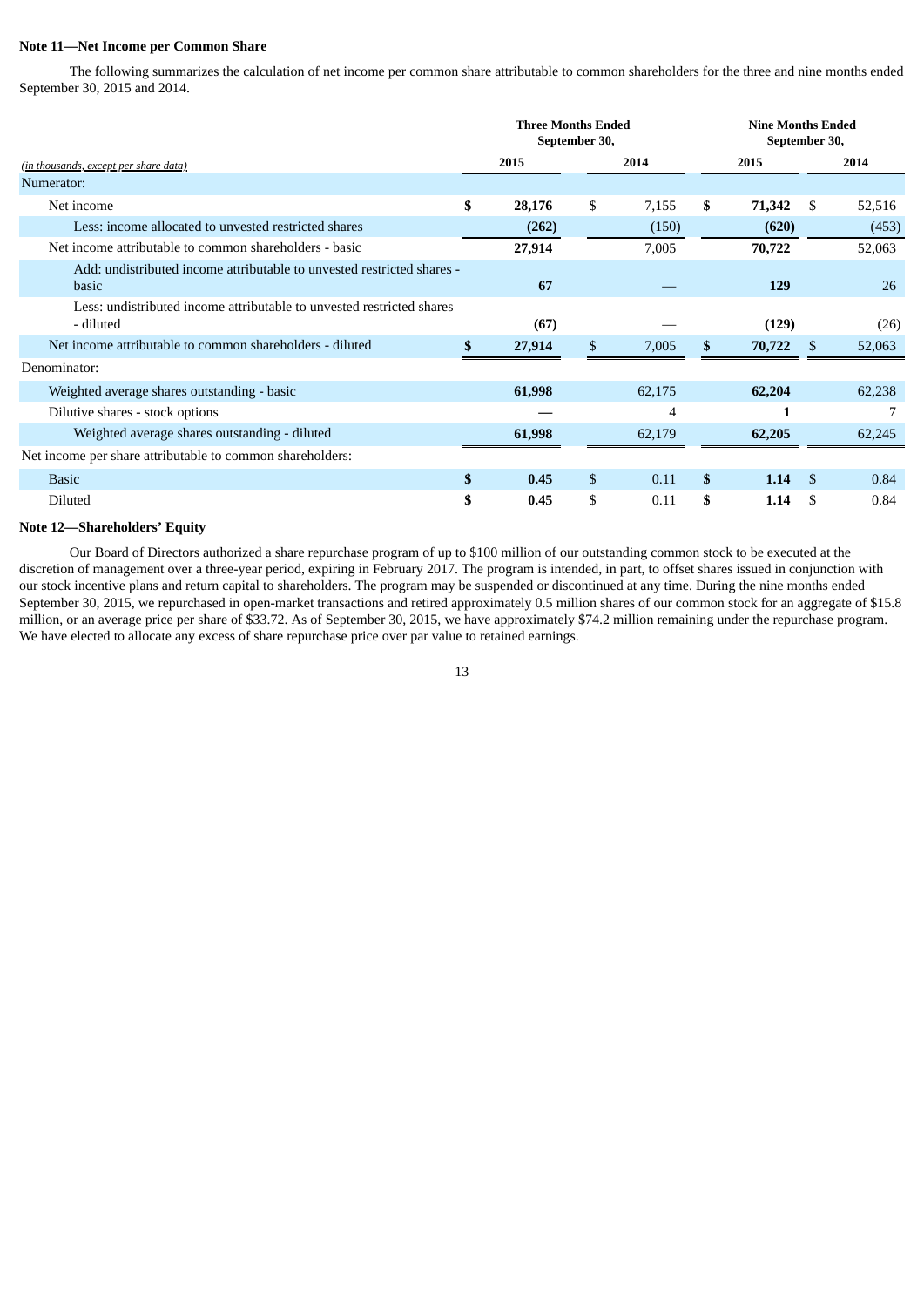## **Note 13—Accumulated Other Comprehensive Income**

The following table shows the changes in accumulated other comprehensive income (loss) by component for the three and nine months ended September 30, 2015 and 2014:

|                                                                                        |                | <b>Defined Benefit</b><br><b>Pension</b><br><b>Plans</b> |              | Currency<br><b>Translation</b><br><b>Adjustments</b> |                           | Other |                | <b>Total</b> |
|----------------------------------------------------------------------------------------|----------------|----------------------------------------------------------|--------------|------------------------------------------------------|---------------------------|-------|----------------|--------------|
| Accumulated other comprehensive income (loss), June 30, 2015                           | $\mathfrak{S}$ | (9,805)                                                  | $\mathbb{S}$ | (34, 982)                                            | $\mathfrak{F}$            | (1)   | $\mathfrak{s}$ | (44, 788)    |
| Other comprehensive income (loss) before reclassifications                             |                |                                                          |              | 2,054                                                |                           |       |                | 2,054        |
| Income tax                                                                             |                |                                                          |              |                                                      |                           |       |                |              |
| Other comprehensive income (loss) before reclassifications,<br>net of tax              |                |                                                          |              | 2,054                                                |                           |       |                | 2,054        |
| Amounts reclassified from accumulated other comprehensive<br>income (loss)             |                | 401                                                      |              |                                                      |                           | (105) |                | 296          |
| Income tax                                                                             |                | (117)                                                    |              |                                                      |                           |       |                | (117)        |
| Amounts reclassified from accumulated other<br>comprehensive income (loss), net of tax |                | 284                                                      |              |                                                      |                           | (105) |                | 179          |
| Other comprehensive income (loss)                                                      |                | 284                                                      |              | 2,054                                                |                           | (105) |                | 2,233        |
| Accumulated other comprehensive income (loss), September 30,<br>2015                   | -S             | (9,521)                                                  | \$           | (32, 928)                                            | \$                        | (106) | -\$            | (42, 555)    |
|                                                                                        |                |                                                          |              |                                                      |                           |       |                |              |
| Accumulated other comprehensive income (loss), June 30, 2014                           | $\mathfrak{S}$ | (6,260)                                                  | \$           | 15,789                                               | $\mathcal{S}$             | 161   | $\mathfrak{S}$ | 9,690        |
| Other comprehensive income (loss) before reclassifications                             |                |                                                          |              | (16,796)                                             |                           | (44)  |                | (16, 840)    |
| Income tax                                                                             |                |                                                          |              |                                                      |                           |       |                |              |
| Other comprehensive income (loss) before reclassifications,<br>net of tax              |                |                                                          |              | (16,796)                                             |                           | (44)  |                | (16, 840)    |
| Amounts reclassified from accumulated other comprehensive<br>income (loss)             |                | 189                                                      |              |                                                      |                           | (145) |                | 44           |
| Income tax                                                                             |                | (57)                                                     |              |                                                      |                           | 56    |                | (1)          |
| Amounts reclassified from accumulated other<br>comprehensive income (loss), net of tax |                | 132                                                      |              |                                                      |                           | (89)  |                | 43           |
| Other comprehensive income (loss)                                                      |                | 132                                                      |              | (16,796)                                             |                           | (133) |                | (16,797)     |
| Accumulated other comprehensive income (loss), September 30, 2014 \$                   |                | (6, 128)                                                 | \$           | (1,007)                                              | $\boldsymbol{\mathsf{S}}$ | 28    | \$             | (7, 107)     |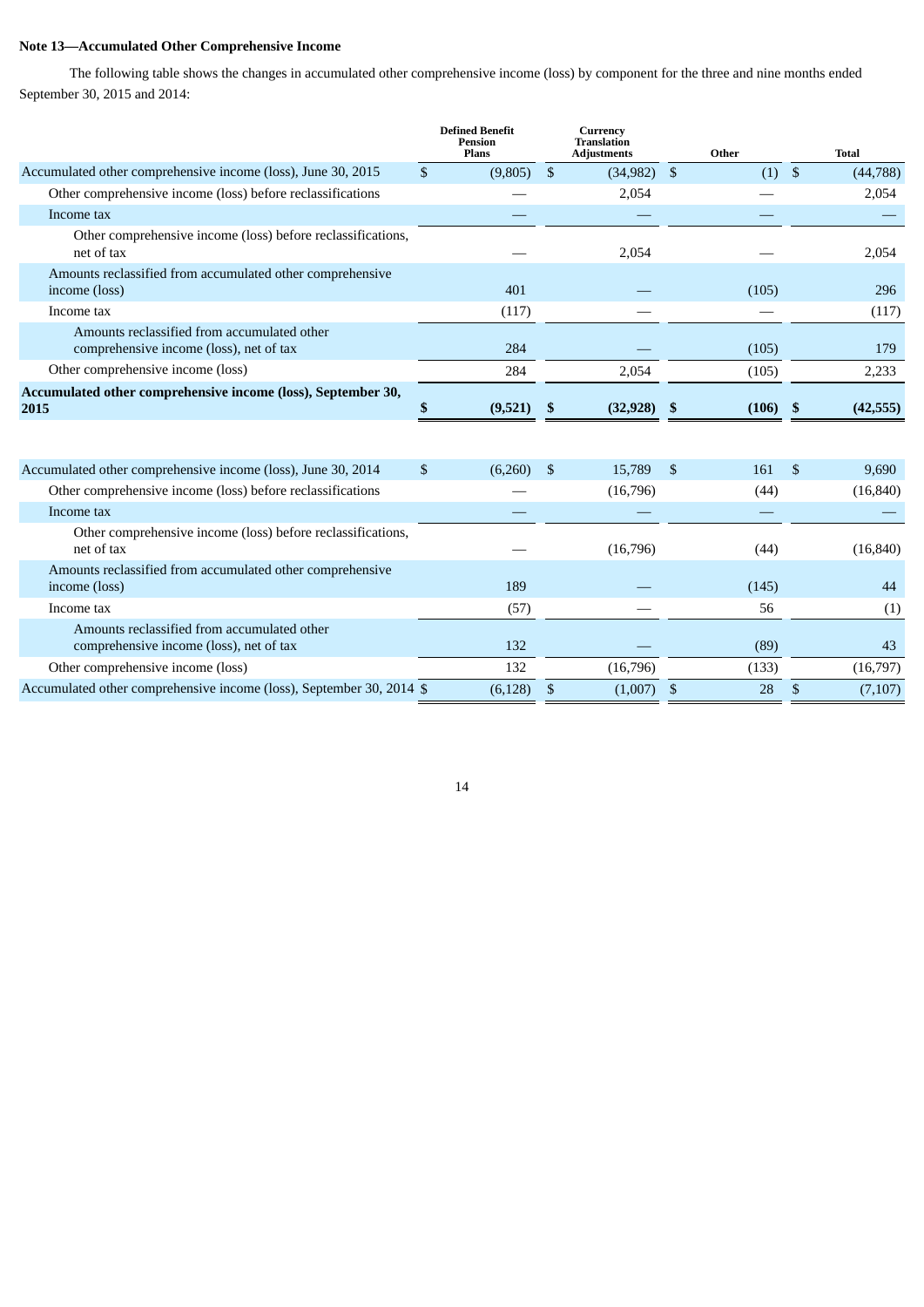|      |                                                                                        | <b>Defined Benefit</b><br><b>Pension</b><br>Plans |                           | Currency<br><b>Translation</b><br><b>Adjustments</b> |                           | Other |               | <b>Total</b> |
|------|----------------------------------------------------------------------------------------|---------------------------------------------------|---------------------------|------------------------------------------------------|---------------------------|-------|---------------|--------------|
|      | Accumulated other comprehensive income (loss), December 31, 2014 \$                    | (10, 323)                                         | $\mathbb{S}$              | (13, 647)                                            | $\mathfrak{s}$            | (31)  | - \$          | (24,001)     |
|      | Other comprehensive income (loss) before reclassifications                             |                                                   |                           | (19,281)                                             |                           |       |               | (19, 281)    |
|      | Income tax                                                                             |                                                   |                           |                                                      |                           |       |               |              |
|      | Other comprehensive income (loss) before reclassifications,<br>net of tax              |                                                   |                           | (19,281)                                             |                           |       |               | (19, 281)    |
|      | Amounts reclassified from accumulated other comprehensive<br>income (loss)             | 1,204                                             |                           |                                                      |                           | (75)  |               | 1,129        |
|      | Income tax                                                                             | (402)                                             |                           |                                                      |                           |       |               | (402)        |
|      | Amounts reclassified from accumulated other<br>comprehensive income (loss), net of tax | 802                                               |                           |                                                      |                           | (75)  |               | 727          |
|      | Other comprehensive income (loss)                                                      | 802                                               |                           | (19,281)                                             |                           | (75)  |               | (18, 554)    |
| 2015 | Accumulated other comprehensive income (loss), September 30,                           | \$<br>(9,521)                                     | \$                        | (32, 928)                                            | \$                        | (106) | -S            | (42, 555)    |
|      |                                                                                        |                                                   |                           |                                                      |                           |       |               |              |
|      | Accumulated other comprehensive income (loss), December 31, 2013 \$                    | (6, 479)                                          | $\boldsymbol{\mathsf{S}}$ | 15,892                                               | \$                        | 155   | <sup>\$</sup> | 9,568        |
|      | Other comprehensive income (loss) before reclassifications                             |                                                   |                           | (16, 899)                                            |                           | (14)  |               | (16, 913)    |
|      | Income tax                                                                             |                                                   |                           |                                                      |                           |       |               |              |
|      | Other comprehensive income (loss) before reclassifications,<br>net of tax              |                                                   |                           | (16, 899)                                            |                           | (14)  |               | (16, 913)    |
|      | Amounts reclassified from accumulated other comprehensive<br>income (loss)             | 596                                               |                           |                                                      |                           | (185) |               | 411          |
|      | Income tax                                                                             | (245)                                             |                           |                                                      |                           | 72    |               | (173)        |
|      | Amounts reclassified from accumulated other<br>comprehensive income (loss), net of tax | 351                                               |                           |                                                      |                           | (113) |               | 238          |
|      | Other comprehensive income (loss)                                                      | 351                                               |                           | (16,899)                                             |                           | (127) |               | (16, 675)    |
|      | Accumulated other comprehensive income (loss), September 30, 2014 \$                   | (6, 128)                                          | \$                        | (1,007)                                              | $\boldsymbol{\mathsf{S}}$ | 28    | \$            | (7,107)      |
|      |                                                                                        |                                                   |                           |                                                      |                           |       |               |              |

We include amounts reclassified out of accumulated other comprehensive income related to defined benefit pension plans as a component of net periodic pension cost recorded in selling, general & administrative expenses. For the three and nine months ended September 30, 2015, we reclassified \$0.4 million and \$1.2 million of actuarial net losses. For the three and nine months ended September 30, 2014, we reclassified \$0.2 million and \$0.6 million of actuarial net losses.

## **Note 14—Commitments and Contingencies**

Prior to exiting the direct-to-consumer business in January 2009, we received reimbursements from Medicare, Medicaid, and private healthcare insurers for certain customer billings. We are subject to audits of these reimbursements for up to seven years from the date of the service.

In the first quarter of 2015, we settled our dispute and terminated the service contract with a customer in the United Kingdom. As part of the settlement, we entered into a transition agreement for the transfer of services back to this customer and paid approximately \$3.9 million that was fully accrued at December 31, 2014. Substantially all outstanding accounts receivable as of December 31, 2014 related to this contract have been received.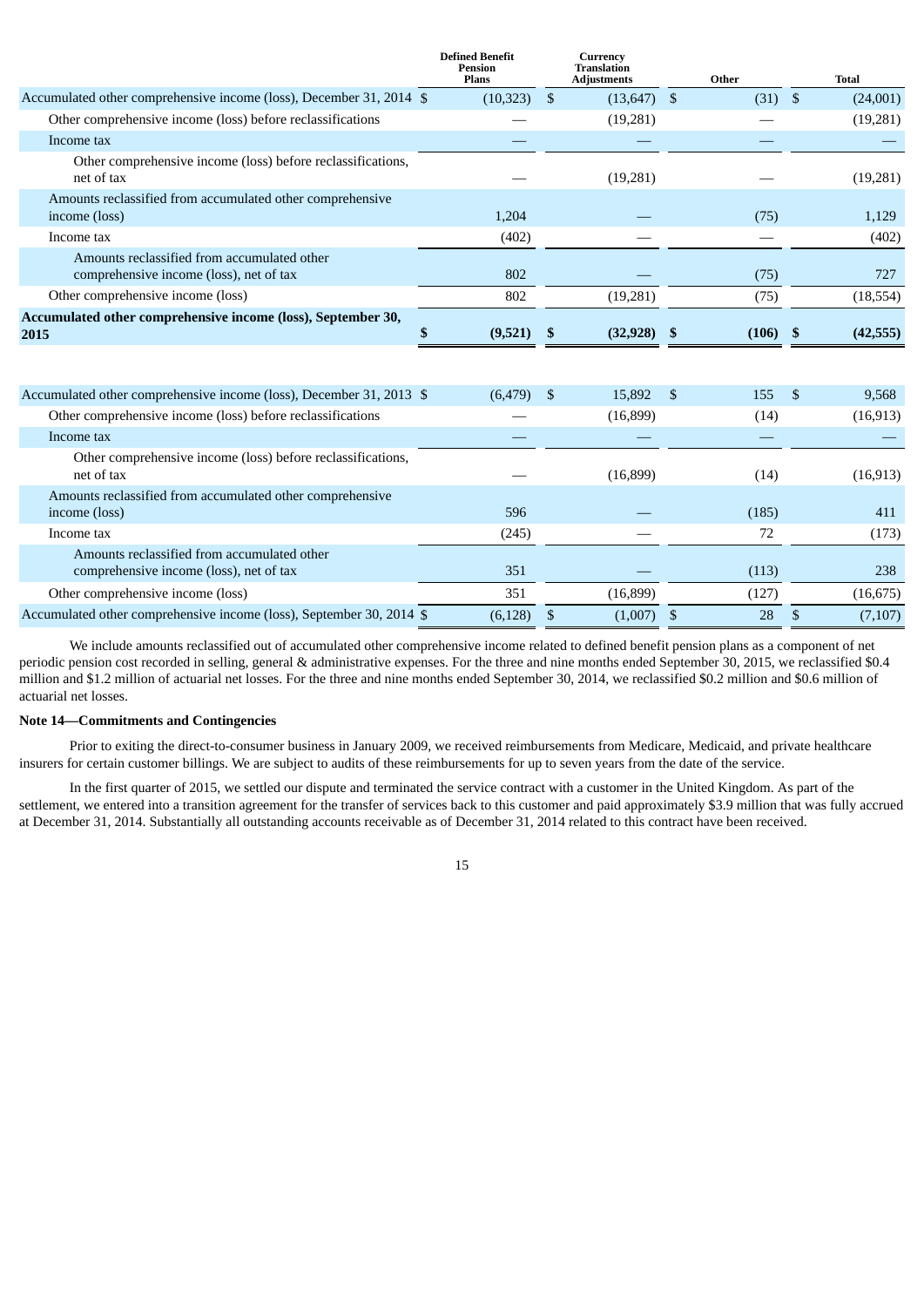## **Note 15—Segment Information**

We evaluate the performance of our segments based on the operating earnings of the segments, excluding acquisition-related and exit and realignment charges.

The following tables present financial information by segment:

|                                                                     | <b>Three Months Ended</b><br>September 30, |      |           | <b>Nine Months Ended</b><br>September 30, |           |    |           |
|---------------------------------------------------------------------|--------------------------------------------|------|-----------|-------------------------------------------|-----------|----|-----------|
|                                                                     | 2015                                       |      | 2014      |                                           | 2015      |    | 2014      |
| Net revenue:                                                        |                                            |      |           |                                           |           |    |           |
| Domestic                                                            | \$<br>2,368,008                            | \$   | 2,262,081 | \$                                        | 6,971,304 | \$ | 6,598,531 |
| International                                                       | 103,661                                    |      | 124,045   |                                           | 313,728   |    | 349,834   |
| Consolidated net revenue                                            | \$<br>2,471,669                            | \$   | 2,386,126 | \$                                        | 7,285,032 | \$ | 6,948,365 |
|                                                                     |                                            |      |           |                                           |           |    |           |
| Operating earnings (loss):                                          |                                            |      |           |                                           |           |    |           |
| Domestic                                                            | \$<br>58,002                               | \$   | 50,797    | -\$                                       | 160,904   | \$ | 151,849   |
| International                                                       | 1,704                                      |      | (1,463)   |                                           | 3,261     |    | (8,273)   |
| Acquisition-related and exit and realignment charges <sup>(1)</sup> | (6, 134)                                   |      | (13,957)  |                                           | (21,757)  |    | (24, 813) |
| Consolidated operating earnings                                     | \$<br>53,572                               | \$   | 35,377    | \$                                        | 142,408   | \$ | 118,763   |
|                                                                     |                                            |      |           |                                           |           |    |           |
| Depreciation and amortization:                                      |                                            |      |           |                                           |           |    |           |
| Domestic                                                            | \$<br>10,197                               | \$   | 8,986     | \$                                        | 31,439    | \$ | 26,772    |
| International                                                       | 5,250                                      |      | 4,855     |                                           | 15,958    |    | 14,825    |
| Consolidated depreciation and amortization                          | \$<br>15,447                               | $\$$ | 13,841    | \$                                        | 47,397    | \$ | 41,597    |
|                                                                     |                                            |      |           |                                           |           |    |           |
| Capital expenditures:                                               |                                            |      |           |                                           |           |    |           |
| Domestic                                                            | \$<br>2,137                                | \$   | 11,077    | \$                                        | 14,172    | \$ | 40,110    |
| International                                                       | 7,235                                      |      | 4,257     |                                           | 18,025    |    | 14,047    |
| Consolidated capital expenditures                                   | \$<br>9,372                                | \$   | 15,334    | \$                                        | 32,197    | \$ | 54,157    |

|      | <b>December 31, 2014</b>                                                        |
|------|---------------------------------------------------------------------------------|
|      |                                                                                 |
| - \$ | 2,139,972                                                                       |
|      | 538,662                                                                         |
|      | 2,678,634                                                                       |
|      | 56,772                                                                          |
|      | 2,735,406                                                                       |
|      | September 30, 2015<br>2,135,572<br>490,843<br>2,626,415<br>125,245<br>2,751,660 |

( 1) The three and nine months ended September 30, 2015 include \$0.3 million and \$4.5 million , respectively in accelerated amortization related to an information system that was replaced.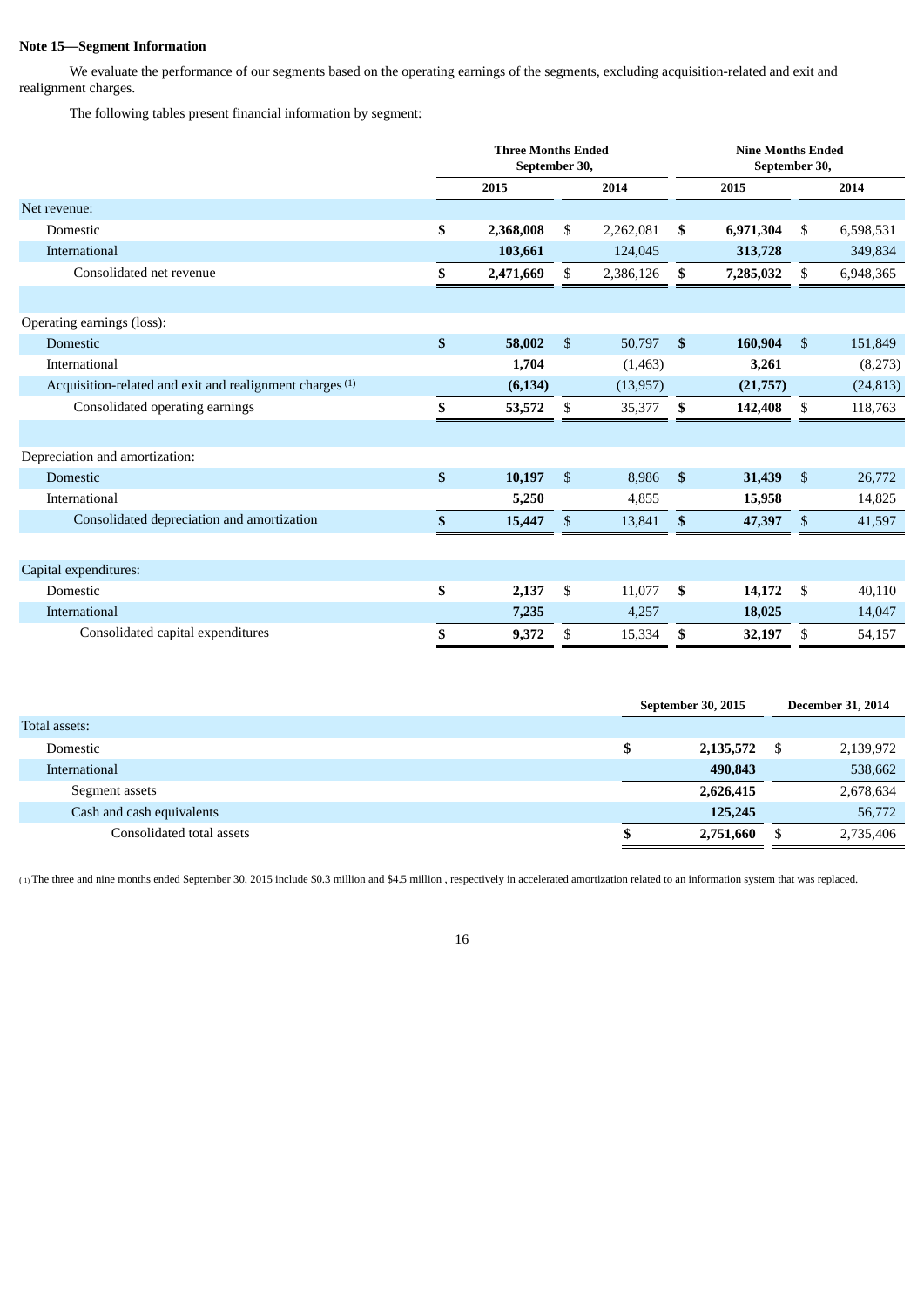## **Note 16—Condensed Consolidating Financial Information**

The following tables present condensed consolidating financial information for: Owens & Minor, Inc. (O&M); the guarantors of Owens & Minor, Inc.'s 2021 Notes and 2024 Notes, on a combined basis; and the non-guarantor subsidiaries of the 2021 Notes and 2024 Notes, on a combined basis. The guarantor subsidiaries are 100% owned by Owens & Minor, Inc. Separate financial statements of the guarantor subsidiaries are not presented because the guarantees by our guarantor subsidiaries are full and unconditional, as well as joint and several, and we believe the condensed consolidating financial information is more meaningful in understanding the financial position, results of operations and cash flows of the guarantor subsidiaries.

| Three Months Ended September 30, 2015                   | Owens &<br>Minor, Inc. | <b>Guarantor</b><br><b>Subsidiaries</b> | Non-guarantor<br><b>Subsidiaries</b> | <b>Eliminations</b> |           |      | <b>Consolidated</b> |
|---------------------------------------------------------|------------------------|-----------------------------------------|--------------------------------------|---------------------|-----------|------|---------------------|
| <b>Statements of Income</b>                             |                        |                                         |                                      |                     |           |      |                     |
| Net revenue                                             | \$                     | \$<br>2,321,301                         | \$<br>194,659                        | \$                  | (44,291)  | - \$ | 2,471,669           |
| Cost of goods sold                                      |                        | 2,106,623                               | 102,923                              |                     | (44,231)  |      | 2,165,315           |
| Gross margin                                            |                        | 214,678                                 | 91,736                               |                     | (60)      |      | 306,354             |
| Selling, general and administrative expenses            | 27                     | 162,697                                 | 69,123                               |                     |           |      | 231,847             |
| Acquisition-related and exit and realignment<br>charges |                        | 1,980                                   | 4,154                                |                     |           |      | 6,134               |
| Depreciation and amortization                           |                        | 8,639                                   | 6,473                                |                     |           |      | 15,112              |
| Other operating income, net                             |                        | (28)                                    | (283)                                |                     |           |      | (311)               |
| Operating earnings (loss)                               | (27)                   | 41,390                                  | 12,269                               |                     | (60)      |      | 53,572              |
| Interest expense (income), net                          | 7,257                  | (1,235)                                 | 722                                  |                     |           |      | 6,744               |
| Income (loss) before income taxes                       | (7,284)                | 42,625                                  | 11,547                               |                     | (60)      |      | 46,828              |
| Income tax (benefit) provision                          |                        | 10,927                                  | 7,725                                |                     |           |      | 18,652              |
| Equity in earnings of subsidiaries                      | 35,460                 |                                         |                                      |                     | (35, 460) |      |                     |
| <b>Net income (loss)</b>                                | 28,176                 | 31,698                                  | 3,822                                |                     | (35,520)  |      | 28,176              |
| Other comprehensive income (loss)                       | 2,233                  | 179                                     | 2,054                                |                     | (2,233)   |      | 2,233               |
| <b>Comprehensive income (loss)</b>                      | \$<br>30,409           | \$<br>31,877                            | \$<br>5,876                          | S                   | (37,753)  | \$   | 30,409              |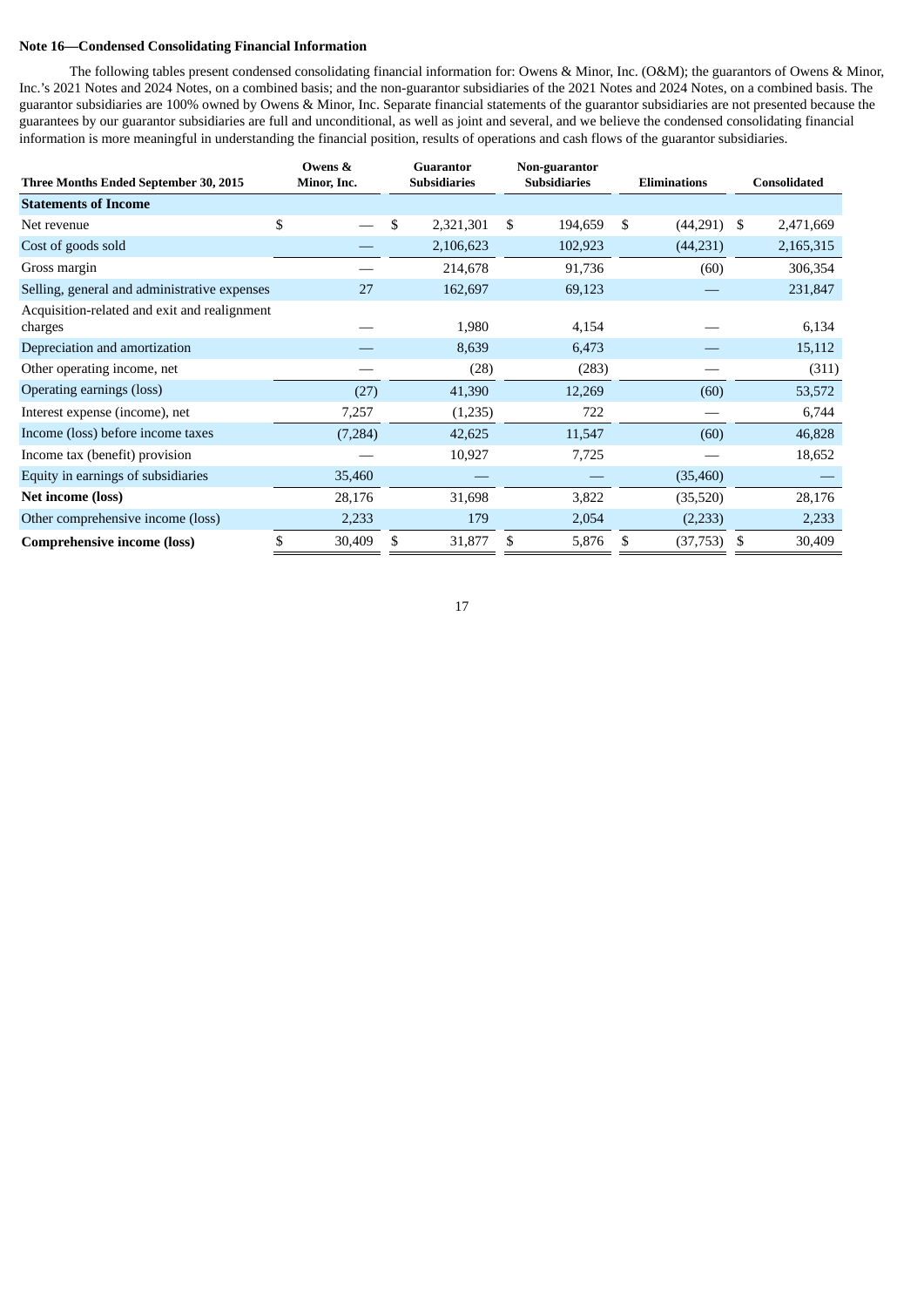| Three Months Ended September 30, 2014                   | Owens &<br>Minor, Inc. | Guarantor<br><b>Subsidiaries</b> |           | <b>Subsidiaries</b> |           | Non-guarantor |           |      |           | <b>Eliminations</b> |  |  | <b>Consolidated</b> |  |
|---------------------------------------------------------|------------------------|----------------------------------|-----------|---------------------|-----------|---------------|-----------|------|-----------|---------------------|--|--|---------------------|--|
| <b>Statements of Income</b>                             |                        |                                  |           |                     |           |               |           |      |           |                     |  |  |                     |  |
| Net revenue                                             | \$                     | \$                               | 2,261,448 | \$                  | 141,086   | \$            | (16, 408) | - \$ | 2,386,126 |                     |  |  |                     |  |
| Cost of goods sold                                      |                        |                                  | 2,047,328 |                     | 62,850    |               | (16, 535) |      | 2,093,643 |                     |  |  |                     |  |
| Gross margin                                            |                        |                                  | 214,120   |                     | 78,236    |               | 127       |      | 292,483   |                     |  |  |                     |  |
| Selling, general and administrative expenses            | 25                     |                                  | 155,950   |                     | 75,402    |               |           |      | 231,377   |                     |  |  |                     |  |
| Acquisition-related and exit and realignment<br>charges |                        |                                  | 7,893     |                     | 6,064     |               |           |      | 13,957    |                     |  |  |                     |  |
| Depreciation and amortization                           |                        |                                  | 8,966     |                     | 4,875     |               |           |      | 13,841    |                     |  |  |                     |  |
| Other operating income, net                             |                        |                                  | (1,167)   |                     | (1,235)   |               | 333       |      | (2,069)   |                     |  |  |                     |  |
| Operating earnings (loss)                               | (25)                   |                                  | 42,478    |                     | (6,870)   |               | (206)     |      | 35,377    |                     |  |  |                     |  |
| Interest expense (income), net                          | 3,925                  |                                  | 1,002     |                     | (623)     |               |           |      | 4,304     |                     |  |  |                     |  |
| Loss on early retirement of debt                        | 14,890                 |                                  |           |                     |           |               |           |      | 14,890    |                     |  |  |                     |  |
| Income (loss) before income taxes                       | (18, 840)              |                                  | 41,476    |                     | (6,247)   |               | (206)     |      | 16,183    |                     |  |  |                     |  |
| Income tax (benefit) provision                          | (7, 144)               |                                  | 16,463    |                     | (291)     |               |           |      | 9,028     |                     |  |  |                     |  |
| Equity in earnings of subsidiaries                      | 18,851                 |                                  |           |                     |           |               | (18, 851) |      |           |                     |  |  |                     |  |
| <b>Net income (loss)</b>                                | 7,155                  |                                  | 25,013    |                     | (5,956)   |               | (19,057)  |      | 7,155     |                     |  |  |                     |  |
| Other comprehensive income (loss)                       | (16,797)               |                                  | 131       |                     | (16,795)  |               | 16,664    |      | (16,797)  |                     |  |  |                     |  |
| <b>Comprehensive income (loss)</b>                      | \$<br>(9,642)          | \$                               | 25,144    | \$.                 | (22, 751) | \$            | (2,393)   | -\$  | (9,642)   |                     |  |  |                     |  |

| Nine Months Ended September 30, 2015                    | Owens &<br>Minor, Inc. | Guarantor<br><b>Subsidiaries</b> | Non-guarantor<br><b>Subsidiaries</b> |    | <b>Eliminations</b> |      | Consolidated |
|---------------------------------------------------------|------------------------|----------------------------------|--------------------------------------|----|---------------------|------|--------------|
| <b>Statements of Income</b>                             |                        |                                  |                                      |    |                     |      |              |
| Net revenue                                             | \$                     | \$<br>6,850,731                  | \$<br>554,862                        | \$ | (120, 561)          | - \$ | 7,285,032    |
| Cost of goods sold                                      |                        | 6,204,950                        | 298,530                              |    | (120,740)           |      | 6,382,740    |
| Gross margin                                            |                        | 645,781                          | 256,332                              |    | 179                 |      | 902,292      |
| Selling, general and administrative expenses            | 696                    | 483,616                          | 212,858                              |    |                     |      | 697,170      |
| Acquisition-related and exit and realignment<br>charges |                        | 5,813                            | 15,944                               |    |                     |      | 21,757       |
| Depreciation and amortization                           |                        | 26,653                           | 19,788                               |    |                     |      | 46,441       |
| Other operating income, net                             |                        | (2,360)                          | (3, 124)                             |    |                     |      | (5,484)      |
| Operating earnings (loss)                               | (696)                  | 132,059                          | 10,866                               |    | 179                 |      | 142,408      |
| Interest expense (income), net                          | 20,142                 | (654)                            | 817                                  |    |                     |      | 20,305       |
| Income (loss) before income taxes                       | (20, 838)              | 132,713                          | 10,049                               |    | 179                 |      | 122,103      |
| Income tax (benefit) provision                          | (773)                  | 42,683                           | 8,851                                |    |                     |      | 50,761       |
| Equity in earnings of subsidiaries                      | 91,407                 |                                  |                                      |    | (91, 407)           |      |              |
| Net income (loss)                                       | 71,342                 | 90,030                           | 1,198                                |    | (91, 228)           |      | 71,342       |
| Other comprehensive income (loss)                       | (18, 554)              | 726                              | (19,280)                             |    | 18,554              |      | (18, 554)    |
| <b>Comprehensive income (loss)</b>                      | 52,788                 | 90,756                           | (18,082)                             |    | (72, 674)           |      | 52,788       |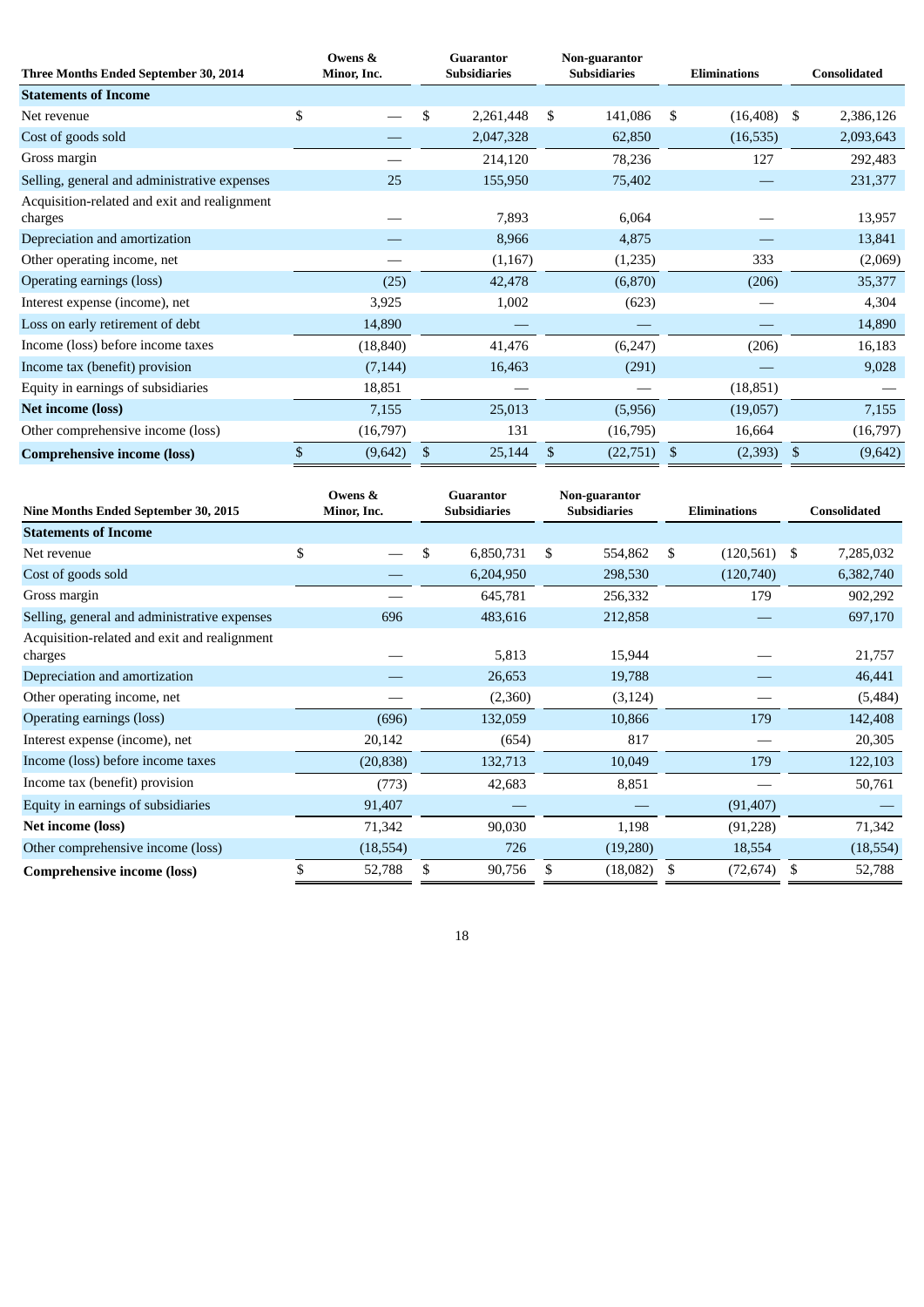| Nine Months Ended September 30, 2014                    | Owens &<br>Minor, Inc. | Guarantor<br><b>Subsidiaries</b> |           | Non-guarantor<br><b>Subsidiaries</b> |           | <b>Eliminations</b> |           |    | <b>Consolidated</b> |  |
|---------------------------------------------------------|------------------------|----------------------------------|-----------|--------------------------------------|-----------|---------------------|-----------|----|---------------------|--|
| <b>Statements of Income</b>                             |                        |                                  |           |                                      |           |                     |           |    |                     |  |
| Net revenue                                             | \$                     | \$                               | 6,596,941 | \$.                                  | 398,646   | \$                  | (47, 222) | S  | 6,948,365           |  |
| Cost of goods sold                                      |                        |                                  | 5,965,607 |                                      | 173,747   |                     | (46, 941) |    | 6,092,413           |  |
| Gross margin                                            |                        |                                  | 631,334   |                                      | 224,899   |                     | (281)     |    | 855,952             |  |
| Selling, general and administrative expenses            | 36                     |                                  | 462,325   |                                      | 220,464   |                     |           |    | 682,825             |  |
| Acquisition-related and exit and realignment<br>charges |                        |                                  | 13,074    |                                      | 11,739    |                     |           |    | 24,813              |  |
| Depreciation and amortization                           | $\overline{2}$         |                                  | 26,703    |                                      | 14,892    |                     |           |    | 41,597              |  |
| Other operating income, net                             |                        |                                  | (9,043)   |                                      | (3,336)   |                     | 333       |    | (12,046)            |  |
| Operating earnings (loss)                               | (38)                   |                                  | 138,275   |                                      | (18, 860) |                     | (614)     |    | 118,763             |  |
| Interest expense (income), net                          | 9,328                  |                                  | 3,502     |                                      | (1,937)   |                     |           |    | 10,893              |  |
| Loss on early retirement of debt                        | 14,890                 |                                  |           |                                      |           |                     |           |    | 14,890              |  |
| Income (loss) before income taxes                       | (24, 256)              |                                  | 134,773   |                                      | (16, 923) |                     | (614)     |    | 92,980              |  |
| Income tax (benefit) provision                          | (9,299)                |                                  | 53,989    |                                      | (4,226)   |                     |           |    | 40,464              |  |
| Equity in earnings of subsidiaries                      | 67,473                 |                                  |           |                                      |           |                     | (67, 473) |    |                     |  |
| <b>Net income (loss)</b>                                | 52,516                 |                                  | 80,784    |                                      | (12,697)  |                     | (68,087)  |    | 52,516              |  |
| Other comprehensive income (loss)                       | (16, 675)              |                                  | 350       |                                      | (16,898)  |                     | 16,548    |    | (16, 675)           |  |
| <b>Comprehensive income (loss)</b>                      | \$<br>35,841           | \$                               | 81,134    |                                      | (29, 595) | \$                  | (51, 539) | \$ | 35,841              |  |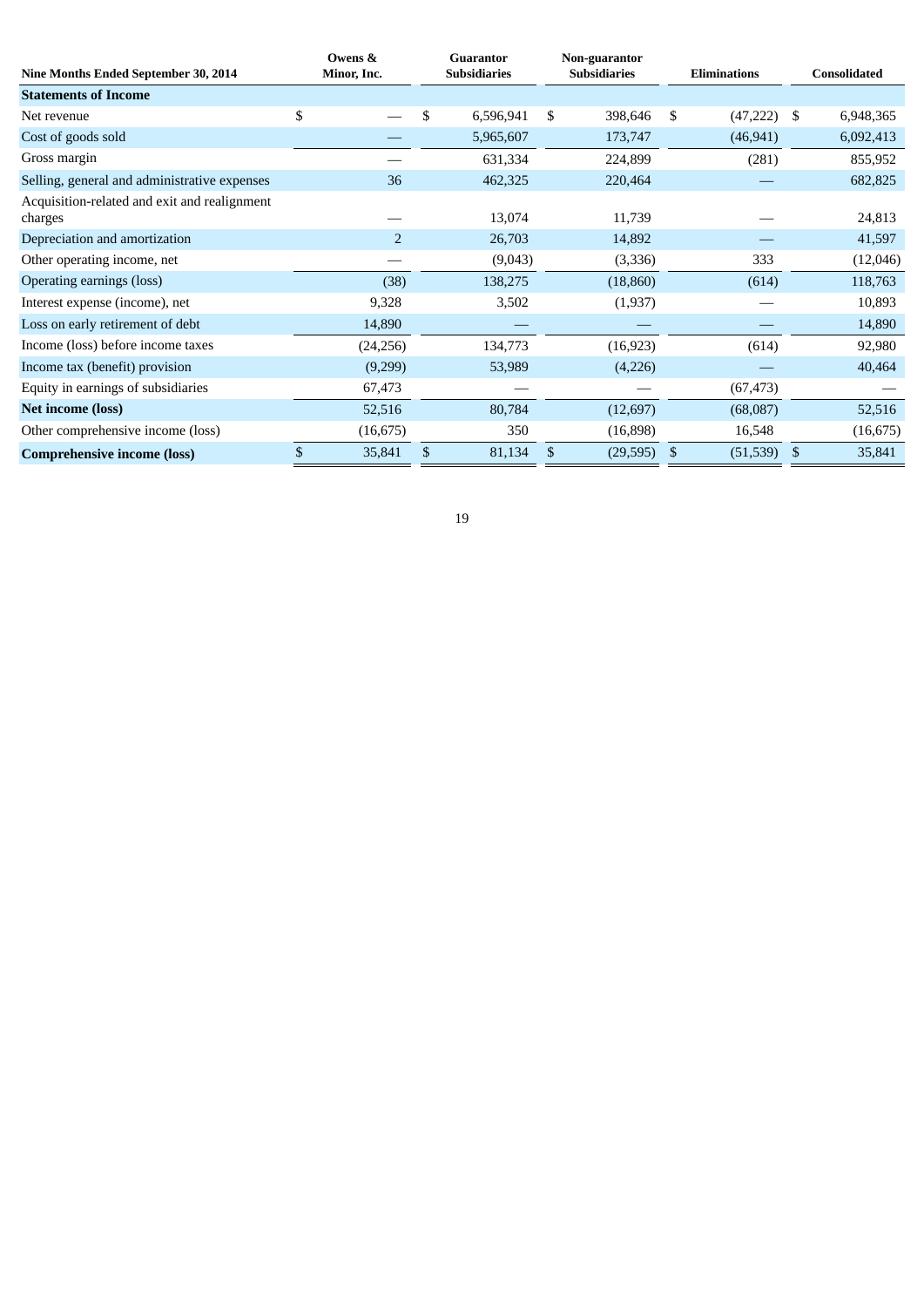| September 30, 2015                                         | Owens &<br>Minor, Inc. | Non-<br><b>Guarantor</b><br>guarantor<br><b>Subsidiaries</b><br><b>Subsidiaries</b> |           |    |           | <b>Eliminations</b> |                  |     | <b>Consolidated</b> |
|------------------------------------------------------------|------------------------|-------------------------------------------------------------------------------------|-----------|----|-----------|---------------------|------------------|-----|---------------------|
| <b>Balance Sheets</b>                                      |                        |                                                                                     |           |    |           |                     |                  |     |                     |
| <b>Assets</b>                                              |                        |                                                                                     |           |    |           |                     |                  |     |                     |
| <b>Current assets</b>                                      |                        |                                                                                     |           |    |           |                     |                  |     |                     |
| Cash and cash equivalents                                  | \$<br>82,189           | \$                                                                                  | 18,768    | \$ | 24,288    | \$                  |                  | \$  | 125,245             |
| Accounts and notes receivable, net                         |                        |                                                                                     | 506,406   |    | 142,912   |                     | (8,665)          |     | 640,653             |
| Merchandise inventories                                    |                        |                                                                                     | 839,533   |    | 61,416    |                     | (4,227)          |     | 896,722             |
| Other current assets                                       | 202                    |                                                                                     | 89,582    |    | 174,706   |                     | 1,268            |     | 265,758             |
| <b>Total current assets</b>                                | 82,391                 |                                                                                     | 1,454,289 |    | 403,322   |                     | (11, 624)        |     | 1,928,378           |
| Property and equipment, net                                |                        |                                                                                     | 104,905   |    | 109,656   |                     |                  |     | 214,561             |
| Goodwill                                                   |                        |                                                                                     | 247,271   |    | 173,501   |                     |                  |     | 420,772             |
| Intangible assets, net                                     |                        |                                                                                     | 14,249    |    | 83,835    |                     |                  |     | 98,084              |
| Due from O&M and subsidiaries                              |                        |                                                                                     | 509,462   |    |           |                     | (509, 462)       |     |                     |
| Advances to and investment in consolidated<br>subsidiaries | 1,965,108              |                                                                                     |           |    |           |                     | (1,965,108)      |     |                     |
| Other assets, net                                          | 4,226                  |                                                                                     | 59,846    |    | 25,793    |                     |                  |     | 89,865              |
| <b>Total assets</b>                                        | \$<br>2,051,725        | \$                                                                                  | 2,390,022 | \$ | 796,107   | \$                  | (2,486,194)      | \$  | 2,751,660           |
| <b>Liabilities and equity</b>                              |                        |                                                                                     |           |    |           |                     |                  |     |                     |
| <b>Current liabilities</b>                                 |                        |                                                                                     |           |    |           |                     |                  |     |                     |
| Accounts payable                                           | \$                     | \$                                                                                  | 644,126   | \$ | 53,607    | \$                  | (7,599)          | -\$ | 690,134             |
| Accrued payroll and related liabilities                    |                        |                                                                                     | 26,541    |    | 12,293    |                     |                  |     | 38,834              |
| Deferred income taxes                                      |                        |                                                                                     | 44,135    |    | (2, 372)  |                     |                  |     | 41,763              |
| Other accrued liabilities                                  | 7,203                  |                                                                                     | 98,719    |    | 190,976   |                     |                  |     | 296,898             |
| <b>Total current liabilities</b>                           | 7,203                  |                                                                                     | 813,521   |    | 254,504   |                     | (7,599)          |     | 1,067,629           |
| Long-term debt, excluding current portion                  | 547,975                |                                                                                     | 5,007     |    | 21,051    |                     |                  |     | 574,033             |
| Due to O&M and subsidiaries                                | 510,446                |                                                                                     |           |    | 69,535    |                     | (579, 981)       |     |                     |
| Intercompany debt                                          |                        |                                                                                     | 138,890   |    |           |                     | (138, 890)       |     |                     |
| Deferred income taxes                                      |                        |                                                                                     | 32,580    |    | 28,457    |                     |                  |     | 61,037              |
| Other liabilities                                          |                        |                                                                                     | 55,353    |    | 7,507     |                     |                  |     | 62,860              |
| <b>Total liabilities</b>                                   | 1,065,624              |                                                                                     | 1,045,351 |    | 381,054   |                     | (726, 470)       |     | 1,765,559           |
| <b>Equity</b>                                              |                        |                                                                                     |           |    |           |                     |                  |     |                     |
| Common stock                                               | 125,863                |                                                                                     |           |    |           |                     |                  |     | 125,863             |
| Paid-in capital                                            | 208,216                |                                                                                     | 241,877   |    | 513,300   |                     | (755, 177)       |     | 208,216             |
| Retained earnings (deficit)                                | 694,577                |                                                                                     | 1,112,404 |    | (65, 278) |                     | (1,047,126)      |     | 694,577             |
| Accumulated other comprehensive income<br>(loss)           | (42, 555)              |                                                                                     | (9,610)   |    | (32, 969) |                     | 42,579           |     | (42, 555)           |
| <b>Total equity</b>                                        | 986,101                |                                                                                     | 1,344,671 |    | 415,053   |                     | (1,759,724)      |     | 986,101             |
| <b>Total liabilities and equity</b>                        | \$<br>2,051,725        | \$                                                                                  | 2,390,022 | \$ | 796,107   | $\$$                | $(2,486,194)$ \$ |     | 2,751,660           |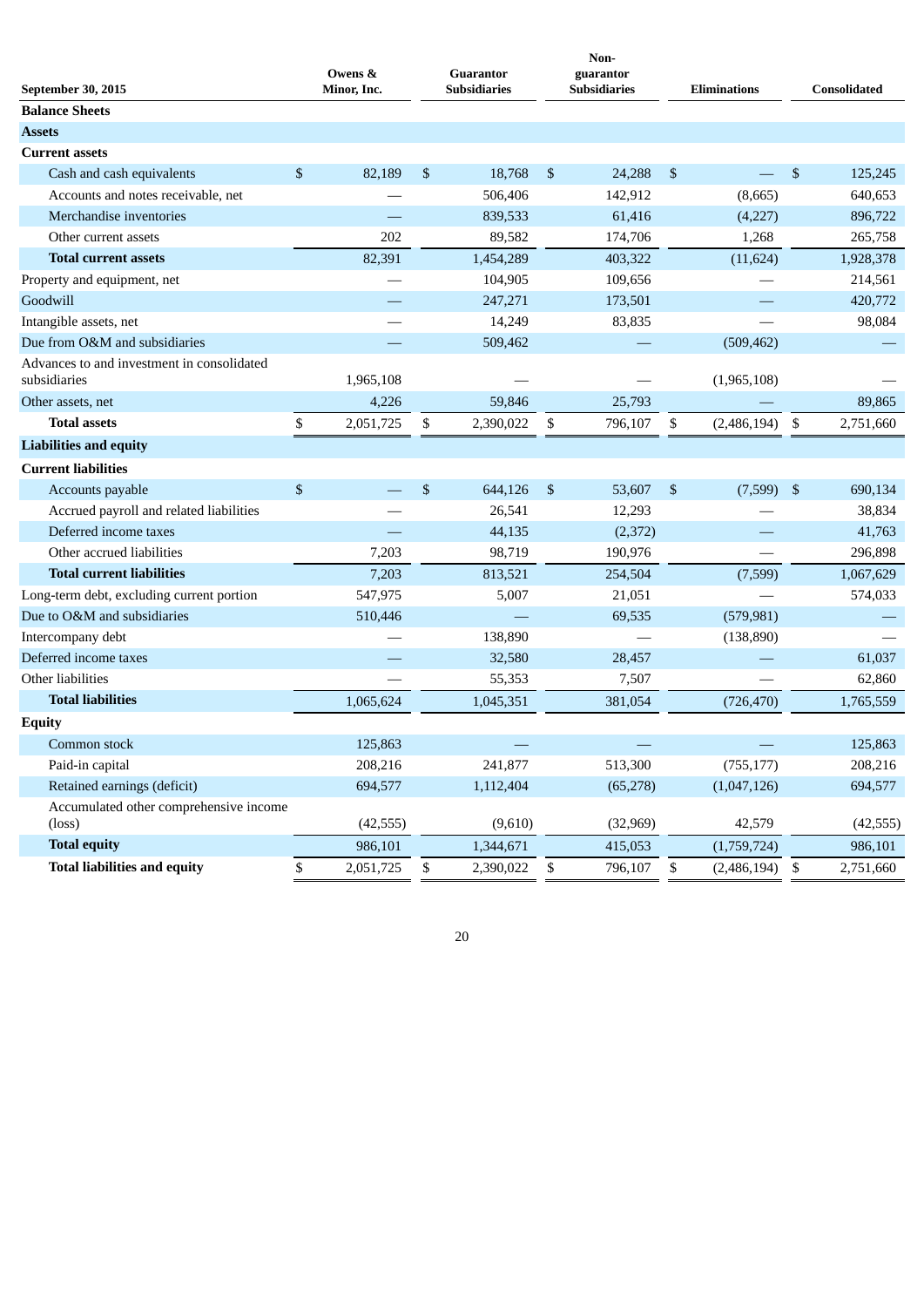| <b>December 31, 2014</b>                                    |              | Owens &<br>Minor, Inc. |      | <b>Guarantor</b><br><b>Subsidiaries</b> |                           | Non-guarantor<br><b>Subsidiaries</b> |                           | <b>Eliminations</b> |                           | <b>Consolidated</b> |
|-------------------------------------------------------------|--------------|------------------------|------|-----------------------------------------|---------------------------|--------------------------------------|---------------------------|---------------------|---------------------------|---------------------|
| <b>Balance Sheets</b>                                       |              |                        |      |                                         |                           |                                      |                           |                     |                           |                     |
| <b>Assets</b>                                               |              |                        |      |                                         |                           |                                      |                           |                     |                           |                     |
| <b>Current assets</b>                                       |              |                        |      |                                         |                           |                                      |                           |                     |                           |                     |
| Cash and cash equivalents                                   | \$           | 22,013                 | \$   | 3,912                                   | \$                        | 30,847                               | \$                        |                     | \$                        | 56,772              |
| Accounts and notes receivable, net                          |              |                        |      | 519,951                                 |                           | 144,463                              |                           | (38, 222)           |                           | 626,192             |
| Merchandise inventories                                     |              |                        |      | 816,915                                 |                           | 60,061                               |                           | (4, 519)            |                           | 872,457             |
| Other current assets                                        |              | (24, 748)              |      | 90,733                                  |                           | 224,220                              |                           | 25,080              |                           | 315,285             |
| <b>Total current assets</b>                                 |              | (2,735)                |      | 1,431,511                               |                           | 459,591                              |                           | (17, 661)           |                           | 1,870,706           |
| Property and equipment, net                                 |              |                        |      | 110,076                                 |                           | 122,903                              |                           |                     |                           | 232,979             |
| Goodwill, net                                               |              |                        |      | 247,271                                 |                           | 176,005                              |                           |                     |                           | 423,276             |
| Intangible assets, net                                      |              |                        |      | 15,805                                  |                           | 92,788                               |                           |                     |                           | 108,593             |
| Due from O&M and subsidiaries                               |              |                        |      | 357,304                                 |                           |                                      |                           | (357, 304)          |                           |                     |
| Advances to and investments in consolidated<br>subsidiaries |              | 1,893,767              |      |                                         |                           |                                      |                           | (1,893,767)         |                           |                     |
| Other assets, net                                           |              | 4,637                  |      | 66,836                                  |                           | 28,379                               |                           |                     |                           | 99,852              |
| <b>Total assets</b>                                         | \$           | 1,895,669              | $\$$ | 2,228,803                               | $\$$                      | 879,666                              | $\$$                      | (2,268,732)         | $\sqrt{3}$                | 2,735,406           |
| <b>Liabilities and equity</b>                               |              |                        |      |                                         |                           |                                      |                           |                     |                           |                     |
| <b>Current liabilities</b>                                  |              |                        |      |                                         |                           |                                      |                           |                     |                           |                     |
| Accounts payable                                            | \$           |                        | \$   | 567,285                                 | \$                        | 54,898                               | \$                        | (13, 337)           | \$                        | 608,846             |
| Accrued payroll and related liabilities                     |              |                        |      | 16,434                                  |                           | 15,073                               |                           |                     |                           | 31,507              |
| Deferred income taxes                                       |              |                        |      | 39,667                                  |                           | (1,688)                              |                           |                     |                           | 37,979              |
| Other current liabilities                                   |              | 6,441                  |      | 83,698                                  |                           | 236,084                              |                           |                     |                           | 326,223             |
| <b>Total current liabilities</b>                            |              | 6,441                  |      | 707,084                                 |                           | 304,367                              |                           | (13, 337)           |                           | 1,004,555           |
| Long-term debt, excluding current portion                   |              | 547,763                |      | 39,915                                  |                           | 20,873                               |                           |                     |                           | 608,551             |
| Due to O&M and subsidiaries                                 |              | 350,627                |      |                                         |                           | 77,788                               |                           | (428, 415)          |                           |                     |
| Intercompany debt                                           |              |                        |      | 138,890                                 |                           |                                      |                           | (138, 890)          |                           |                     |
| Deferred income taxes                                       |              |                        |      | 33,162                                  |                           | 30,739                               |                           |                     |                           | 63,901              |
| Other liabilities                                           |              |                        |      | 55,794                                  |                           | 11,767                               |                           |                     |                           | 67,561              |
| <b>Total liabilities</b>                                    |              | 904,831                |      | 974.845                                 |                           | 445,534                              |                           | (580, 642)          |                           | 1,744,568           |
| <b>Equity</b>                                               |              |                        |      |                                         |                           |                                      |                           |                     |                           |                     |
| Common stock                                                |              | 126,140                |      |                                         |                           |                                      |                           |                     |                           | 126,140             |
| Paid-in capital                                             |              | 202,934                |      | 241,877                                 |                           | 514,314                              |                           | (756, 191)          |                           | 202,934             |
| Retained earnings (deficit)                                 |              | 685,765                |      | 1,022,379                               |                           | (66, 479)                            |                           | (955, 900)          |                           | 685,765             |
| Accumulated other comprehensive income (loss)               |              | (24,001)               |      | (10, 298)                               |                           | (13,703)                             |                           | 24,001              |                           | (24,001)            |
| <b>Total equity</b>                                         |              | 990,838                |      | 1,253,958                               |                           | 434,132                              |                           | (1,688,090)         |                           | 990,838             |
| <b>Total liabilities and equity</b>                         | $\mathbb{S}$ | 1,895,669              | \$   | 2,228,803                               | $\boldsymbol{\mathsf{S}}$ | 879,666                              | $\boldsymbol{\mathsf{S}}$ | (2,268,732)         | $\boldsymbol{\mathsf{S}}$ | 2,735,406           |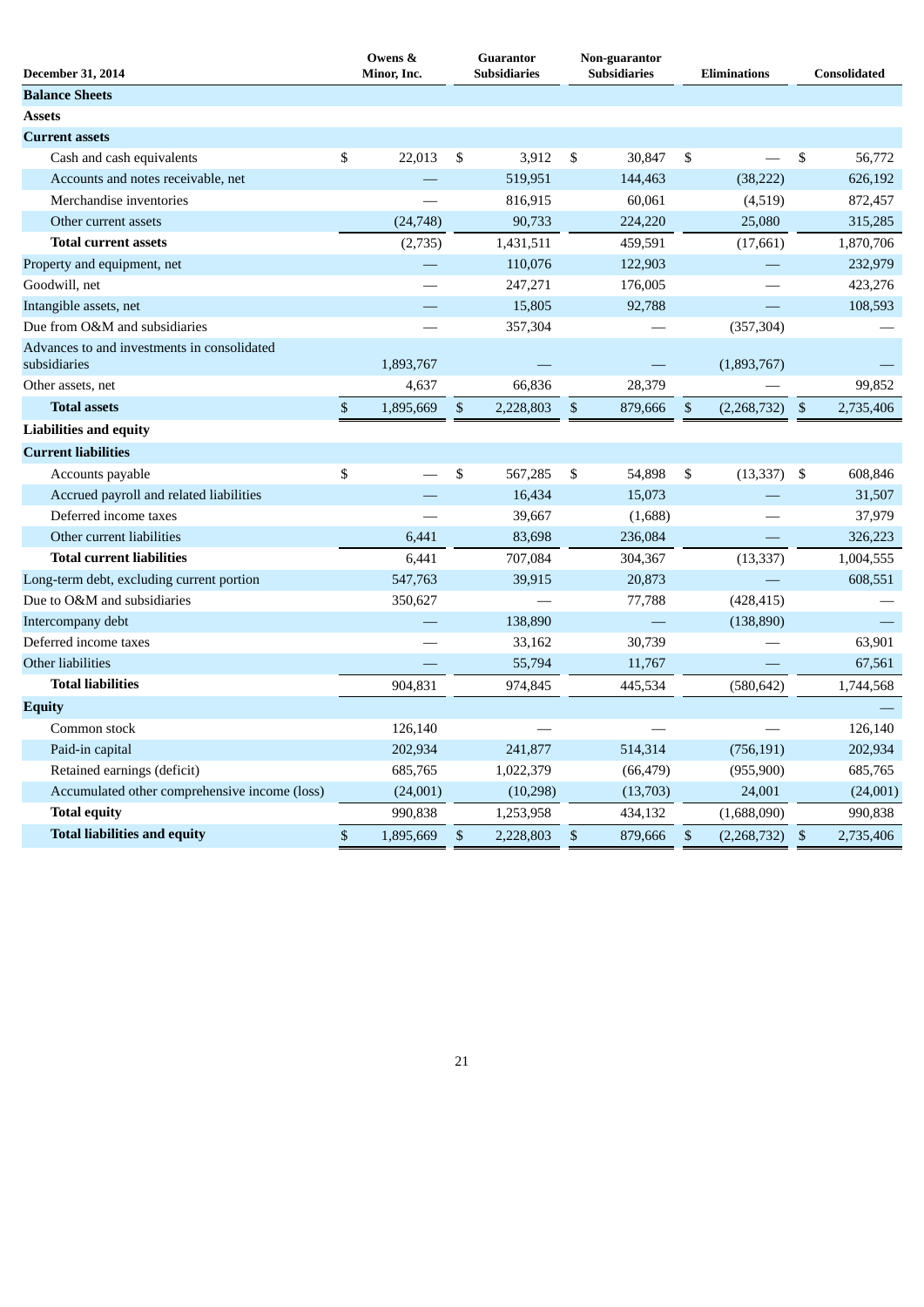|                                                                                             | Owens &      | <b>Guarantor</b>    | Non-guarantor       |                     |      |                     |
|---------------------------------------------------------------------------------------------|--------------|---------------------|---------------------|---------------------|------|---------------------|
| <b>Nine Months Ended September 30, 2015</b>                                                 | Minor, Inc.  | <b>Subsidiaries</b> | <b>Subsidiaries</b> | <b>Eliminations</b> |      | <b>Consolidated</b> |
| <b>Statements of Cash Flows</b>                                                             |              |                     |                     |                     |      |                     |
| <b>Operating activities:</b>                                                                |              |                     |                     |                     |      |                     |
| Net income (loss)                                                                           | \$<br>71,342 | \$<br>90,030        | \$<br>1,198         | \$<br>(91, 228)     | - \$ | 71,342              |
| Adjustments to reconcile net income to cash<br>provided by (used for) operating activities: |              |                     |                     |                     |      |                     |
| Equity in earnings of subsidiaries                                                          | (91, 407)    |                     |                     | 91,407              |      |                     |
| Depreciation and amortization                                                               |              | 26,653              | 25,218              |                     |      | 51,871              |
| Share-based compensation expense                                                            |              | 7,611               |                     |                     |      | 7,611               |
| Provision for losses on accounts and notes<br>receivable                                    |              | (36)                | (146)               |                     |      | (182)               |
| Deferred income tax expense (benefit)                                                       |              | 2,957               | 686                 |                     |      | 3,643               |
| Changes in operating assets and liabilities:                                                |              |                     |                     |                     |      |                     |
| Accounts and notes receivable                                                               |              | 14,416              | (33,212)            | 5,038               |      | (13,758)            |
| Merchandise inventories                                                                     |              | (22, 618)           | (5,203)             | 2,482               |      | (25, 339)           |
| Accounts payable                                                                            |              | 76,841              | 12,046              | (5,453)             |      | 83,434              |
| Net change in other assets and liabilities                                                  | 847          | 26,282              | 1,007               | (2, 246)            |      | 25,890              |
| Other, net                                                                                  | 641          | 740                 | 145                 |                     |      | 1,526               |
| Cash provided by (used for) operating activities                                            | (18, 577)    | 222,876             | 1,739               |                     |      | 206,038             |
| <b>Investing activities:</b>                                                                |              |                     |                     |                     |      |                     |
| Additions to property and equipment                                                         |              | (10,728)            | (4,593)             |                     |      | (15, 321)           |
| Additions to computer software and intangible assets                                        |              | (1,670)             | (15,206)            |                     |      | (16, 876)           |
| Proceeds from the sale of property and equipment                                            |              | 82                  | 37                  |                     |      | 119                 |
| <b>Cash used for investing activities</b>                                                   |              | (12, 316)           | (19,762)            |                     |      | (32,078)            |
| <b>Financing activities:</b>                                                                |              |                     |                     |                     |      |                     |
| Repayment of revolving credit facility                                                      |              | (33,700)            |                     |                     |      | (33,700)            |
| Change in intercompany advances                                                             | 143,872      | (160, 123)          | 16,251              |                     |      |                     |
| Cash dividends paid                                                                         | (47,780)     |                     |                     |                     |      | (47,780)            |
| Repurchases of common stock                                                                 | (15, 821)    |                     |                     |                     |      | (15, 821)           |
| Excess tax benefits related to share-based<br>compensation                                  | 521          |                     |                     |                     |      | 521                 |
| Other, net                                                                                  | (2,039)      | (1,881)             | (2,376)             |                     |      | (6,296)             |
| Cash provided by (used for) financing activities                                            | 78,753       | (195, 704)          | 13,875              |                     |      | (103, 076)          |
| Effect of exchange rate changes on cash and<br>cash equivalents                             |              |                     | (2,411)             |                     |      | (2, 411)            |
| Net increase (decrease) in cash and cash<br>equivalents                                     | 60,176       | 14,856              | (6,559)             |                     |      | 68,473              |
| Cash and cash equivalents at beginning of period                                            | 22,013       | 3,912               | 30,847              |                     |      | 56,772              |
| Cash and cash equivalents at end of period                                                  | \$<br>82,189 | \$<br>18,768        | \$<br>24,288        | \$                  | \$   | 125,245             |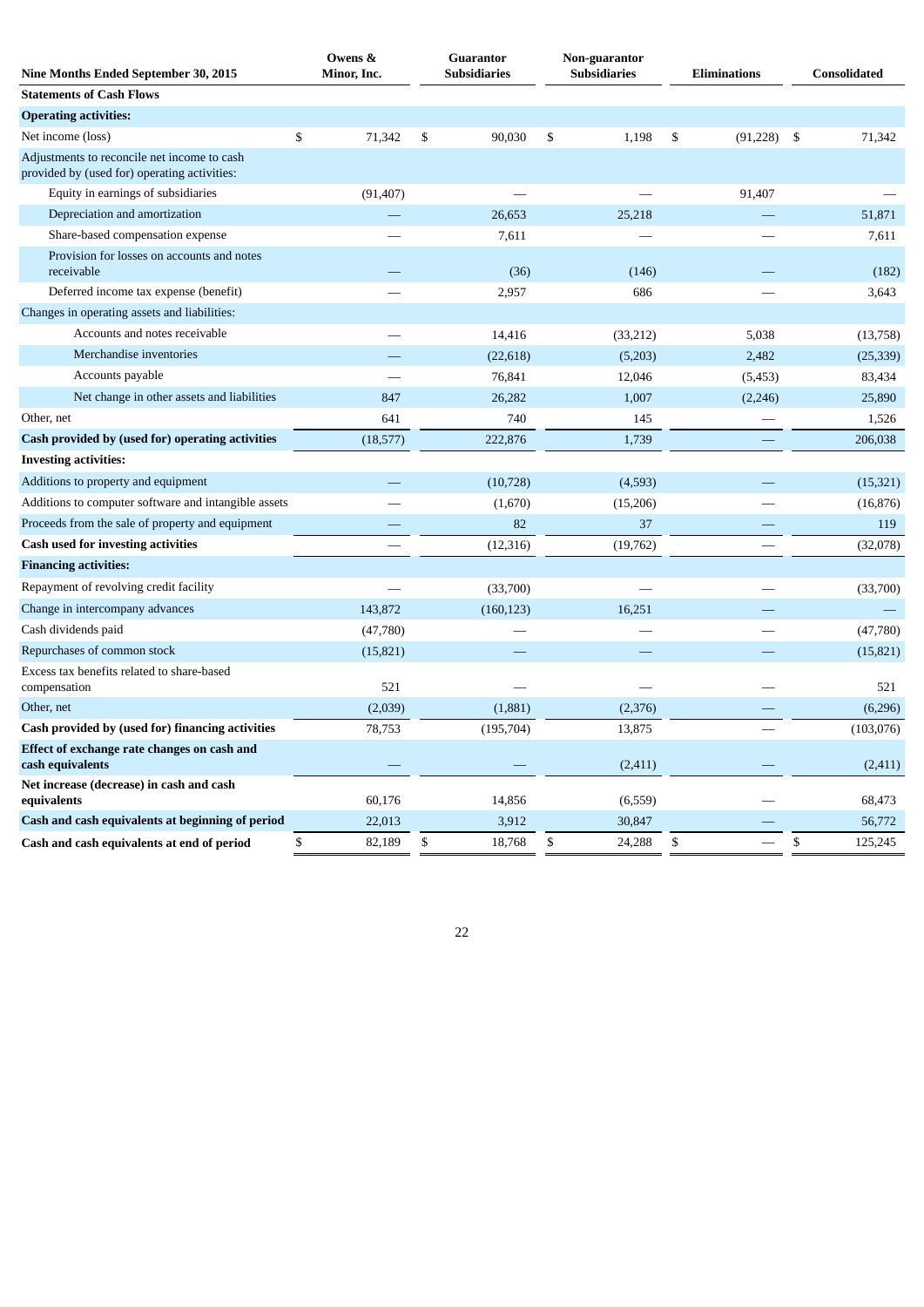| <b>Statements of Cash Flows</b><br><b>Operating activities:</b><br>Net income (loss)<br>\$<br>52,516<br>\$<br>80,784<br>\$<br>(12, 697)<br>\$<br>$(68,087)$ \$<br>Adjustments to reconcile net income to cash<br>provided by (used for) operating activities:<br>Equity in earnings of subsidiaries<br>67,473<br>(67, 473)<br>Depreciation and amortization<br>26,703<br>14,892<br>2<br>Loss on early retirement of debt<br>14,890<br>Share-based compensation expense<br>6,136<br>Provision for losses on accounts and notes<br>receivable<br>146<br>(502)<br>Deferred income tax expense (benefit)<br>(3,470)<br>(3,917)<br>Changes in operating assets and liabilities: | Nine Months Ended September 30, 2014 | Owens &<br>Minor, Inc. |  | <b>Guarantor</b><br><b>Subsidiaries</b> |  | Non-guarantor<br><b>Subsidiaries</b> |  | <b>Eliminations</b> |  | Consolidated |  |
|----------------------------------------------------------------------------------------------------------------------------------------------------------------------------------------------------------------------------------------------------------------------------------------------------------------------------------------------------------------------------------------------------------------------------------------------------------------------------------------------------------------------------------------------------------------------------------------------------------------------------------------------------------------------------|--------------------------------------|------------------------|--|-----------------------------------------|--|--------------------------------------|--|---------------------|--|--------------|--|
|                                                                                                                                                                                                                                                                                                                                                                                                                                                                                                                                                                                                                                                                            |                                      |                        |  |                                         |  |                                      |  |                     |  |              |  |
|                                                                                                                                                                                                                                                                                                                                                                                                                                                                                                                                                                                                                                                                            |                                      |                        |  |                                         |  |                                      |  |                     |  |              |  |
|                                                                                                                                                                                                                                                                                                                                                                                                                                                                                                                                                                                                                                                                            |                                      |                        |  |                                         |  |                                      |  |                     |  | 52,516       |  |
|                                                                                                                                                                                                                                                                                                                                                                                                                                                                                                                                                                                                                                                                            |                                      |                        |  |                                         |  |                                      |  |                     |  |              |  |
|                                                                                                                                                                                                                                                                                                                                                                                                                                                                                                                                                                                                                                                                            |                                      |                        |  |                                         |  |                                      |  |                     |  |              |  |
|                                                                                                                                                                                                                                                                                                                                                                                                                                                                                                                                                                                                                                                                            |                                      |                        |  |                                         |  |                                      |  |                     |  |              |  |
|                                                                                                                                                                                                                                                                                                                                                                                                                                                                                                                                                                                                                                                                            |                                      |                        |  |                                         |  |                                      |  |                     |  | 41,597       |  |
|                                                                                                                                                                                                                                                                                                                                                                                                                                                                                                                                                                                                                                                                            |                                      |                        |  |                                         |  |                                      |  |                     |  | 14,890       |  |
|                                                                                                                                                                                                                                                                                                                                                                                                                                                                                                                                                                                                                                                                            |                                      |                        |  |                                         |  |                                      |  |                     |  | 6,136        |  |
|                                                                                                                                                                                                                                                                                                                                                                                                                                                                                                                                                                                                                                                                            |                                      |                        |  |                                         |  |                                      |  |                     |  | (356)        |  |
|                                                                                                                                                                                                                                                                                                                                                                                                                                                                                                                                                                                                                                                                            |                                      |                        |  |                                         |  |                                      |  |                     |  | (7, 387)     |  |
|                                                                                                                                                                                                                                                                                                                                                                                                                                                                                                                                                                                                                                                                            |                                      |                        |  |                                         |  |                                      |  |                     |  |              |  |
|                                                                                                                                                                                                                                                                                                                                                                                                                                                                                                                                                                                                                                                                            | Accounts and notes receivable        |                        |  | (280)                                   |  | (21, 628)                            |  | 452                 |  | (21, 456)    |  |
| Merchandise inventories<br>279<br>(53, 410)<br>(10,752)                                                                                                                                                                                                                                                                                                                                                                                                                                                                                                                                                                                                                    |                                      |                        |  |                                         |  |                                      |  |                     |  | (63, 883)    |  |
| Accounts payable<br>174<br>6<br>53,409<br>1,045                                                                                                                                                                                                                                                                                                                                                                                                                                                                                                                                                                                                                            |                                      |                        |  |                                         |  |                                      |  |                     |  | 54,634       |  |
| Net change in other assets and liabilities<br>2,562<br>3,638<br>(1,907)<br>(1, 162)                                                                                                                                                                                                                                                                                                                                                                                                                                                                                                                                                                                        |                                      |                        |  |                                         |  |                                      |  |                     |  | 3,131        |  |
| Other, net<br>(1, 162)<br>(98)<br>2,582                                                                                                                                                                                                                                                                                                                                                                                                                                                                                                                                                                                                                                    |                                      |                        |  |                                         |  |                                      |  |                     |  | 1,322        |  |
| Cash provided by (used for) operating activities<br>1,341<br>108,013<br>(28, 210)                                                                                                                                                                                                                                                                                                                                                                                                                                                                                                                                                                                          |                                      |                        |  |                                         |  |                                      |  |                     |  | 81,144       |  |
| <b>Investing activities:</b>                                                                                                                                                                                                                                                                                                                                                                                                                                                                                                                                                                                                                                               |                                      |                        |  |                                         |  |                                      |  |                     |  |              |  |
| Additions to property and equipment<br>(11,507)<br>(24, 662)                                                                                                                                                                                                                                                                                                                                                                                                                                                                                                                                                                                                               |                                      |                        |  |                                         |  |                                      |  |                     |  | (36, 169)    |  |
| Additions to computer software and intangible assets<br>(15, 448)<br>(2,540)                                                                                                                                                                                                                                                                                                                                                                                                                                                                                                                                                                                               |                                      |                        |  |                                         |  |                                      |  |                     |  | (17,988)     |  |
| Proceeds from the sale of investment<br>1,937                                                                                                                                                                                                                                                                                                                                                                                                                                                                                                                                                                                                                              |                                      |                        |  |                                         |  |                                      |  |                     |  | 1,937        |  |
| Proceeds from the sale of property and equipment<br>137<br>14                                                                                                                                                                                                                                                                                                                                                                                                                                                                                                                                                                                                              |                                      |                        |  |                                         |  |                                      |  |                     |  | 151          |  |
| <b>Cash used for investing activities</b><br>(38,036)<br>(14, 033)                                                                                                                                                                                                                                                                                                                                                                                                                                                                                                                                                                                                         |                                      |                        |  |                                         |  |                                      |  |                     |  | (52,069)     |  |
| <b>Financing activities:</b>                                                                                                                                                                                                                                                                                                                                                                                                                                                                                                                                                                                                                                               |                                      |                        |  |                                         |  |                                      |  |                     |  |              |  |
| Long-term borrowings<br>547,693                                                                                                                                                                                                                                                                                                                                                                                                                                                                                                                                                                                                                                            |                                      |                        |  |                                         |  |                                      |  |                     |  | 547,693      |  |
| Change in intercompany advances<br>2,024<br>(36, 874)<br>34,850                                                                                                                                                                                                                                                                                                                                                                                                                                                                                                                                                                                                            |                                      |                        |  |                                         |  |                                      |  |                     |  |              |  |
| Cash dividends paid<br>(47, 335)                                                                                                                                                                                                                                                                                                                                                                                                                                                                                                                                                                                                                                           |                                      |                        |  |                                         |  |                                      |  |                     |  | (47, 335)    |  |
| Repurchases of common stock<br>(9,934)                                                                                                                                                                                                                                                                                                                                                                                                                                                                                                                                                                                                                                     |                                      |                        |  |                                         |  |                                      |  |                     |  | (9,934)      |  |
| Excess tax benefits related to share-based<br>514<br>compensation                                                                                                                                                                                                                                                                                                                                                                                                                                                                                                                                                                                                          |                                      |                        |  |                                         |  |                                      |  |                     |  | 514          |  |
| Proceeds from exercise of stock options<br>1,180                                                                                                                                                                                                                                                                                                                                                                                                                                                                                                                                                                                                                           |                                      |                        |  |                                         |  |                                      |  |                     |  | 1,180        |  |
| Purchase of noncontrolling interest<br>(1,500)                                                                                                                                                                                                                                                                                                                                                                                                                                                                                                                                                                                                                             |                                      |                        |  |                                         |  |                                      |  |                     |  | (1,500)      |  |
| Debt issuance costs<br>(4,178)                                                                                                                                                                                                                                                                                                                                                                                                                                                                                                                                                                                                                                             |                                      |                        |  |                                         |  |                                      |  |                     |  | (4,178)      |  |
| Other, net<br>(2, 137)<br>(2, 191)<br>(1, 343)                                                                                                                                                                                                                                                                                                                                                                                                                                                                                                                                                                                                                             |                                      |                        |  |                                         |  |                                      |  |                     |  | (5,671)      |  |
| Cash provided by (used for) financing activities<br>487,827<br>(39,065)<br>32,007                                                                                                                                                                                                                                                                                                                                                                                                                                                                                                                                                                                          |                                      |                        |  |                                         |  |                                      |  |                     |  | 480,769      |  |
| Effect of exchange rate changes on cash and<br>(1,602)<br>cash equivalents                                                                                                                                                                                                                                                                                                                                                                                                                                                                                                                                                                                                 |                                      |                        |  |                                         |  |                                      |  |                     |  | (1,602)      |  |
| Net increase (decrease) in cash and cash<br>equivalents<br>489,168<br>30,912<br>(11, 838)                                                                                                                                                                                                                                                                                                                                                                                                                                                                                                                                                                                  |                                      |                        |  |                                         |  |                                      |  |                     |  | 508,242      |  |
| Cash and cash equivalents at beginning of period<br>74,391<br>2,012<br>25,502                                                                                                                                                                                                                                                                                                                                                                                                                                                                                                                                                                                              |                                      |                        |  |                                         |  |                                      |  |                     |  | 101,905      |  |
| ${\mathbb S}$<br>$\mathbb{S}$<br>\$<br>$\$$<br>Cash and cash equivalents at end of period<br>\$<br>32,924<br>13,664<br>563,559                                                                                                                                                                                                                                                                                                                                                                                                                                                                                                                                             |                                      |                        |  |                                         |  |                                      |  |                     |  | 610,147      |  |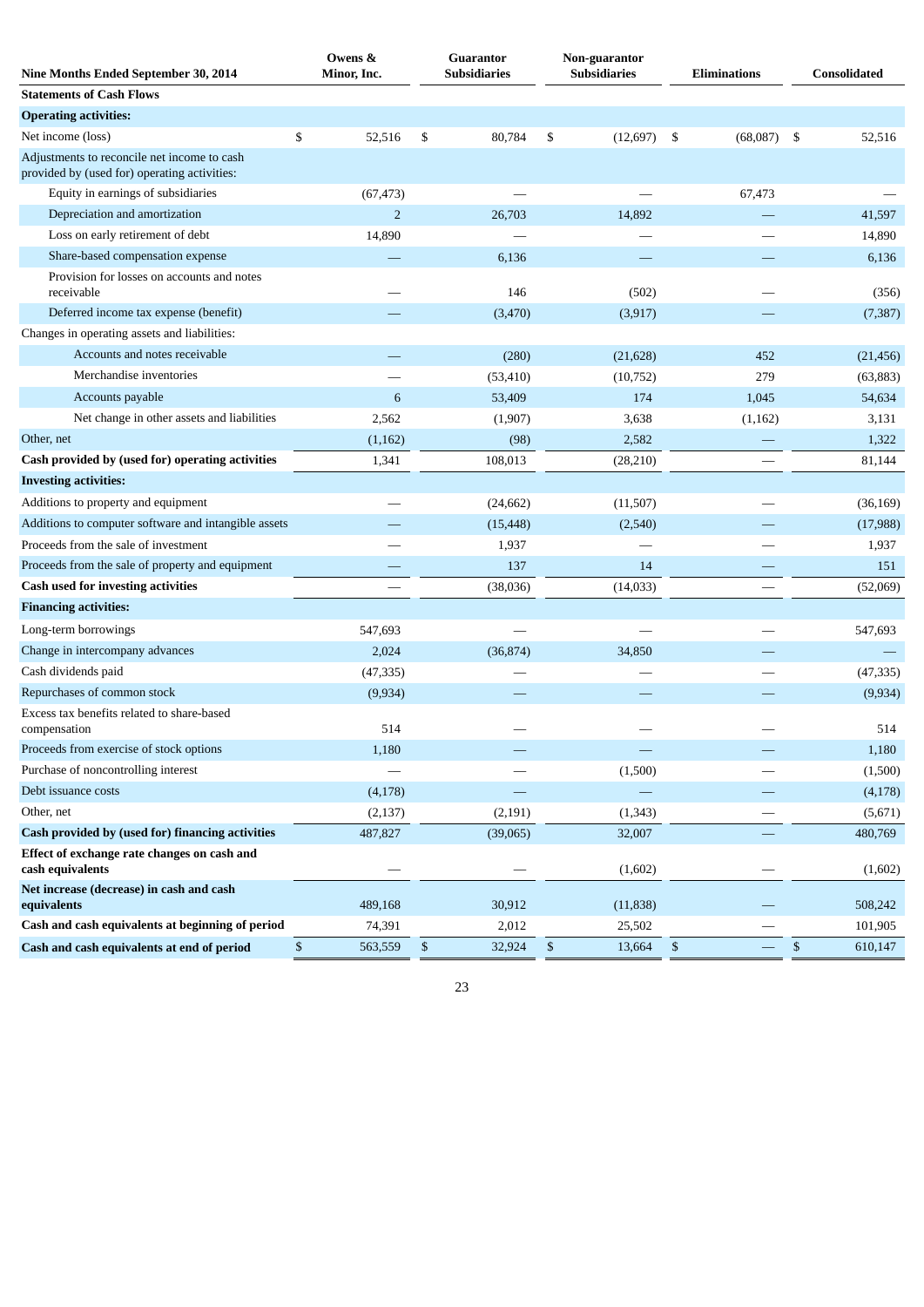#### **Note 17—Recent Accounting Pronouncements**

In September 2015, the FASB issued ASU No. 2015-16, Business Combinations (Topic 805): *Simplifying the Accounting for Measurement-Period Adjustments*, which eliminates the requirement for an acquirer in a business combination to account for measurement-period adjustments retrospectively. Under this ASU, acquirers must recognize measurement-period adjustments in the period in which they determine the amounts, including the effect on earnings of any amounts they would have recorded in previous periods if the accounting had been completed at the acquisition date. This guidance is effective for fiscal years beginning after December 15, 2016, with early adoption permitted. The Company elected to early adopt this ASU in the third quarter of 2015. We have not retrospectively accounted for the measurement-period adjustments as described in Note 3.

There have been no other changes in our significant accounting policies from those contained in our Annual Report on Form 10-K for the year ended December 31, 2014.

#### <span id="page-23-0"></span>**Item 2. Management's Discussion and Analysis of Financial Condition and Results of Operations**

The following discussion and analysis describes results of operations and material changes in the financial condition of Owens & Minor, Inc. and its subsidiaries since December 31, 2014. Trends of a material nature are discussed to the extent known and considered relevant. This discussion should be read in conjunction with the consolidated financial statements, related notes thereto, and management's discussion and analysis of financial condition and results of operations included in our Annual Report on Form 10-K for the year ended December 31, 2014.

#### **Overview**

Owens & Minor, Inc., along with its subsidiaries, (we, us, or our) is a leading national distributor of name-brand medical and surgical supplies and a healthcare logistics company. We report our business under two segments: Domestic and International. The Domestic segment includes all functions relating to our role as a medical supply logistics company providing distribution, kitting and logistics services to healthcare providers and manufacturers in the United States. The International segment consists of our European third-party logistics and kitting businesses. Segment financial information is provided in Note 15 of Notes to Consolidated Financial Statements included in this quarterly report.

*Financial highlights.* The following table provides a reconciliation of reported operating earnings, net income and net income per diluted common share to non-GAAP measures used by management.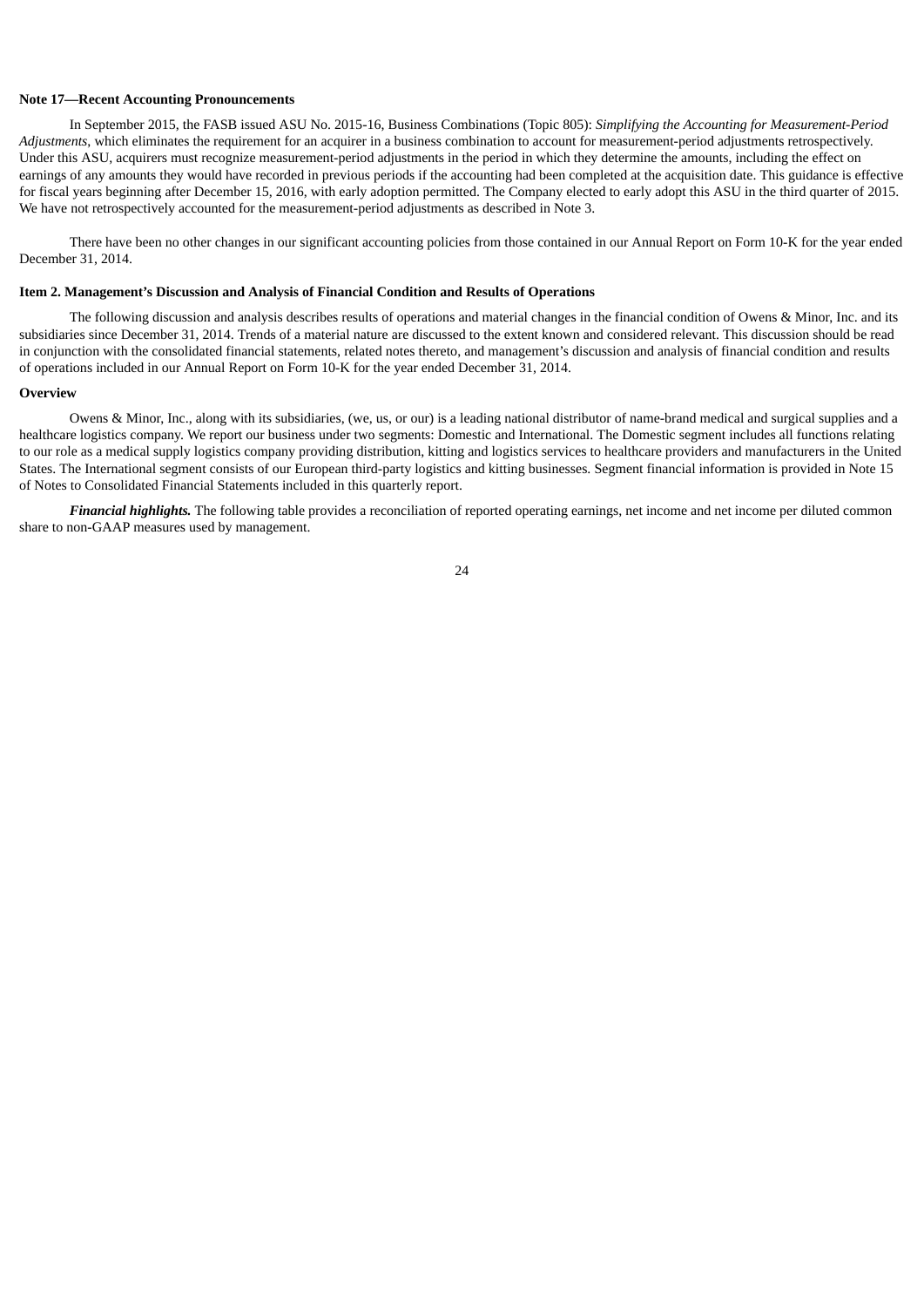|                                                                                                                        |               | <b>Three Months Ended</b><br>September 30, |    |        | <b>Nine Months Ended</b> | September 30, |         |  |
|------------------------------------------------------------------------------------------------------------------------|---------------|--------------------------------------------|----|--------|--------------------------|---------------|---------|--|
| (Dollars in thousands except per share data)                                                                           |               | 2015                                       |    | 2014   | 2015                     |               | 2014    |  |
| Operating earnings, as reported (GAAP)                                                                                 | \$.           | 53,572                                     | \$ | 35,377 | 142,408                  | \$            | 118,763 |  |
| Acquisition-related and exit and realignment charges                                                                   |               | 6,134                                      |    | 13,957 | 21,757                   |               | 24,813  |  |
| Operating earnings, adjusted (non-GAAP) (Adjusted Operating Earnings)                                                  |               | 59,706                                     |    | 49,334 | 164,165                  |               | 143,576 |  |
| Adjusted Operating Earnings as a percent of revenue (non-GAAP)                                                         |               | 2.42%                                      |    | 2.07%  | 2.25%                    |               | 2.07%   |  |
| Net income, as reported (GAAP)                                                                                         | \$            | 28,176                                     | \$ | 7,155  | \$<br>71,342             | \$            | 52,516  |  |
| Acquisition-related and exit and realignment charges, net of tax                                                       |               | 5,379                                      |    | 10,297 | 18,841                   |               | 17,614  |  |
| Loss on early retirement of debt, net of tax                                                                           |               |                                            |    | 9,092  |                          |               | 9,092   |  |
| Net income, adjusted (non-GAAP) (Adjusted Net Income)                                                                  |               | 33,555                                     |    | 26,544 | 90,183                   | S             | 79,222  |  |
| Net income per diluted common share, as reported (GAAP)                                                                | S.            | 0.45                                       | S. | 0.11   | 1.14                     | S             | 0.84    |  |
| Acquisition-related and exit and realignment charges and loss on early<br>retirement of debt, per diluted common share |               | 0.09                                       |    | 0.31   | 0.30                     |               | 0.42    |  |
| Net income per diluted common share, adjusted (non-GAAP)(Adjusted EPS)                                                 | <sup>\$</sup> | 0.54                                       | \$ | 0.42   | 1.44                     | \$            | 1.26    |  |

Adjusted EPS (non-GAAP) was \$0.54 and \$1.44 for the third quarter and first nine months of 2015, compared to \$0.42 and \$1.26 for the same periods in 2014. Domestic segment operating earnings increased by \$7.2 million to \$58.0 million in the third quarter and increased \$9.1 million to \$160.9 million for the year-to-date period when compared to prior year. The International segment improved \$3.2 million in the three month period ended September 30, 2015 to operating income of \$1.7 million and improved \$11.5 million on a year-to-date basis to operating income of \$3.3 million.

#### **Use of Non-GAAP Measures**

This management's discussion and analysis contains financial measures that are not calculated in accordance with U.S. generally accepted accounting principles (GAAP). In general, the measures exclude items and charges that (i) management does not believe reflect our core business and relate more to strategic, multi-year corporate activities; or (ii) relate to activities or actions that may have occurred over multiple or in prior periods without predictable trends. Management uses these non-GAAP financial measures internally to evaluate our performance, evaluate the balance sheet, engage in financial and operational planning and determine incentive compensation.

Management provides these non-GAAP financial measures to investors as supplemental metrics to assist readers in assessing the effects of items and events on our financial and operating results and in comparing our performance to that of our competitors. However, the non-GAAP financial measures used by us may be calculated differently from, and therefore may not be comparable to, similarly titled measures used by other companies.

The non-GAAP financial measures disclosed by us should not be considered a substitute for, or superior to, financial measures calculated in accordance with GAAP, and the financial results calculated in accordance with GAAP and reconciliations to those financial statements set forth above should be carefully evaluated.

Acquisition-related charges were \$1.3 million and \$5.5 million for the three and nine months ended September 30, 2015 compared to \$4.6 million and \$8.7 million for the same periods of 2014. Current year charges consist primarily of costs to continue the integration of Medical Action and ArcRoyal which were acquired in the fourth quarter of 2014 including certain severance and contractual payments to former management and costs to transition information technology and other administrative functions. Prior year charges consisted primarily of transaction costs incurred to perform due diligence and analysis related to these acquisitions, as well as costs in Movianto to resolve certain contingencies with the former owner.

Exit and realignment charges of \$4.8 million and \$16.2 million for the three and nine months ended September 30, 2015 were associated with optimizing our operations and included the consolidation of distribution and logistics centers and closure of offsite warehouses in the United States and Europe, as well as other costs associated with our strategic organizational realignment which include certain professional fees and costs to streamline administrative functions and processes in Europe. Similar charges in 2014 totaled \$9.3 million and \$16.1 million in the comparable periods.

In September 2014, we issued an irrevocable election to redeem our 2016 Senior Notes. As a result, we accrued a \$14.9 million loss (pretax) on early retirement of debt which includes the redemption premium on the notes of \$17.4 million offset by the unamortized gain on previously settled interest rate swaps. The repayment occurred on October 16, 2014.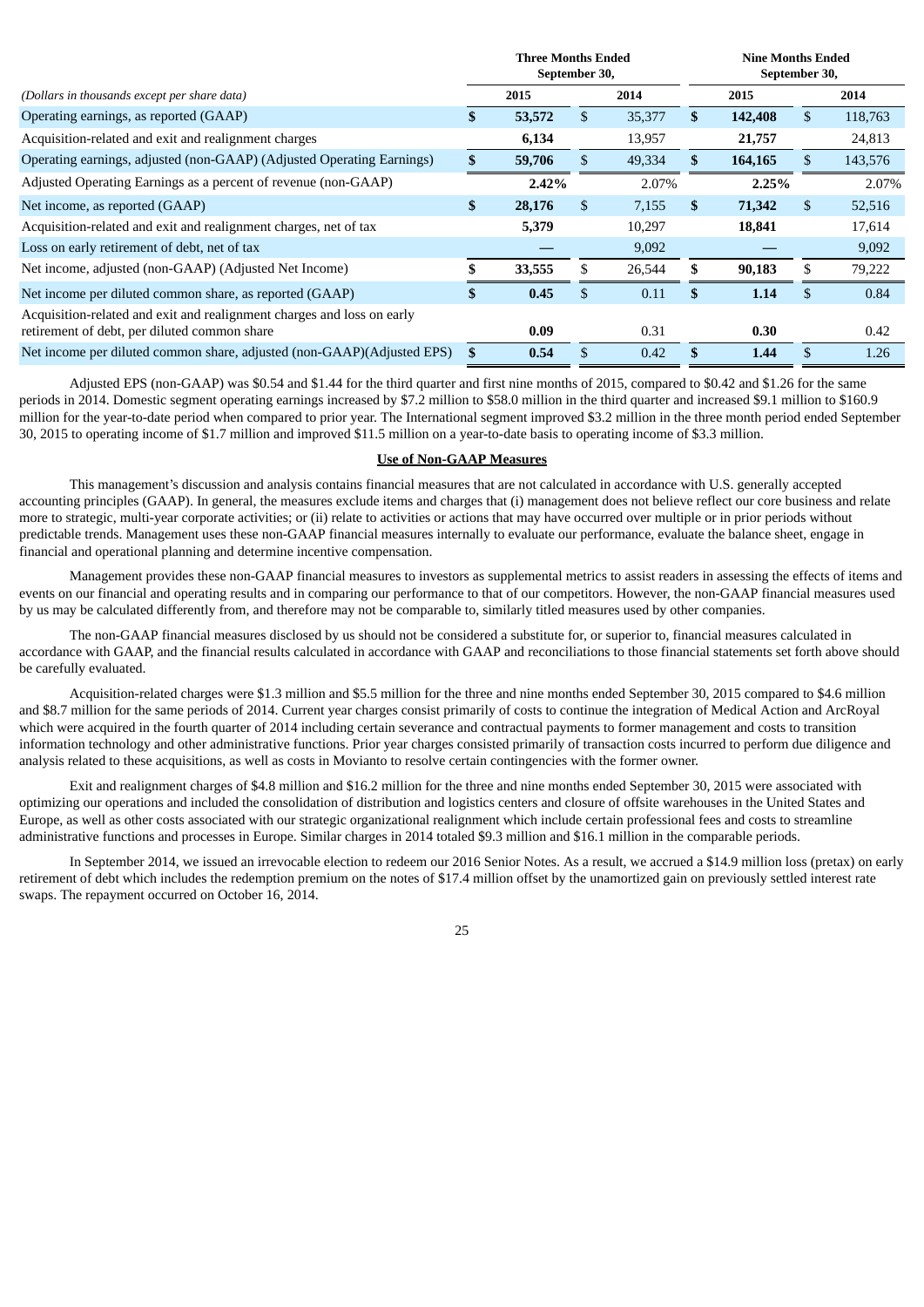These charges have been tax effected in the preceding table by determining the income tax rate depending on the amount of charges incurred in different tax jurisdictions and the deductibility of those charges for income tax purposes. Unless otherwise stated, our analysis hereinafter excludes acquisition-related and exit and realignment charges. More information about these charges is provided in Notes 3 and 6 of Notes to Consolidated Financial Statements included in this quarterly report.

#### **Results of Operations**

#### *Net revenue.*

|                        |   | Three Months Ended September 30, |    |           | <b>Change</b> |               |               |  |
|------------------------|---|----------------------------------|----|-----------|---------------|---------------|---------------|--|
| (Dollars in thousands) |   | 2015                             |    | 2014      |               | S             | $\frac{0}{0}$ |  |
| <b>Domestic</b>        | Æ | 2,368,008                        | S  | 2,262,081 | \$            | 105,927       | 4.7%          |  |
| International          |   | 103,661                          |    | 124,045   |               | (20, 384)     | $(16.4)\%$    |  |
| Net revenue            |   | 2,471,669                        | S  | 2,386,126 | -5            | 85,543        | $3.6\%$       |  |
|                        |   | Nine Months Ended September 30,  |    |           |               | <b>Change</b> |               |  |
| (Dollars in thousands) |   | 2015                             |    | 2014      |               |               | $\frac{0}{0}$ |  |
| <b>Domestic</b>        | Э | 6,971,304                        | \$ | 6,598,531 | S             | 372,773       | 5.6 %         |  |
| International          |   | 313,728                          |    | 349.834   |               | (36, 106)     | $(10.3)\%$    |  |
| Net revenue            |   | 7,285,032                        |    | 6,948,365 | Э             | 336,667       | 4.8%          |  |

Consolidated net revenue improved in the three and nine months ended September 30, 2015 as a result of growth in our Domestic segment. Excluding the impact of the 2014 fourth quarter acquisition, Domestic net revenue increased by 2.6% for the quarter and 3.8% year-to-date. The continued trend of growth in our existing large healthcare provider customer accounts and new business exceeded declines from smaller customers and lost business when compared to prior year. Domestic segment growth rates are impacted by ongoing market trends including healthcare utilization rates. The decrease in the International segment net revenue was driven by unfavorable foreign currency translation impacts of \$12.4 million and \$42.4 million for the three and nine months ended September 30, 2015. On a constant currency basis, excluding the effect of the 2014 acquisition of ArcRoyal, and the late 2014 transition of a customer from a buy/sell to a fee-for-service arrangement, International segment revenues declined approximately 7% for the quarter and were essentially flat for the year-to-date period, compared to prior year. The decline in the quarter resulted largely from the previously announced exit from a U.K. customer contract. Fee-for-service business generally represents approximately two-thirds of net revenue in the International segment.

#### *Cost of goods sold.*

|                        | Three Months Ended September 30, |                                 |           |      |  | Change |      |  |
|------------------------|----------------------------------|---------------------------------|-----------|------|--|--------|------|--|
| (Dollars in thousands) |                                  | 2015                            |           | 2014 |  |        | $\%$ |  |
| Cost of goods sold     | 2,165,315                        |                                 | 2,093,643 |      |  | 71,672 | 3.4% |  |
|                        |                                  | Nine Months Ended September 30, |           |      |  | Change |      |  |

| (Dollars in thousands) | 2015      | 2014 |           |  |         | $\%$ |  |  |
|------------------------|-----------|------|-----------|--|---------|------|--|--|
| Cost of goods sold     | 6,382,740 | ╜    | 6,092,413 |  | 290,327 | 4.8% |  |  |
|                        |           |      |           |  |         |      |  |  |

Cost of goods sold includes the cost of the product (net of supplier incentives and cash discounts) and all costs incurred for shipments of products from manufacturers to our distribution centers for all customer arrangements where we are the primary obligor, bear risk of general and physical inventory loss and carry all credit risk associated with sales. These are sometimes referred to as distribution or buy/sell contracts. Beginning in the fourth quarter of 2014, cost of goods sold also includes direct and certain indirect labor, material and overhead costs associated with our kitting operations. There is no cost of goods sold associated with our fee-for-service business. As a result of the increase in sales activity through our distribution and kitting businesses, cost of goods sold increased from the prior year by \$71.7 million and \$290.3 million for the three and nine month periods ended September 30, 2015, respectively.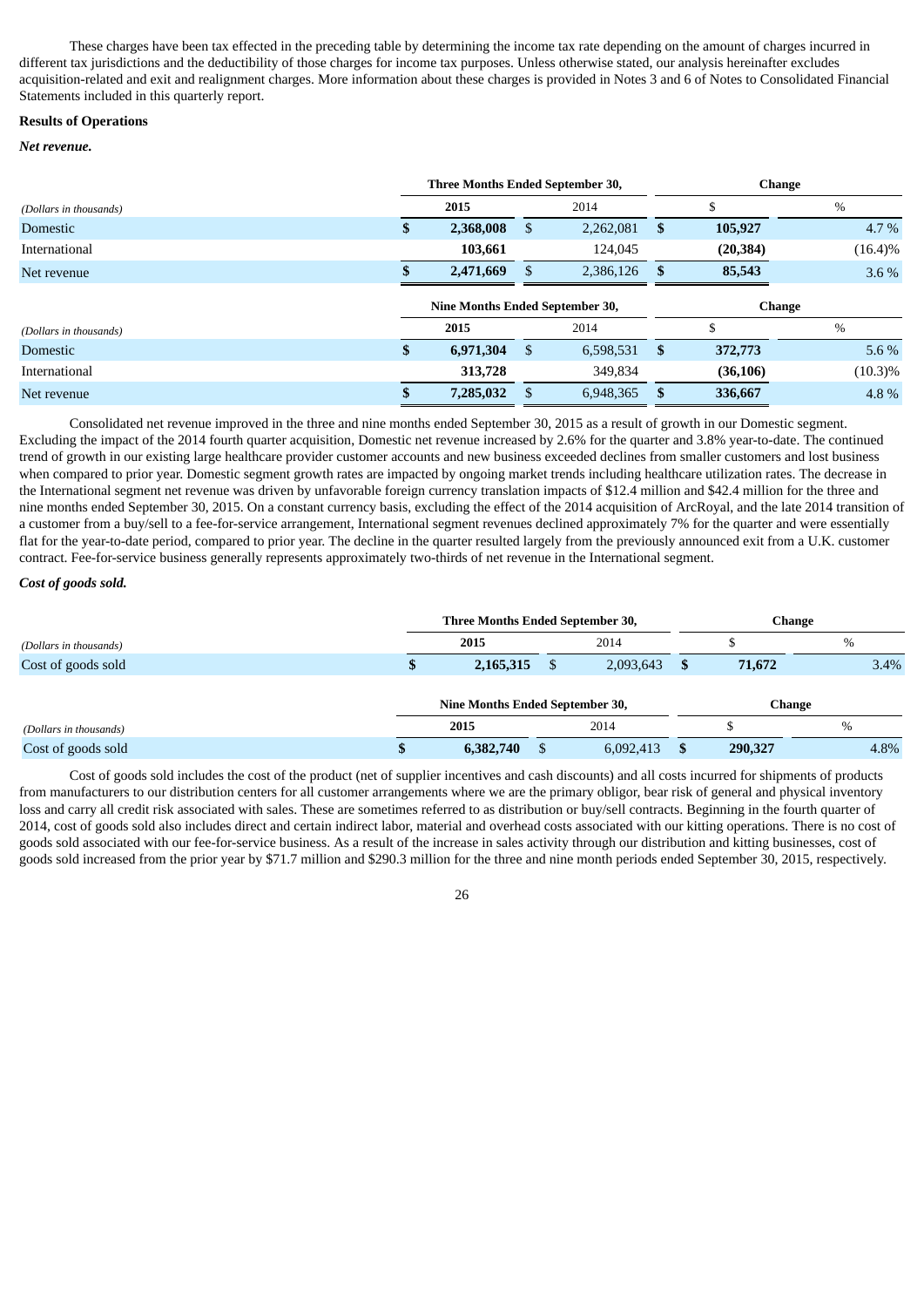#### *Gross margin.*

|                        |  |                                 | <b>Three Months Ended September 30,</b> |               |         |    | <b>Change</b> |      |      |  |
|------------------------|--|---------------------------------|-----------------------------------------|---------------|---------|----|---------------|------|------|--|
| (Dollars in thousands) |  | 2015                            |                                         |               | 2014    |    |               | $\%$ |      |  |
| Gross margin           |  | Ф                               | 306,354                                 | -S            | 292,483 | -S | 13,871        |      | 4.7% |  |
| As a % of net revenue  |  |                                 | 12.39%                                  |               | 12.26%  |    |               |      |      |  |
|                        |  | Nine Months Ended September 30, |                                         |               |         |    | Change        |      |      |  |
| (Dollars in thousands) |  |                                 | 2015                                    |               | 2014    |    |               | $\%$ |      |  |
| Gross margin           |  | Φ                               | 902,292                                 | <sup>\$</sup> | 855,952 | -S | 46,340        |      | 5.4% |  |
| As a % of net revenue  |  |                                 | 12.39%                                  |               | 12.32%  |    |               |      |      |  |

The increases in gross margin for the three and nine months ended September 30, 2015 compared to the prior year were largely attributable to revenue growth in the Domestic segment as described above, as well as higher benefits from certain supplier product price changes for both the quarter and year-to-date periods, compared to prior year. International gross margin was unfavorably impacted by \$9.9 million in the quarter and \$34.0 million on a yearto-date basis from foreign currency translation. Excluding this impact, the International segment experienced an increase in gross margin for the nine month period resulting from the 2014 acquisition and growth in fee-for-service business, and was essentially flat for the quarter compared to prior year.

#### *Operating expenses.*

|                               |  | <b>Three Months Ended September 30,</b> |         |  |         |  |       | Change        |  |  |  |
|-------------------------------|--|-----------------------------------------|---------|--|---------|--|-------|---------------|--|--|--|
| (Dollars in thousands)        |  |                                         | 2015    |  | 2014    |  |       | $\frac{0}{0}$ |  |  |  |
| SG&A expenses                 |  |                                         | 231,847 |  | 231,377 |  | 470   | $0.2\%$       |  |  |  |
| As a % of net revenue         |  |                                         | 9.38%   |  | 9.70%   |  |       |               |  |  |  |
| Depreciation and amortization |  |                                         | 15,112  |  | 13.841  |  | 1,271 | $9.2\%$       |  |  |  |
| Other operating income, net   |  |                                         | (311)   |  | (2,069) |  | 1,758 | (85.0)%       |  |  |  |

|                               |   | Nine Months Ended September 30, |          | Change |            |  |  |
|-------------------------------|---|---------------------------------|----------|--------|------------|--|--|
| (Dollars in thousands)        |   | 2015                            | 2014     |        | $\%$       |  |  |
| SG&A expenses                 | J | 697,170                         | 682,825  | 14,345 | $2.1\%$    |  |  |
| As a % of net revenue         |   | 9.57%                           | 9.83%    |        |            |  |  |
| Depreciation and amortization | S | 46,441                          | 41.597   | 4,844  | 11.6 %     |  |  |
| Other operating income, net   |   | (5,484)                         | (12,046) | 6,562  | $(54.5)\%$ |  |  |

Selling, general and administrative (SG&A) expenses include labor and warehousing costs associated with our distribution and logistics services and all costs associated with our fee-for-service arrangements. Shipping and handling costs are included in SG&A expenses and include costs to store, to move, and to prepare products for shipment, as well as costs to deliver products to customers. The costs to convert new customers to our information systems are generally incurred prior to the recognition of revenues from the new customers.

The increases in SG&A expenses compared to the prior year periods were largely attributable to increased expenses associated with incremental sales activity in the Domestic segment as well as increases from the 2014 acquisitions in both segments, partially offset by favorable foreign currency translation impacts of \$9.2 million for the quarter and \$31.3 million year-to-date. The Domestic segment also incurred \$1.7 million and \$2.6 million for the three and nine month periods ended September 30, 2015 in costs associated with the recruitment and transition of our new chief executive officer.

Depreciation and amortization expense increased for both periods due to increases in computer software amortization for assets placed in service and amortization from purchase price accounting adjustments. In connection with our kitting operations, approximately \$0.3 million and \$0.9 million in depreciation for the three and nine months ended September 30, 2015 is also included in cost of goods sold. Additional amortization of \$0.3 million and \$4.5 million related to the accelerated amortization of an information system which has been replaced in the International segment is included in acquisitionrelated and exit and realignment charges for the current quarter and year-to-date periods.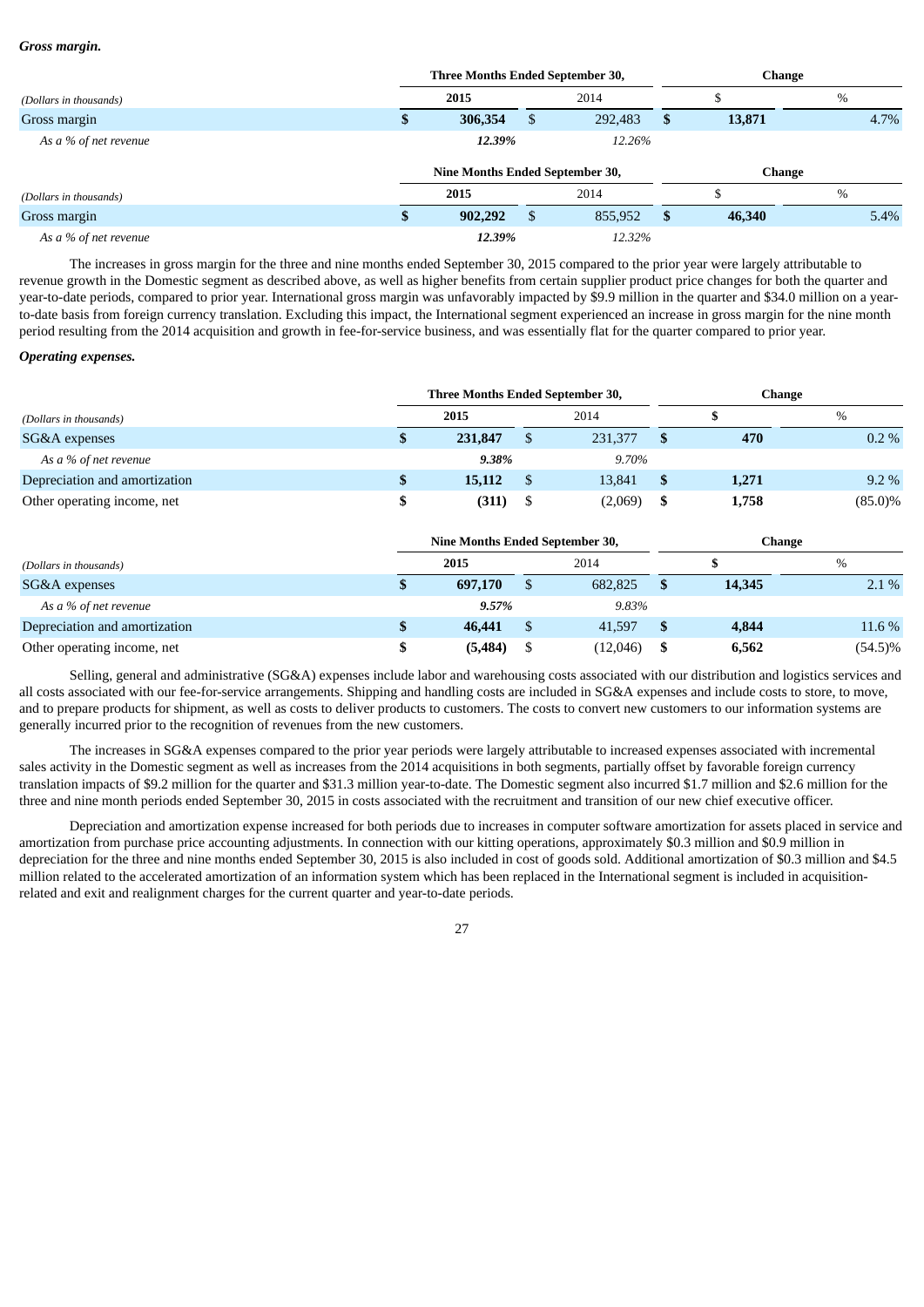The decrease in other operating income, net for the quarter was largely a result of a decline in finance charge income and an increase in loss contingency expense for certain on-going legal matters. For the nine months ended September 30, 2015, the decline compared to 2014 was attributed primarily to the benefit in the prior year of \$5.3 million from the settlement of a direct purchaser anti-trust class action lawsuit which did not re-occur in 2015.

#### *Interest expense, net*

|                         |  |   | Three Months Ended September 30,         |     |        |      | Change |       |
|-------------------------|--|---|------------------------------------------|-----|--------|------|--------|-------|
| (Dollars in thousands)  |  |   | 2015                                     |     | 2014   |      |        | $\%$  |
| Interest expense, net   |  | Φ | 6,744                                    | \$. | 4,304  | - \$ | 2,440  | 56.7% |
| Effective interest rate |  |   | 4.62%<br>Nine Months Ended September 30, |     | 5.57%  |      | Change |       |
|                         |  |   |                                          |     |        |      |        |       |
| (Dollars in thousands)  |  |   | 2015                                     |     | 2014   |      |        | $\%$  |
| Interest expense, net   |  | Φ | 20,305                                   | \$  | 10,893 | \$   | 9,412  | 86.4% |
| Effective interest rate |  |   | 4.72%                                    |     | 6.00%  |      |        |       |

The increases in interest expense in the three and nine months ended September 30, 2015 compared to the same periods of 2014 were the result of the new Senior Notes issued on September 16, 2014.

#### *Income taxes.*

|                        |                                 | Three Months Ended September 30, |      |        |      | <b>Change</b> |        |  |  |  |
|------------------------|---------------------------------|----------------------------------|------|--------|------|---------------|--------|--|--|--|
| (Dollars in thousands) |                                 | 2015                             |      | 2014   |      |               | $\%$   |  |  |  |
| Income tax provision   | D                               | 18,652                           | - \$ | 9,028  | - \$ | 9,624         | 106.6% |  |  |  |
| Effective tax rate     |                                 | 39.8%                            |      | 55.8%  |      |               |        |  |  |  |
|                        | Nine Months Ended September 30, |                                  |      |        |      | <b>Change</b> |        |  |  |  |
| (Dollars in thousands) |                                 | 2015                             |      | 2014   |      |               | $\%$   |  |  |  |
| Income tax provision   | S                               | 50,761                           | \$   | 40,464 | -\$  | 10,297        | 25.4%  |  |  |  |
| Effective tax rate     |                                 | 41.6%                            |      | 43.5%  |      |               |        |  |  |  |

The change in the provision for income taxes compared to 2014, including income taxes on acquisition-related and exit and realignment charges, is a result of the amount of pretax income earned in different tax jurisdictions and the deductibility of certain acquisition-related charges for income tax purposes.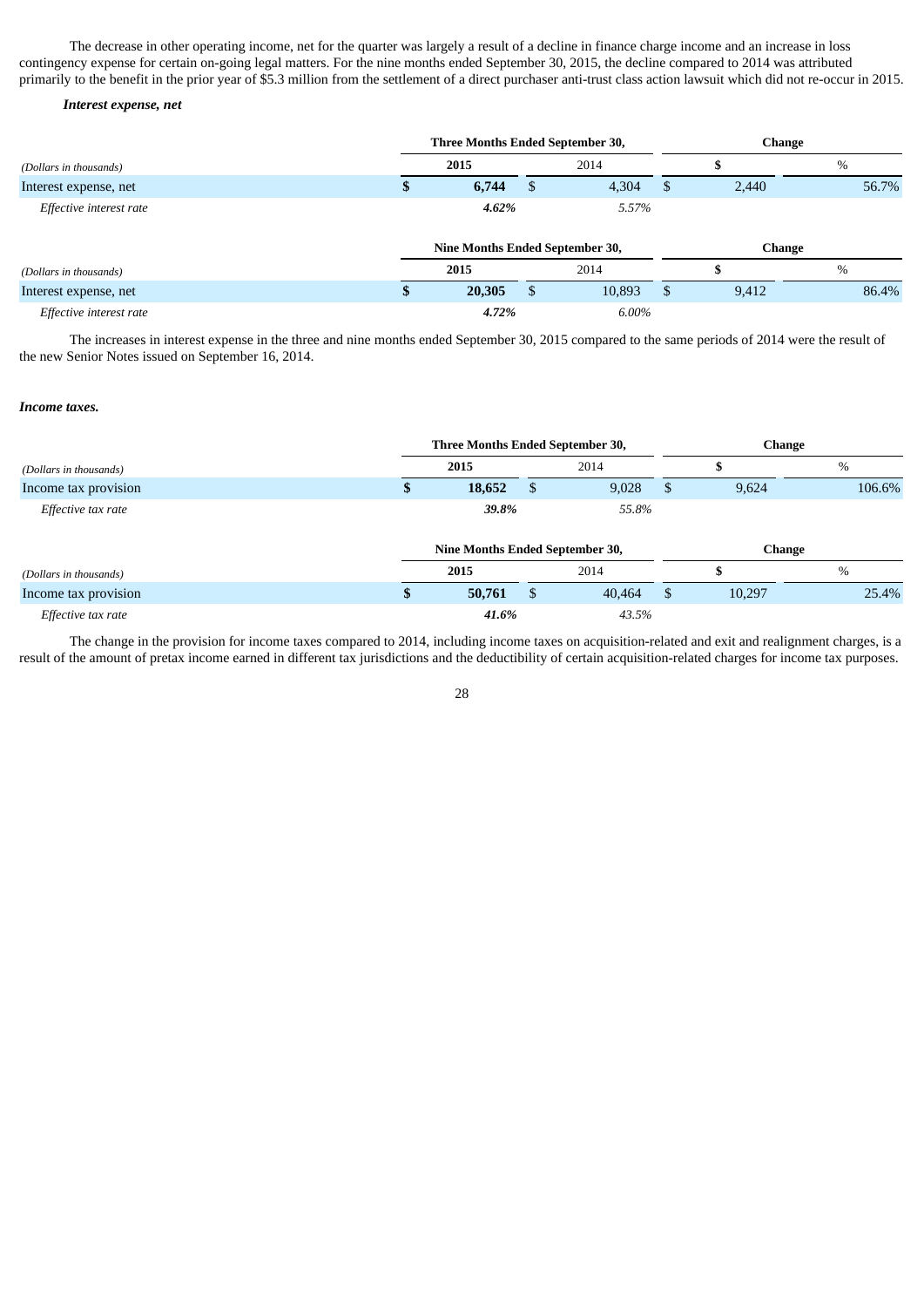#### **Financial Condition, Liquidity and Capital Resources**

*Financial condition***.** We monitor operating working capital through days sales outstanding (DSO) and merchandise inventory turnover. We estimate a hypothetical increase (decrease) in DSO of one day would result in a decrease (increase) in our cash balances, an increase (decrease) in borrowings against our revolving credit facility, or a combination thereof of approximately \$27 million.

The majority of our cash and cash equivalents are held in cash depository accounts with major banks in the United States and Europe or invested in high-quality, short-term liquid investments. Changes in our working capital can vary in the normal course of business based upon the timing of inventory purchases, collection of accounts receivable, and payment to suppliers.

|                                                  |    |                    |   |                          | <b>Change</b> |               |  |
|--------------------------------------------------|----|--------------------|---|--------------------------|---------------|---------------|--|
| (Dollars in thousands)                           |    | September 30, 2015 |   | <b>December 31, 2014</b> |               | $\frac{0}{0}$ |  |
| Cash and cash equivalents                        | Φ  | 125,245            |   | 56,772                   | 68.473        | 120.6%        |  |
| Accounts and notes receivable, net of allowances | ۰D | 640,653            |   | 626,192                  | 14,461        | 2.3%          |  |
| Consolidated DSO <sup>(1)</sup>                  |    | <b>23.0</b>        |   | 22.1                     |               |               |  |
| Merchandise inventories                          | Œ  | 896,722            | S | 872.457                  | 24.265        | 2.8%          |  |
| Consolidated inventory turnover <sup>(2)</sup>   |    | 9.5                |   | 10.1                     |               |               |  |
| Accounts payable                                 |    | 690.134            |   | 608.846                  | 81,288        | 13.4%         |  |

*(1) Based on period end accounts receivable and net revenue for the quarter*

(2) Based on average annual inventory and annualized cost of goods sold based on the quarter ended September 30, 2015 and December 31, 2014

*Liquidity and capital expenditures.* The following table summarizes our consolidated statements of cash flows for the nine months ended September 30, 2015 and 2014:

| (Dollars in thousands)                | 2015       |      | 2014     |
|---------------------------------------|------------|------|----------|
| Net cash provided by (used for):      |            |      |          |
| <b>Operating activities</b>           | 206.038    | - \$ | 81,144   |
| Investing activities                  | (32,078)   |      | (52,069) |
| <b>Financing activities</b>           | (103, 076) |      | 480,769  |
| Effect of exchange rate changes       | (2,411)    |      | (1,602)  |
| Increase in cash and cash equivalents | 68,473     |      | 508,242  |

Cash provided by operating activities was \$206.0 million in the first nine months of 2015, compared to \$81.1 million in the same period of 2014. The increase in cash from operating activities for the first nine months of 2015 compared to the same period in 2014 was primarily due to timing of payments to vendors and improvements in net working capital.

Cash used for investing activities was \$32.1 million in the first nine months of 2015, compared to \$52.1 million in the same period of 2014. Investing activities in 2015 and 2014 relate to capital expenditures for our strategic and operational efficiency initiatives, particularly initiatives relating to information technology enhancements and optimizing our distribution network.

Cash used for financing activities in the first nine months of 2015 was \$103 million, compared to cash provided of \$481 million in the same period of 2014. During the first nine months of 2014, we received \$548 million in proceeds from the issuance of debt which drove the difference on a year over year basis. Other financing activities include dividend payments of of \$47.8 million in 2015 (compared to \$47.3 million in 2014), the repurchase of common stock under a share repurchase program for \$15.8 million in 2015 (compared to \$9.9 million in 2014) and the repayment of \$33.7 million in borrowings on our Amended Credit Agreement in 2015.

*Capital resources.* Our sources of liquidity include cash and cash equivalents and a revolving credit facility. On September 17, 2014, we amended our existing Credit Agreement with Wells Fargo Bank, N.A., JPMorgan Chase Bank, N.A. and a syndicate of financial institutions (the Amended Credit Agreement) increasing our borrowing capacity from \$350 million to \$450 million and extending the term through 2019. Under the Amended Credit Agreement, we have the ability to request two one-year extensions and to request an increase in aggregate commitments by up to \$200 million. The interest rate on the Amended Credit Agreement, which is subject to adjustment quarterly, is based on the London Interbank Offered Rate (LIBOR), the Federal Funds Rate or the Prime Rate, plus an adjustment based on the better of our debt ratings or leverage ratio (Credit Spread) as defined by the Amended Credit Agreement. We are charged a commitment fee of between 12.5 and 25.0 basis points on the unused portion of the facility. The terms of the Amended Credit Agreement limit the amount of indebtedness that we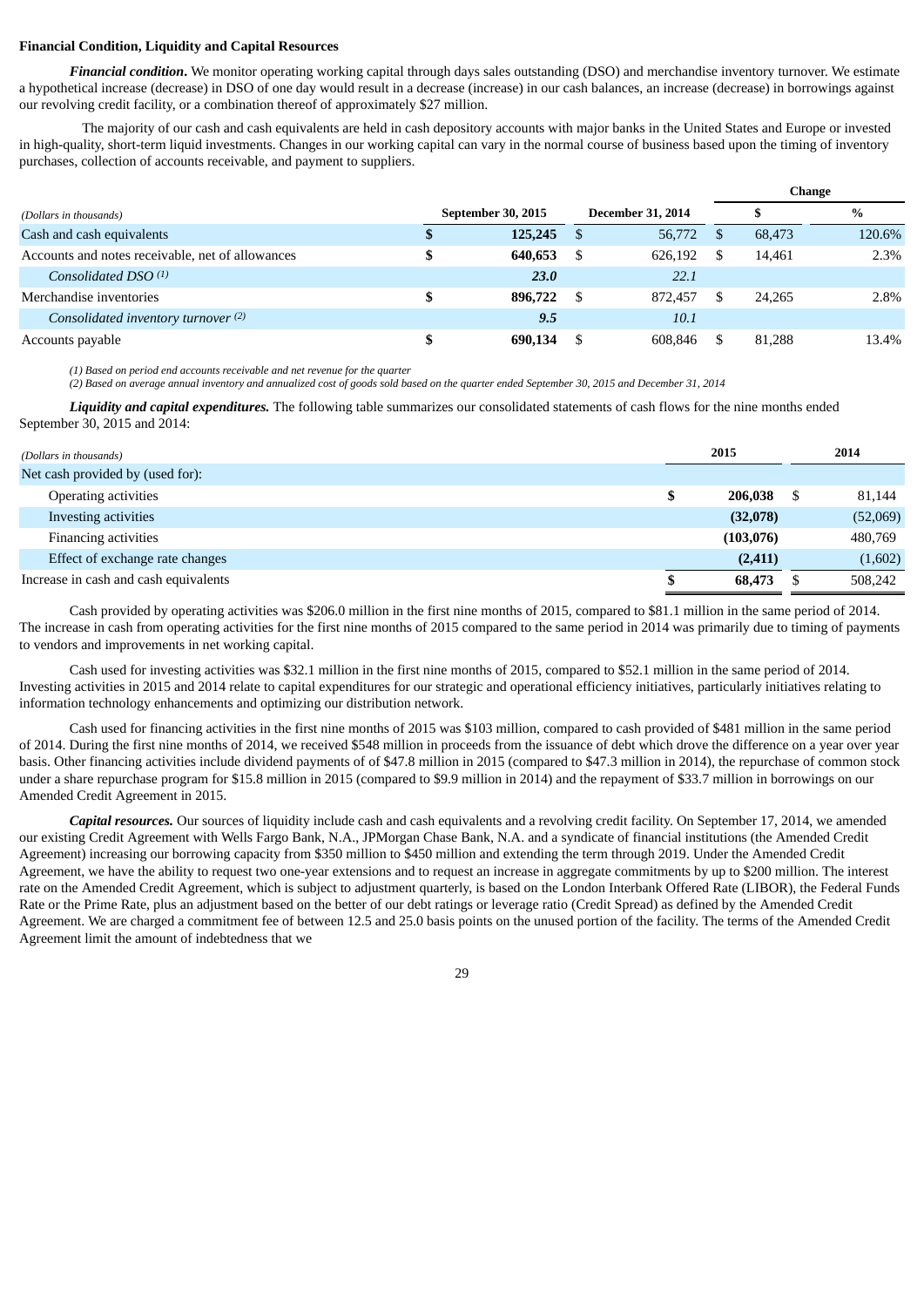may incur and require us to maintain ratios for leverage and interest coverage, including on a pro forma basis in the event of an acquisition. We may utilize the revolving credit facility for long-term strategic growth, capital expenditures, working capital and general corporate purposes. If we were unable to access the revolving credit facility, it could impact our ability to fund these needs. Based on our leverage ratio at September 30, 2015, the interest rate under the credit facility is LIBOR plus 1.375%.

At September 30, 2015, we had no borrowings and letters of credit of approximately \$5.0 million outstanding under the Amended Credit Agreement, leaving \$445 million available for borrowing. We also have a \$1.2 million and \$1.5 million letter of credit outstanding as of September 30, 2015 and December 31, 2014, which supports our facilities leased in Europe.

On September 16, 2014, we issued \$275 million of 3.875% senior notes due 2021 (the "2021 Notes") and \$275 million of 4.375% senior notes due 2024 (the "2024 Notes"). The 2021 Notes were sold at 99.5% of the principal amount with an effective yield of 3.951%. The 2024 Notes were sold at 99.6% of the principal with an effective yield of 4.422%. Interest on the 2021 Notes and 2024 Notes is payable semiannually in arrears, commencing on March 15, 2015 and December 15, 2014, respectively. We have the option to redeem the 2021 Notes and 2024 Notes in part or in whole prior to maturity at a redemption price equal to the greater of 100% of the principal amount or the present value of the remaining scheduled payments discounted at the Treasury Rate plus 30 basis points.

In the third quarter of 2015, we paid cash dividends of \$0.2525 per share, which represents a 1% increase over the rate of \$0.25 per share paid in the third quarter of 2014. We anticipate continuing to pay quarterly cash dividends in the future. However, the payment of future dividends remains within the discretion of the Board of Directors and will depend upon our results of operations, financial condition, capital requirements and other factors.

In February 2014, the Board of Directors authorized a share repurchase program of up to \$100 million of our outstanding common stock to be executed at the discretion of management over a three-year period, expiring in February 2017. The timing of purchases and the number of shares of common stock to be repurchased will be determined by management based upon market conditions and other factors. The program is intended to offset shares issued in conjunction with our stock incentive plan and return capital to shareholders. The program may be suspended or discontinued at any time. During the first nine months of 2015, we repurchased approximately 0.5 million shares for \$15.8 million under this program. The remaining amount authorized for repurchases under this program is \$74.2 million at September 30, 2015.

We earn a portion of our operating earnings in foreign jurisdictions outside the U.S., which we consider to be indefinitely reinvested. Accordingly, no U.S. federal and state income taxes and withholding taxes have been provided on these earnings. Our cash, cash-equivalents, short-term investments, and marketable securities held by our foreign subsidiaries totaled \$20.2 million and \$31.5 million as of September 30, 2015 and December 31, 2014. We do not intend, nor do we foresee a need, to repatriate these funds or other assets held outside the U.S. In the future, should we require more capital to fund discretionary activities in the U.S. than is generated by our domestic operations and is available through our borrowings, we could elect to repatriate cash or other assets from foreign jurisdictions that have previously been considered to be indefinitely reinvested.

We believe available financing sources, including cash generated by operating activities and borrowings under the revolving credit facility, will be sufficient to fund our working capital needs, capital expenditures, long-term strategic growth, payments under long-term debt and lease arrangements, payments of quarterly cash dividends, share repurchases and other cash requirements. While we believe that we will have the ability to meet our financing needs in the foreseeable future, changes in economic conditions may impact (i) the ability of financial institutions to meet their contractual commitments to us, (ii) the ability of our customers and suppliers to meet their obligations to us or (iii) our cost of borrowing.

#### **Recent Accounting Pronouncements**

For a discussion of recent accounting pronouncements, see Note 17 in the Notes to Consolidated Financial Statements, included in this Quarterly Report on Form 10-Q for the quarterly period ended on September 30, 2015.

#### **Forward-looking Statements**

Certain statements in this discussion constitute "forward-looking statements" within the meaning of the Private Securities Litigation Reform Act of 1995. Although we believe our expectations with respect to the forward-looking statements are based upon reasonable assumptions within the bounds of our knowledge of our business and operations, all forward-looking statements involve risks and uncertainties and, as a result, actual results could differ materially from those projected, anticipated or implied by these statements. Such forward-looking statements involve known and unknown risks, including, but not limited to:

- competitive pressures in the marketplace, including intense pricing pressure;
- our ability to retain existing and attract new customers in a market characterized by significant customer consolidation and intense costcontainment initiatives;

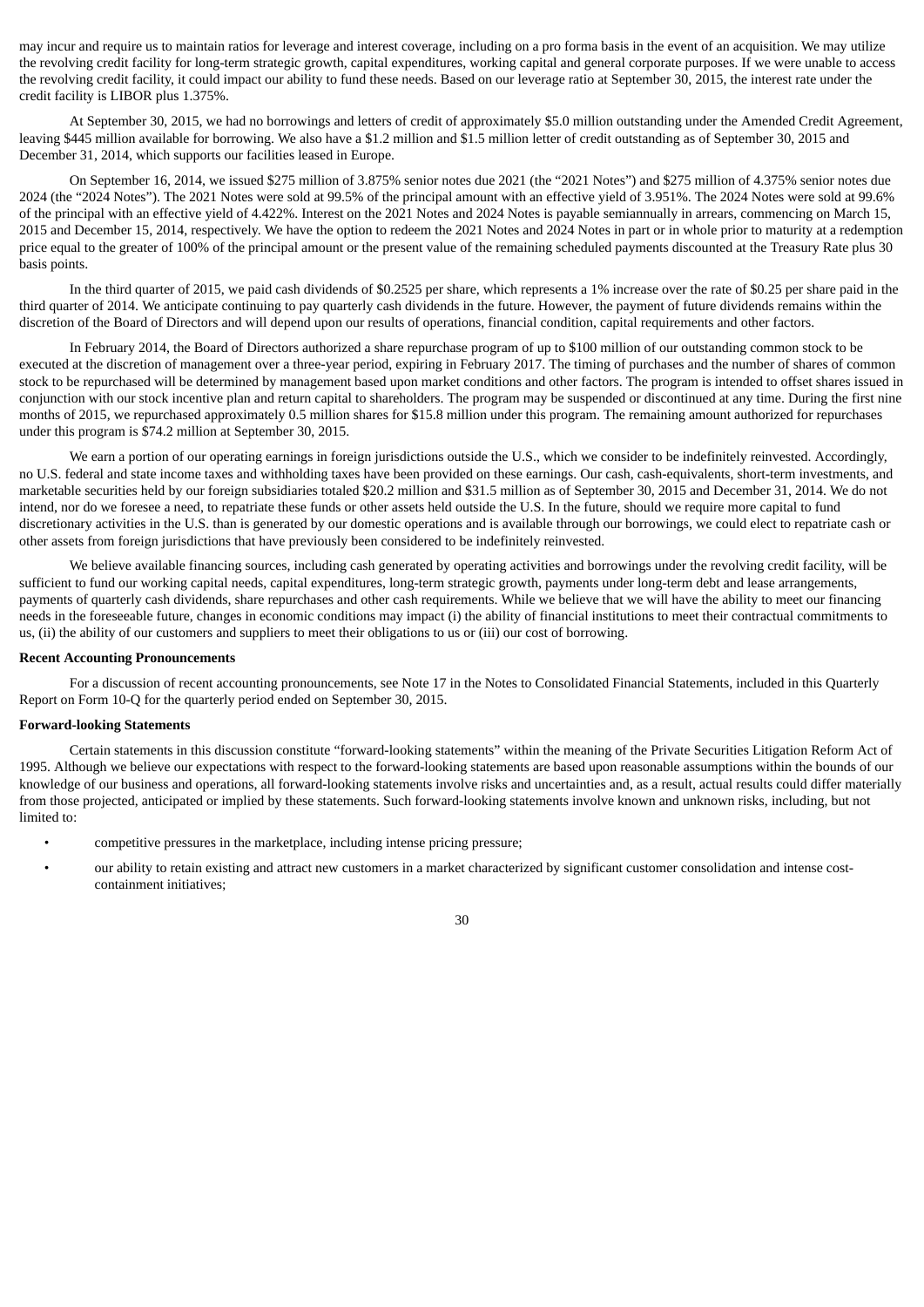- our dependence on sales to certain customers or the loss or material reduction in purchases by key customers;
- our dependence on distribution of product of certain suppliers;
- our ability to successfully identify, manage or integrate acquisitions;
- our ability to successfully manage our international operations, including risks associated with changes in international trade regulations, foreign currency volatility, changes in regulatory conditions, deteriorating economic conditions, adverse tax consequences, and other risks of operating in international markets;
- uncertainties related to and our ability to adapt to changes in government regulations, including healthcare laws and regulations (including the Affordable Care Act);
- risks arising from possible violations of legal, regulatory or licensing requirements of the markets in which we operate;
- uncertainties related to general economic, regulatory and business conditions;
- our ability to successfully implement our strategic initiatives;
- the availability of and modifications to existing supplier funding programs and our ability to meet the terms to qualify for certain of these programs;
- our ability to adapt to changes in product pricing and other terms of purchase by suppliers of product;
- the ability of customers and suppliers to meet financial commitments due to us;
- changes in manufacturer preferences between direct sales and wholesale distribution;
- changing trends in customer profiles and ordering patterns and our ability to meet customer demand for additional value-added services;
- our ability to manage operating expenses and improve operational efficiencies in response to changing customer profiles;
- our ability to meet performance targets specified by customer contracts under contractual commitments;
- availability of and our ability to access special inventory buying opportunities;
- the ability of business partners and financial institutions to perform their contractual responsibilities;
- the effect of price volatility in the commodities markets, including fuel price fluctuations, on our operating costs and supplier product prices;
- our ability to continue to obtain financing at reasonable rates and to manage financing costs and interest rate risk;
- the risk that information systems are interrupted or damaged or fail for any extended period of time, that new information systems are not successfully implemented or integrated, or that there is a data security breach in our information systems;
- the risk that a decline in business volume or profitability could result in an impairment of goodwill or other long-lived assets;
- our ability to timely or adequately respond to technological advances in the medical supply industry;
- the costs associated with and outcome of outstanding and any future litigation, including product and professional liability claims;
- adverse changes in U.S. and foreign tax laws and the outcome of outstanding tax contingencies and legislative and tax proposals; and
	- other factors described in "Item 1A. Risk Factors" of our Annual Report on Form 10-K for the year ended December 31, 2014.
		- We undertake no obligation to update or revise any forward-looking statements, except as required by applicable law.

### <span id="page-30-0"></span>**Item 3. Quantitative and Qualitative Disclosures About Market Risk**

We are exposed to market risk from changes in interest rates related to our revolving credit facility. We had no outstanding borrowings and approximately \$5 million in letters of credit under the revolving credit facility at September 30, 2015. A hypothetical increase in interest rates of 100 basis points would result in a potential reduction in future pre-tax earnings of approximately \$0.1 million per year for every \$10 million of outstanding borrowings under the revolving credit facility.

Due to the nature and pricing of our Domestic segment distribution services, we are exposed to potential volatility in fuel prices. Our strategies for helping to mitigate our exposure to changing domestic fuel prices have included entering into leases for trucks with improved fuel efficiency and entering into fixed–price agreements for diesel fuel. We benchmark our domestic diesel fuel purchase prices against the U.S. Weekly Retail On-Highway Diesel Prices (benchmark) as quoted by the U.S. Energy Information Administration. The benchmark averaged \$2.80 per gallon in the first nine months of 2015, a decrease of \$1.11 per gallon from the first nine months of 2014. Based on our fuel consumption in the first nine months of 2015, we estimate that every 10 cents per gallon increase in the benchmark would reduce our Domestic segment operating earnings by approximately \$0.3 million on an annualized basis.

In the normal course of business, we are exposed to foreign currency translation and transaction risks. Our business transactions outside of the United States are primarily denominated in the Euro and British Pound. We may use foreign currency forwards, swaps and options, where possible, to manage our risk related to certain foreign currency fluctuations. However, we believe that our foreign currency transaction risks are low since our revenues and expenses are typically denominated in the same currency.

#### <span id="page-30-1"></span>**Item 4. Controls and Procedures**

We carried out an evaluation, with the participation of management, including our principal executive officer and principal financial officer, of the effectiveness of our disclosure controls and procedures (pursuant to Rule 13a-15(e) under the Securities Exchange Act of 1934, as amended) as of the end of the period covered by this report. Based upon that evaluation, the principal executive officer and principal financial officer concluded that our disclosure controls and procedures were effective as of September 30, 2015. There has been no change in our internal control over financial reporting during the quarter ended September 30, 2015, that has materially affected, or is reasonably likely to materially affect, our internal control over financial reporting.

<span id="page-30-2"></span>SEC guidance permits the exclusion of an evaluation of the effectiveness of a registrant's disclosure controls and procedures as they relate to the internal control over financial reporting for an acquired business during the first year following such acquisition. In the fourth quarter of 2014, we acquired Medical Action and ArcRoyal. These acquisitions represented \$335.9 million of total assets and \$152.6 million of net revenues as of and for the nine months ended September 30, 2015. Management's evaluation and conclusion as to the effectiveness of the design and operation of the Company's disclosure controls and procedures as of and for the period covered by this report excludes any evaluation of the internal control over financial reporting of these acquisitions.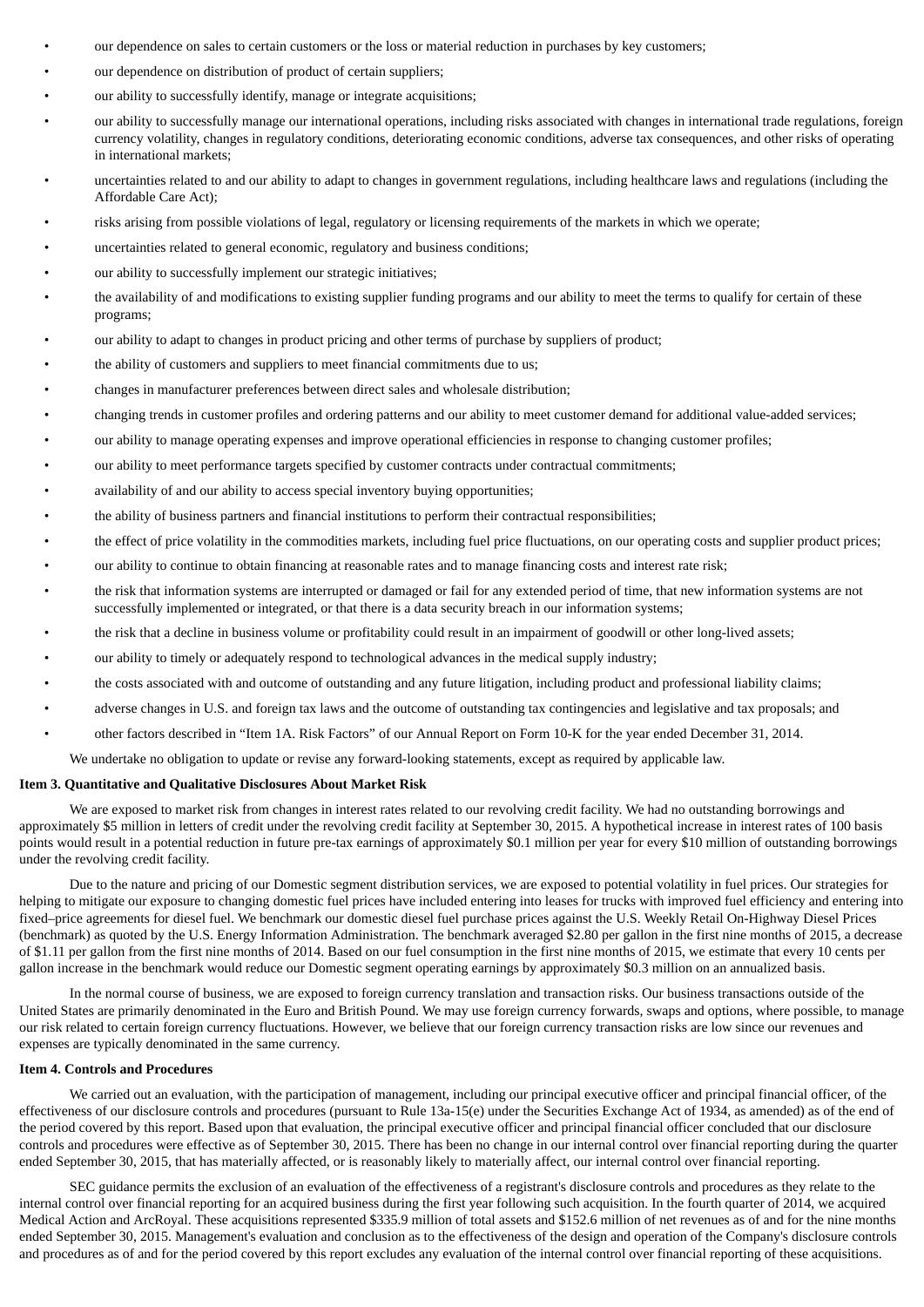## **Part II. Other Information**

## <span id="page-31-0"></span>**Item 1. Legal Proceedings**

<span id="page-31-1"></span>Certain legal proceedings pending against us are described in our Annual Report on Form 10-K for the year ended December 31, 2014. Through September 30, 2015, there have been no material developments in any legal proceedings reported in such Annual Report.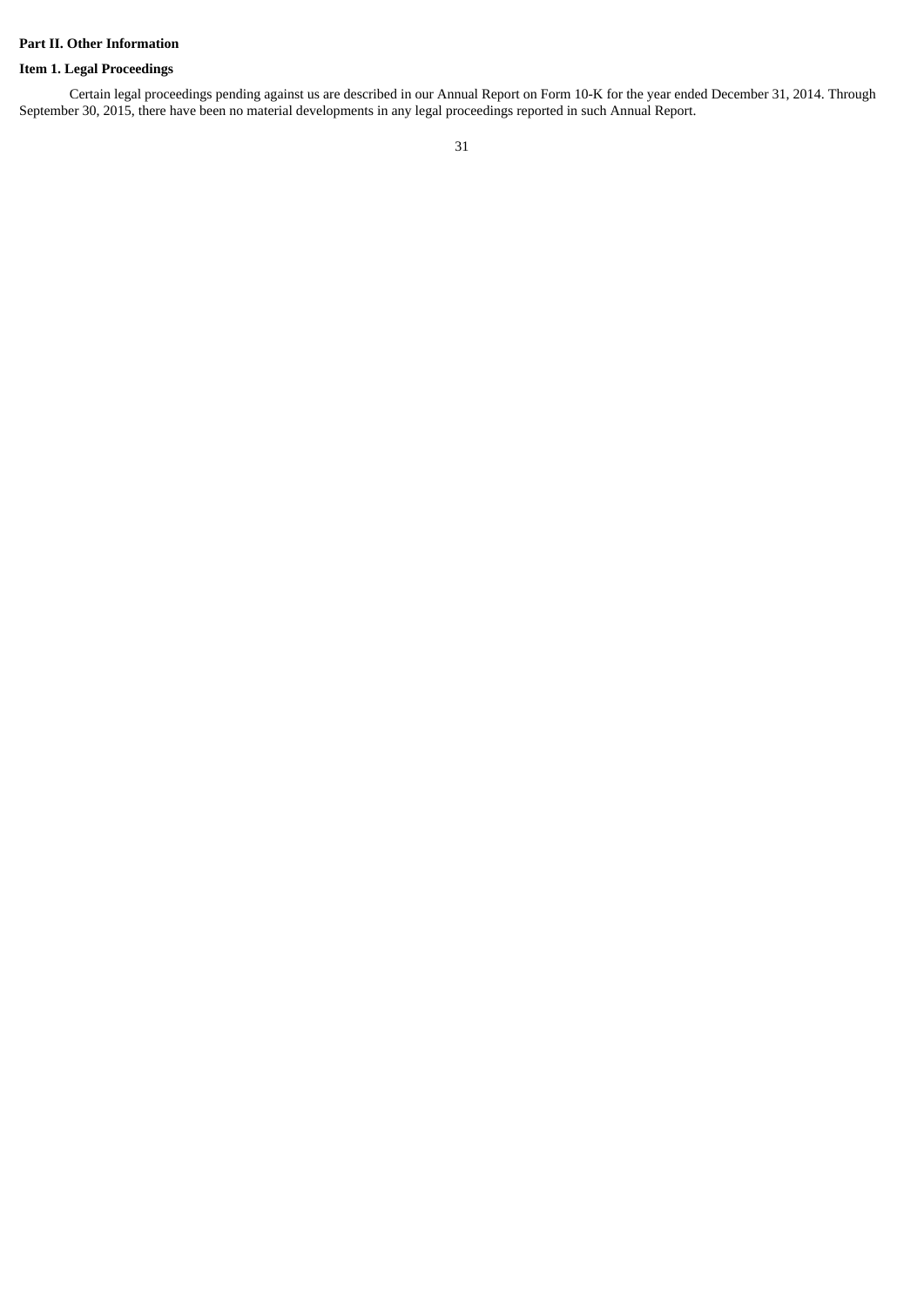#### **Item 1A. Risk Factors**

Certain risk factors that we believe could affect our business and prospects are described in our Annual Report on Form 10-K for the year ended December 31, 2014. Through September 30, 2015, there have been no material changes in the risk factors described in such Annual Report.

## <span id="page-32-0"></span>**Item 2. Unregistered Sales of Equity Securities, Use of Proceeds and Issuer Purchases of Equity Securities**

In February 2014, our Board of Directors authorized a share repurchase program of up to \$100 million of our outstanding common stock to be executed at the discretion of management over a three-year period, expiring in February 2017. The program is intended to offset shares issued in conjunction with our stock incentive plan and return capital to shareholders. The program may be suspended or discontinued at any time. Purchases under the share repurchase program are made either pursuant to 10b5-1 plans entered into by the company from time to time and/or during the company's scheduled quarterly trading windows for officers and directors. For the three months ended September 30, 2015, we repurchased in open-market transactions and retired 0.2 million shares of our common stock for an aggregate of \$8.4 million, or an average price per share of \$33.63. The following table summarizes share repurchase activity by month during the three months ended September 30, 2015.

<span id="page-32-1"></span>

| Period           | <b>Total number</b><br>of shares purchased |              | Average price paid<br>per share | <b>Total number of</b><br>shares purchased<br>as part of a<br>publicly announced<br>program |              | <b>Maximum dollar</b><br>value of shares<br>that may yet<br>be purchased<br>under the program |
|------------------|--------------------------------------------|--------------|---------------------------------|---------------------------------------------------------------------------------------------|--------------|-----------------------------------------------------------------------------------------------|
| <b>July 2015</b> | 75,371                                     | S            | 33.97                           | 75,371                                                                                      | S.           | 80,000,037                                                                                    |
| August 2015      | 68,850                                     | $\mathbf{S}$ | 33.25                           | 68,850                                                                                      | <sup>S</sup> | 77,710,474                                                                                    |
| September 2015   | 105,000                                    | -S           | 33.63                           | 105,000                                                                                     | S            | 74,179,356                                                                                    |
| <b>Total</b>     | 249,221                                    |              |                                 | 249,221                                                                                     |              |                                                                                               |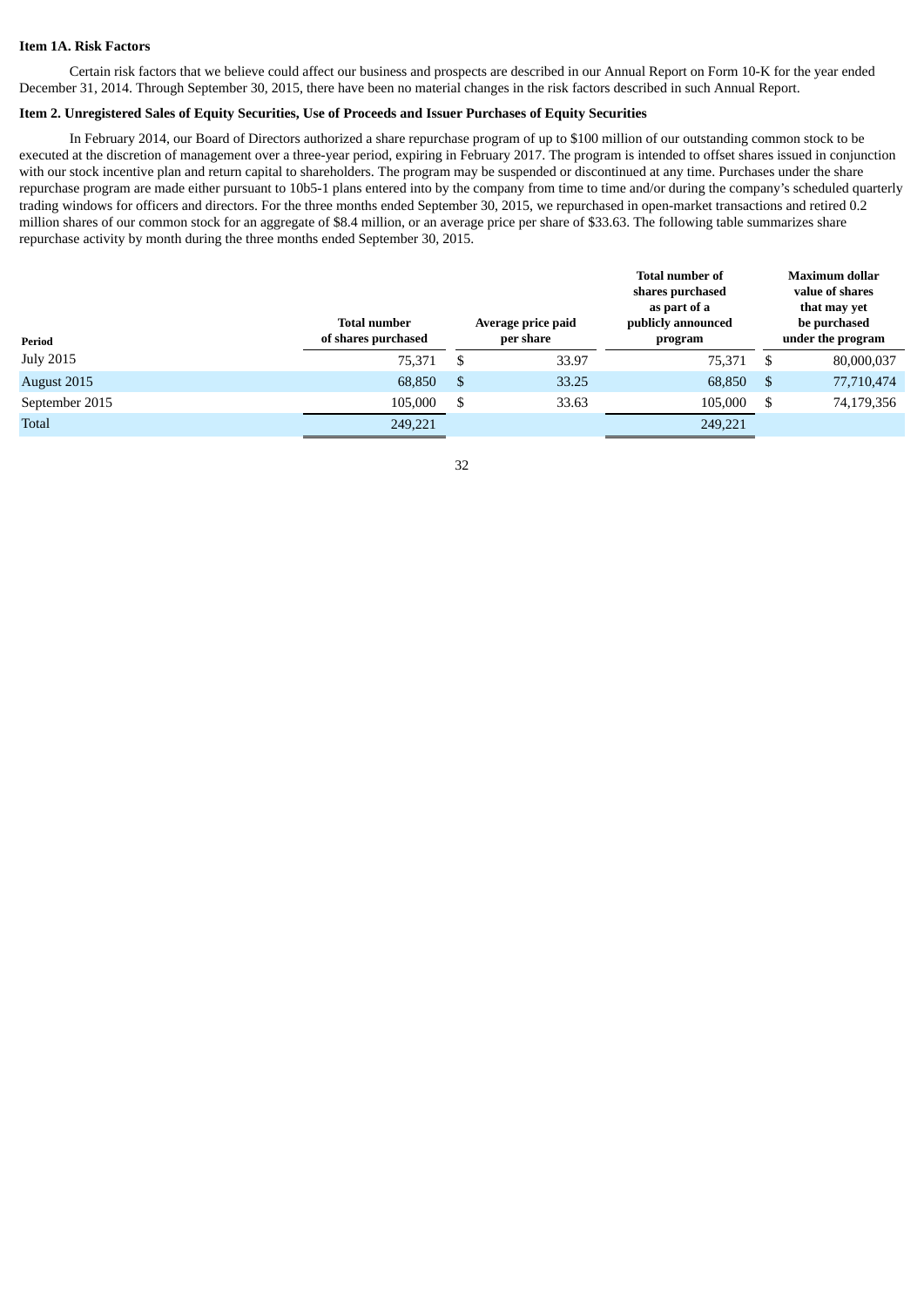## **SIGNATURES**

Pursuant to the requirements of the Securities Exchange Act of 1934, the Registrant has duly caused this report to be signed on its behalf by the undersigned thereunto duly authorized.

Date: October 28, 2015 /s/ P. Cody Phipps

<span id="page-33-0"></span>Date: October 28, 2015 /s/ Richard A. Meier

Owens & Minor, Inc. (Registrant)

P. Cody Phipps President & Chief Executive Officer

Richard A. Meier Executive Vice President & Chief Financial Officer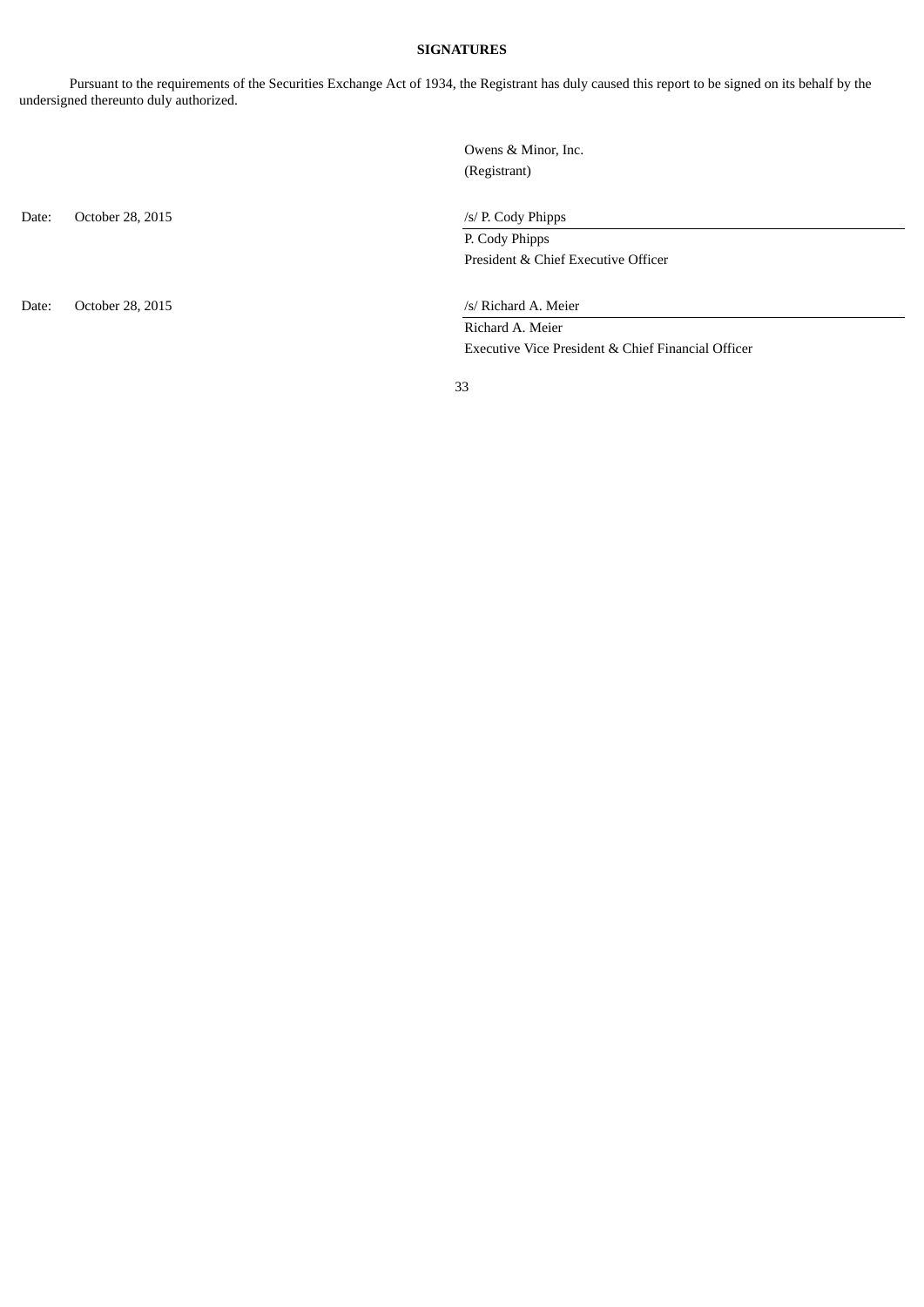## **Item 6. Exhibits**

(a) Exhibits

| 31.1    | Certification of Chief Executive Officer pursuant to Rule 13a-14(a) under the Securities Exchange Act of 1934, as adopted<br>pursuant to Section 302 of the Sarbanes-Oxley Act of 2002. |
|---------|-----------------------------------------------------------------------------------------------------------------------------------------------------------------------------------------|
| 31.2    | Certification of Chief Financial Officer pursuant to Rule 13a-14(a) under the Securities Exchange Act of 1934, as adopted<br>pursuant to Section 302 of the Sarbanes-Oxley Act of 2002. |
| 32.1    | Certification of Chief Executive Officer pursuant to 18 U.S.C. Section 1350, as adopted pursuant to Section 906 of the<br>Sarbanes-Oxley Act of 2002.                                   |
| 32.2    | Certification of Chief Financial Officer pursuant to 18 U.S.C. Section 1350, as adopted pursuant to Section 906 of the<br>Sarbanes-Oxley Act of 2002.                                   |
| 101.INS | <b>XBRL Instance Document</b>                                                                                                                                                           |
| 101.SCH | XBRL Taxonomy Extension Schema Document                                                                                                                                                 |
| 101.CAL | XBRL Taxonomy Extension Calculation Linkbase Document                                                                                                                                   |
| 101.DEF | XBRL Taxonomy Definition Linkbase Document                                                                                                                                              |
| 101.LAB | XBRL Taxonomy Extension Label Linkbase Document                                                                                                                                         |
| 101.PRE | XBRL Taxonomy Extension Presentation Linkbase Document                                                                                                                                  |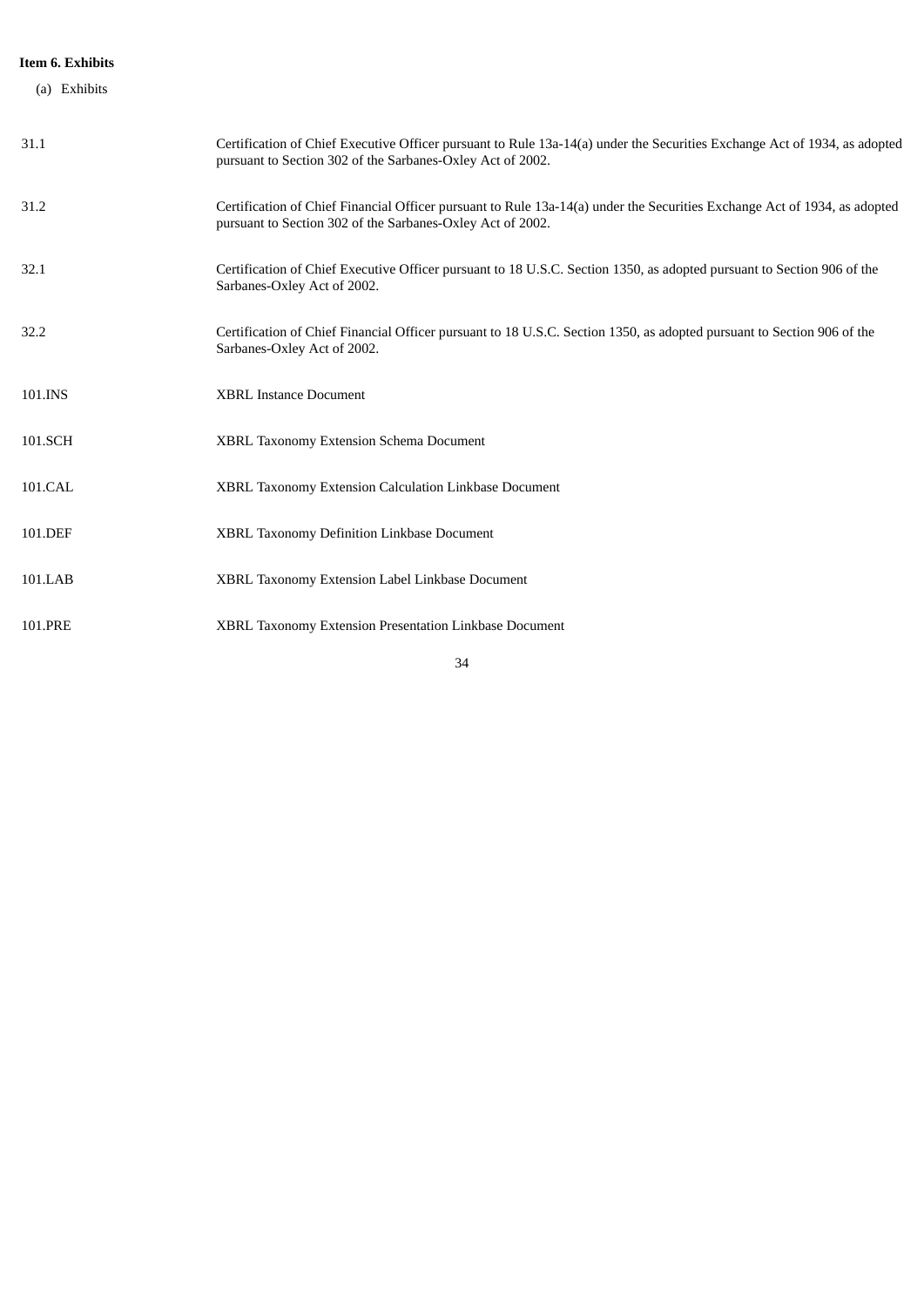## **CERTIFICATION PURSUANT TO RULE 13a-14(a) UNDER THE SECURITIES EXCHANGE ACT OF 1934, AS ADOPTED PURSUANT TO SECTION 302 OF THE SARBANES-OXLEY ACT OF 2002**

## I, P. Cody Phipps, certify that:

- 1. I have reviewed this Quarterly Report on Form 10-Q for the quarter ended September 30, 2015, of Owens & Minor, Inc.;
- 2. Based on my knowledge, this report does not contain any untrue statement of a material fact or omit to state a material fact necessary to make the statements made, in light of the circumstances under which such statements were made, not misleading with respect to the period covered by this report;
- 3. Based on my knowledge, the financial statements, and other financial information included in this report, fairly present in all material respects the financial condition, results of operations and cash flows of the registrant as of, and for, the periods presented in this report;
- 4. The registrant's other certifying officer and I are responsible for establishing and maintaining disclosure controls and procedures (as defined in Exchange Act Rules 13a-15(e) and 15d-15(e)) and internal control over financial reporting (as defined in Exchange Act Rules 13a-15(f) and 15d- $15(f)$ ) for the registrant and have:
	- a. Designed such disclosure controls and procedures, or caused such disclosure controls and procedures to be designed under our supervision, to ensure that material information relating to the registrant, including its consolidated subsidiaries, is made known to us by others within those entities, particularly during the period in which this report is being prepared;
	- b. Designed such internal control over financial reporting, or caused such internal control over financial reporting to be designed under our supervision, to provide reasonable assurance regarding the reliability of financial reporting and the preparation of financial statements for external purposes in accordance with generally accepted accounting principles;
	- c. Evaluated the effectiveness of the registrant's disclosure controls and procedures and presented in this report our conclusions about the effectiveness of the disclosure controls and procedures, as of the end of the period covered by this report based on such evaluation; and
	- d. Disclosed in this report any change in the registrant's internal control over financial reporting that occurred during the registrant's most recent fiscal quarter (the registrant's fourth fiscal quarter in the case of an annual report) that has materially affected, or is reasonably likely to materially affect, the registrant's internal control over financial reporting; and
- 5. The registrant's other certifying officer and I have disclosed, based on our most recent evaluation of internal control over financial reporting, to the registrant's auditors and the audit committee of the registrant's board of directors (or persons performing the equivalent functions):
	- a. All significant deficiencies and material weaknesses in the design or operation of internal control over financial reporting which are reasonably likely to adversely affect the registrant's ability to record, process, summarize and report financial information; and
	- b. Any fraud, whether or not material, that involves management or other employees who have a significant role in the registrant's internal control over financial reporting.

Date: October 28, 2015 /s/ P. Cody Phipps

P. Cody Phipps President & Chief Executive Officer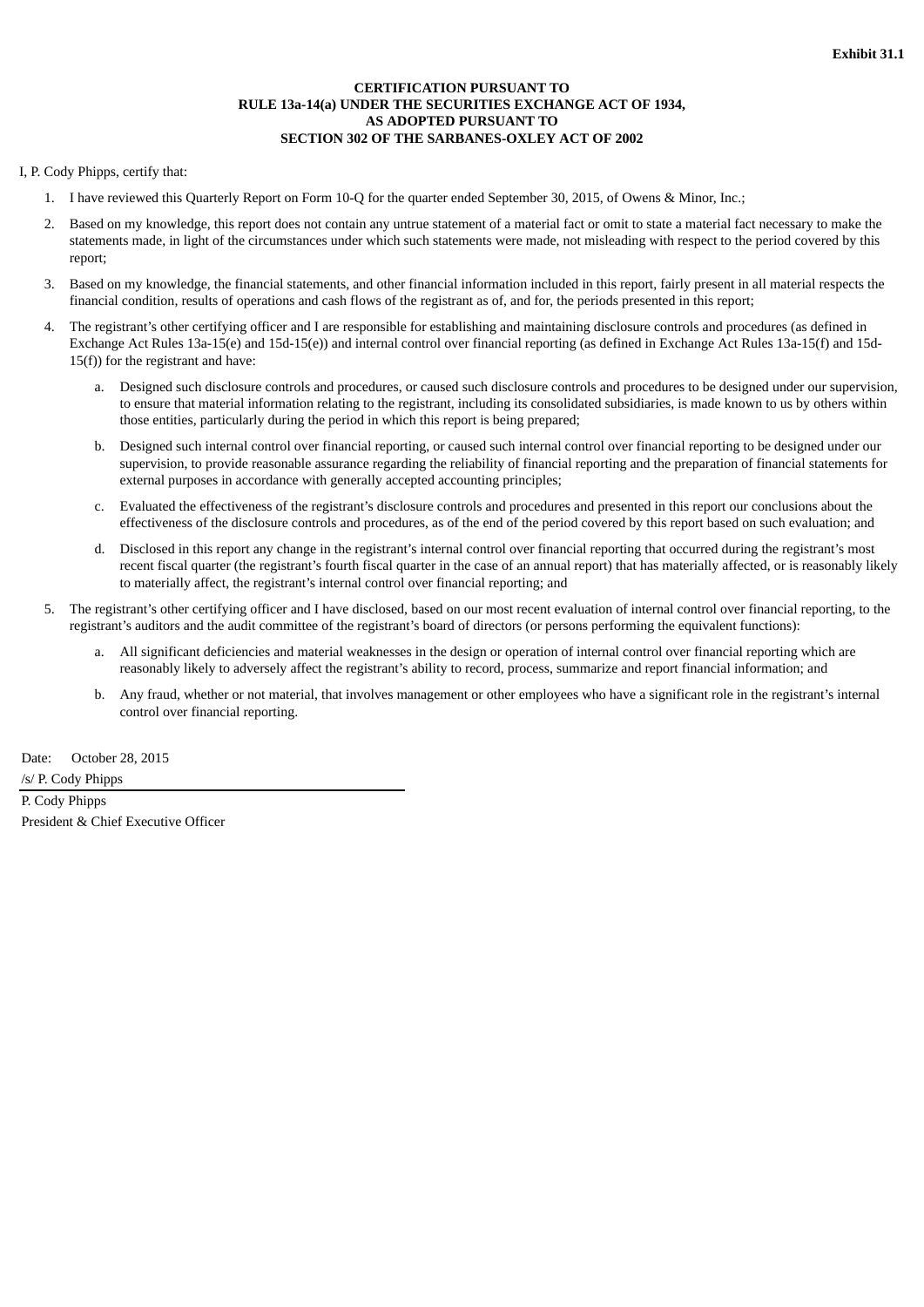## **CERTIFICATION PURSUANT TO RULE 13a-14(a) UNDER THE SECURITIES EXCHANGE ACT OF 1934, AS ADOPTED PURSUANT TO SECTION 302 OF THE SARBANES-OXLEY ACT OF 2002**

## I, Richard A. Meier, certify that:

- 1. I have reviewed this Quarterly Report on Form 10-Q for the quarter ended September 30, 2015, of Owens & Minor, Inc.;
- 2. Based on my knowledge, this report does not contain any untrue statement of a material fact or omit to state a material fact necessary to make the statements made, in light of the circumstances under which such statements were made, not misleading with respect to the period covered by this report;
- 3. Based on my knowledge, the financial statements, and other financial information included in this report, fairly present in all material respects the financial condition, results of operations and cash flows of the registrant as of, and for, the periods presented in this report;
- 4. The registrant's other certifying officer and I are responsible for establishing and maintaining disclosure controls and procedures (as defined in Exchange Act Rules 13a-15(e) and 15d-15(e)) and internal control over financial reporting (as defined in Exchange Act Rules 13a-15(f) and 15d- $15(f)$ ) for the registrant and have:
	- a. Designed such disclosure controls and procedures, or caused such disclosure controls and procedures to be designed under our supervision, to ensure that material information relating to the registrant, including its consolidated subsidiaries, is made known to us by others within those entities, particularly during the period in which this report is being prepared;
	- b. Designed such internal control over financial reporting, or caused such internal control over financial reporting to be designed under our supervision, to provide reasonable assurance regarding the reliability of financial reporting and the preparation of financial statements for external purposes in accordance with generally accepted accounting principles;
	- c. Evaluated the effectiveness of the registrant's disclosure controls and procedures and presented in this report our conclusions about the effectiveness of the disclosure controls and procedures, as of the end of the period covered by this report based on such evaluation; and
	- d. Disclosed in this report any change in the registrant's internal control over financial reporting that occurred during the registrant's most recent fiscal quarter (the registrant's fourth fiscal quarter in the case of an annual report) that has materially affected, or is reasonably likely to materially affect, the registrant's internal control over financial reporting; and
- 5. The registrant's other certifying officer and I have disclosed, based on our most recent evaluation of internal control over financial reporting, to the registrant's auditors and the audit committee of the registrant's board of directors (or persons performing the equivalent functions):
	- a. All significant deficiencies and material weaknesses in the design or operation of internal control over financial reporting which are reasonably likely to adversely affect the registrant's ability to record, process, summarize and report financial information; and
	- b. Any fraud, whether or not material, that involves management or other employees who have a significant role in the registrant's internal control over financial reporting.

Date: October 28, 2015 /s/ Richard A. Meier

Richard A. Meier Executive Vice President & Chief Financial Officer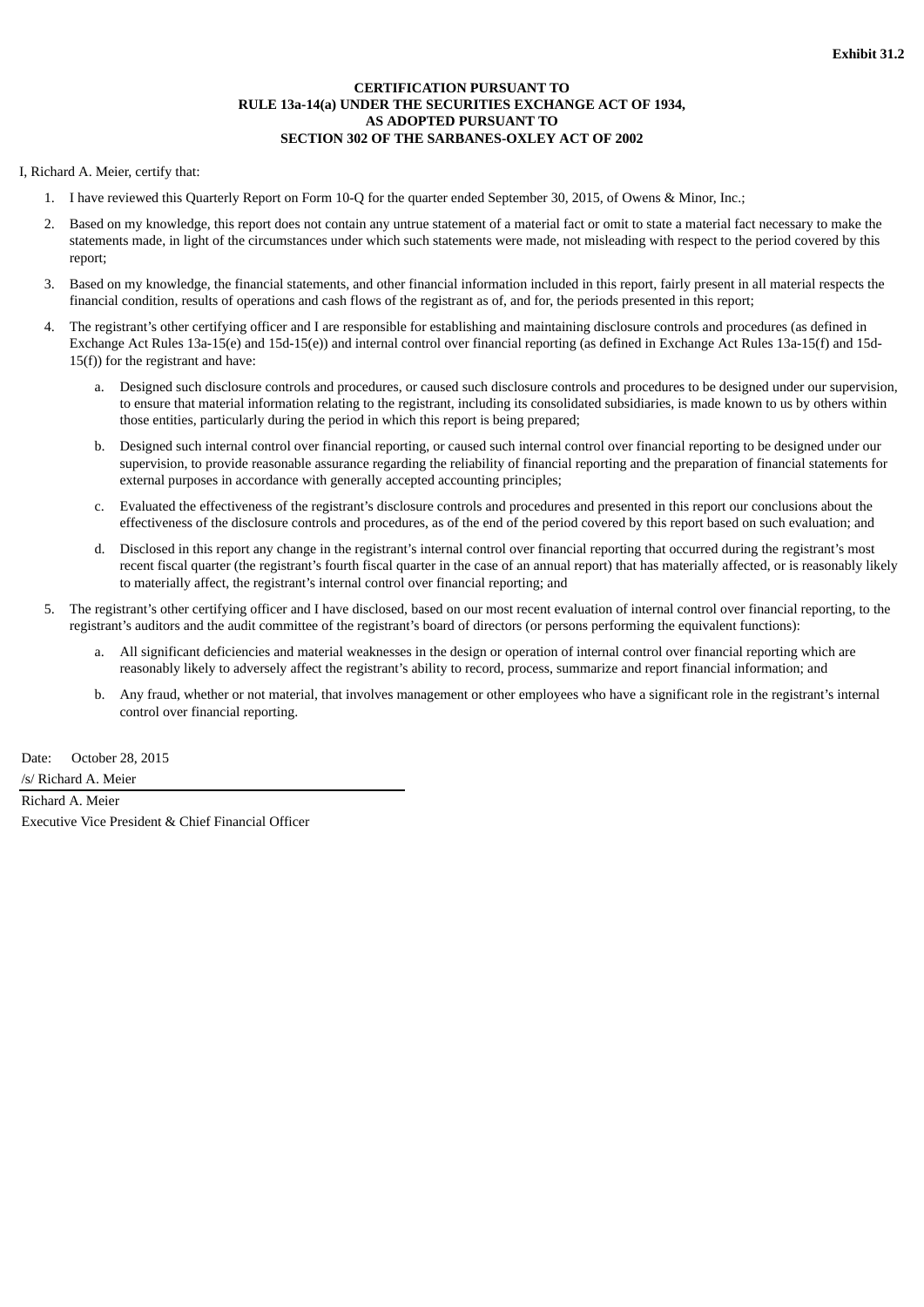## **CERTIFICATION PURSUANT TO 18 U.S.C. SECTION 1350, AS ADOPTED PURSUANT TO SECTION 906 OF THE SARBANES-OXLEY ACT OF 2002**

In connection with the Quarterly Report of Owens & Minor, Inc. (the "Company") on Form 10-Q for the period ended September 30, 2015, as filed with the Securities and Exchange Commission on the date hereof (the "Report"), I, P. Cody Phipps, President & Chief Executive Officer of the Company, certify, pursuant to 18 U.S.C. Section 1350, as adopted pursuant to Section 906 of the Sarbanes-Oxley Act of 2002, that to the best of my knowledge:

(1) The Report fully complies with the requirements of Section 13(a) or 15(d) of the Securities Exchange Act of 1934, as amended; and

(2) The information contained in the Report fairly presents, in all material respects, the financial condition and results of operations of the Company.

/s/ P. Cody Phipps

P. Cody Phipps President & Chief Executive Officer Owens & Minor, Inc.

October 28, 2015